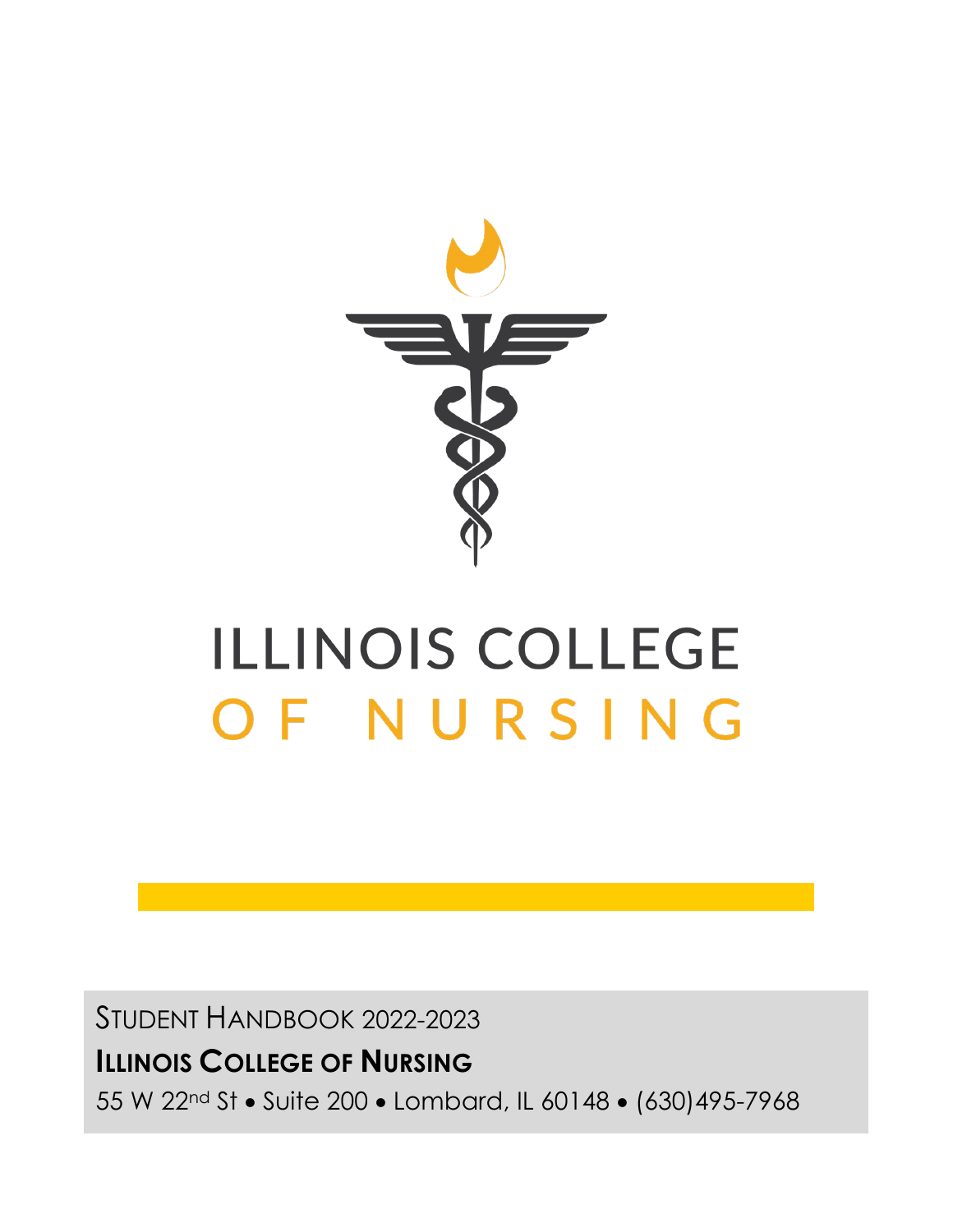### **Table of Contents Experimental Contents of Contents and Contents of Contents of Contents of Contents**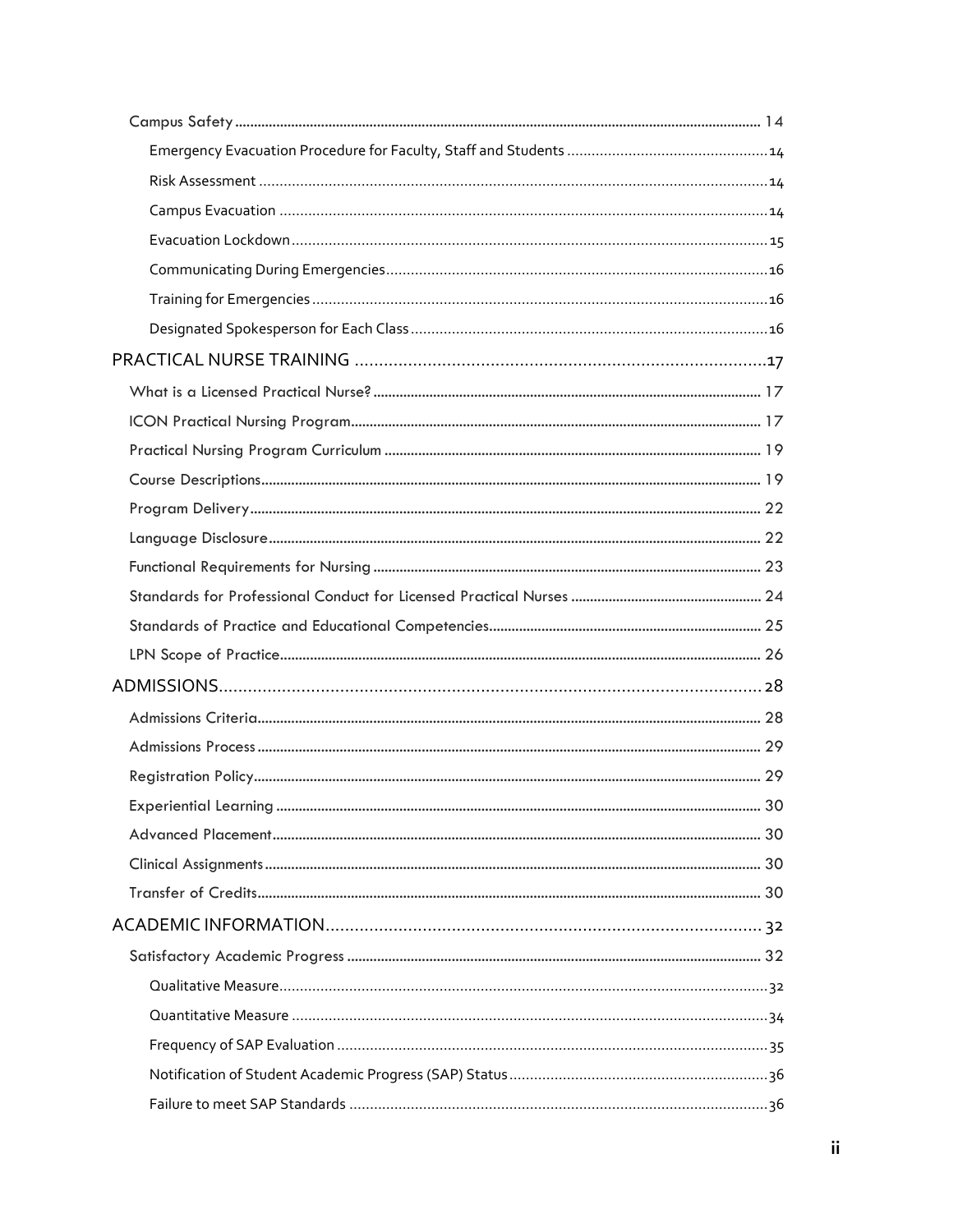| 45 |
|----|
|    |
|    |
|    |
|    |
|    |
|    |
|    |
|    |
|    |
|    |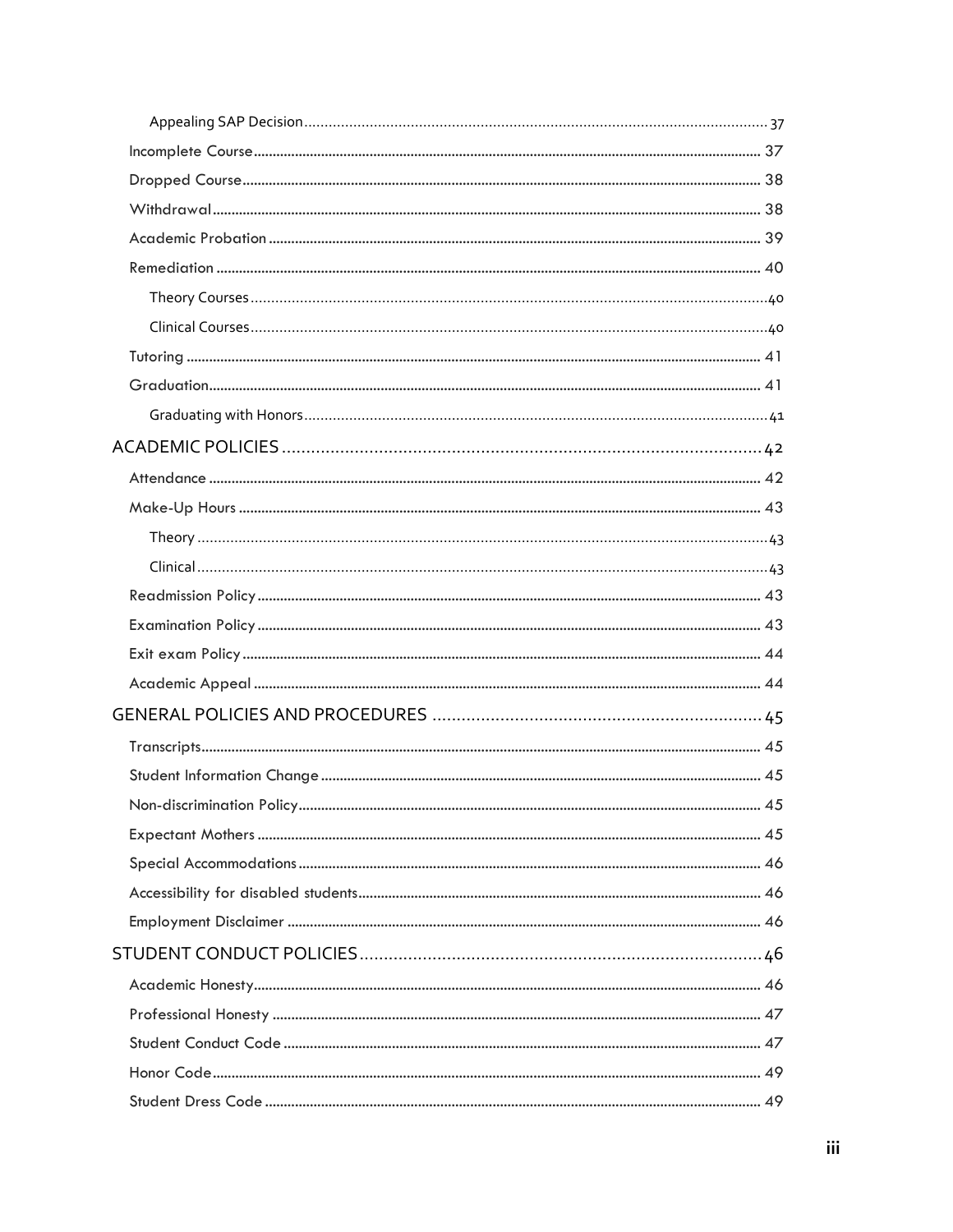<span id="page-4-0"></span>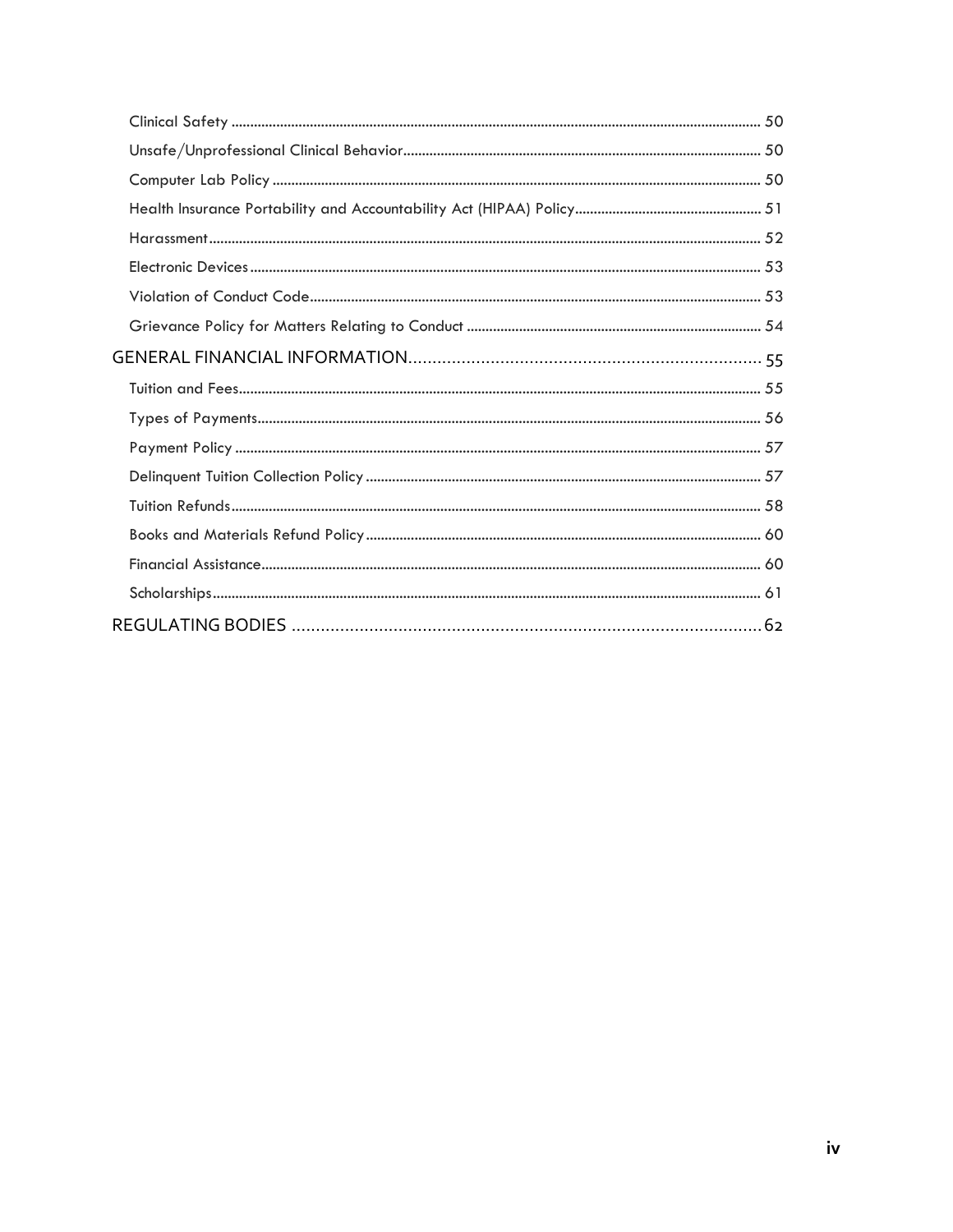### **GENERAL INFORMATION**

#### <span id="page-5-0"></span>**History and Ownership**

Thank you for your interest in the Illinois College of Nursing (ICON). This school is owned and operated by nurses that are passionate about inspiring the future generation of nurses. It opened its doors in 2013 with seven enterprising students. Within the last 5 years the programs student population has flourished and we continue to grow. At ICON we have a strong commitment to support and advance the nursing profession by providing nurse training built on nursing excellence and to improve healthcare outcomes by producing skillful, knowledgeable and compassionate nurses. We are very proud of the program we have developed and are committed to helping students start a promising career in nursing.

> Best Wishes, Illinois College of Nursing Administration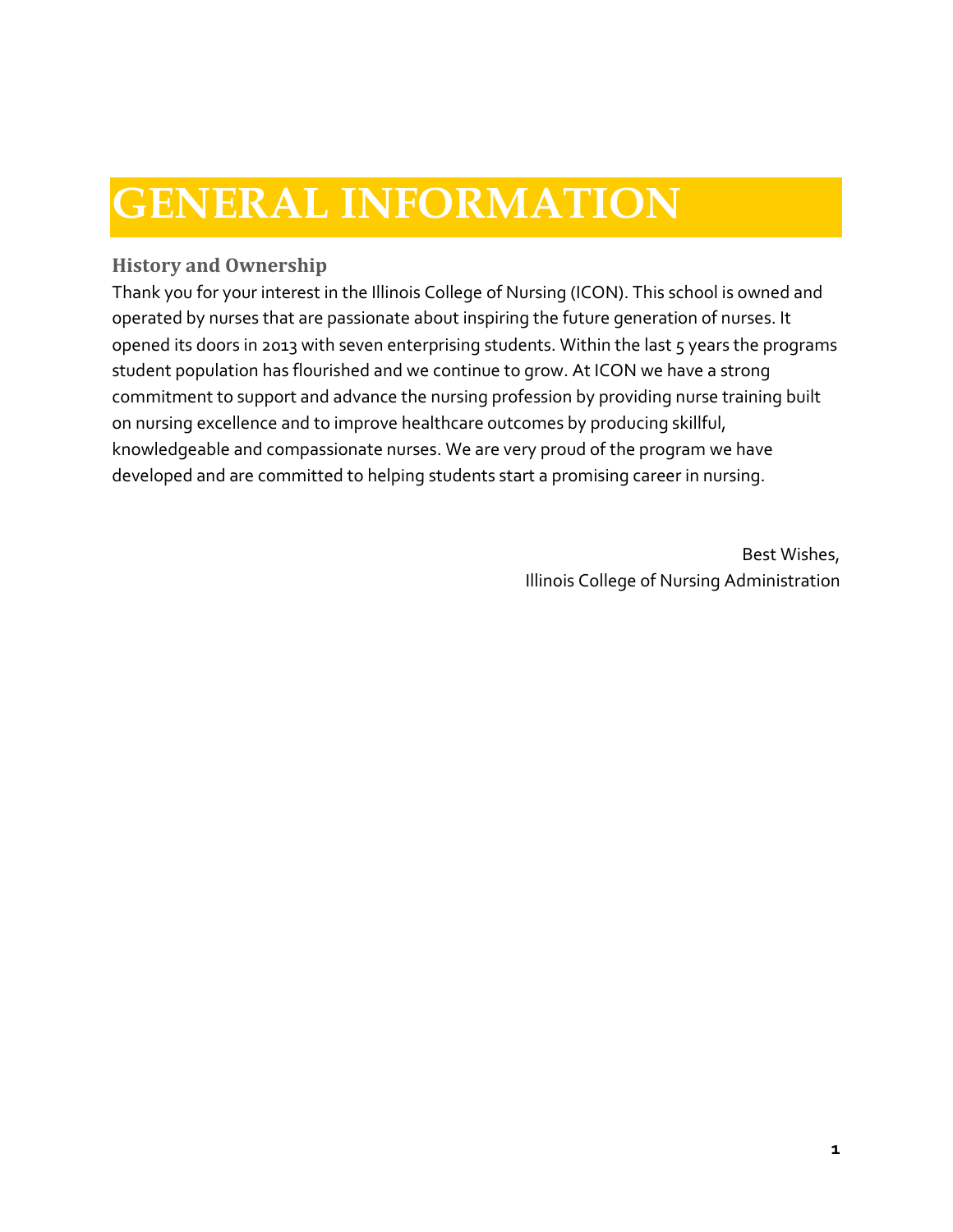<span id="page-6-0"></span>**Officers**

Dr. Hana Malik DNP, APRN Chief Executive Officer (CEO) & Lead Instructor

#### <span id="page-6-1"></span>**Administration**

| Dr. Cynthia R. Hodges DNP, MSN, RN | Program Administrator    |
|------------------------------------|--------------------------|
| Pearl Callaghan MS, APRN-BC        | Academic Director        |
| Karen Rademacher BA                | Administrative Assistant |
|                                    |                          |

<span id="page-6-2"></span>**Staff**

Kathlyn Mack RN, BSN, MPH Lead Theory Instructor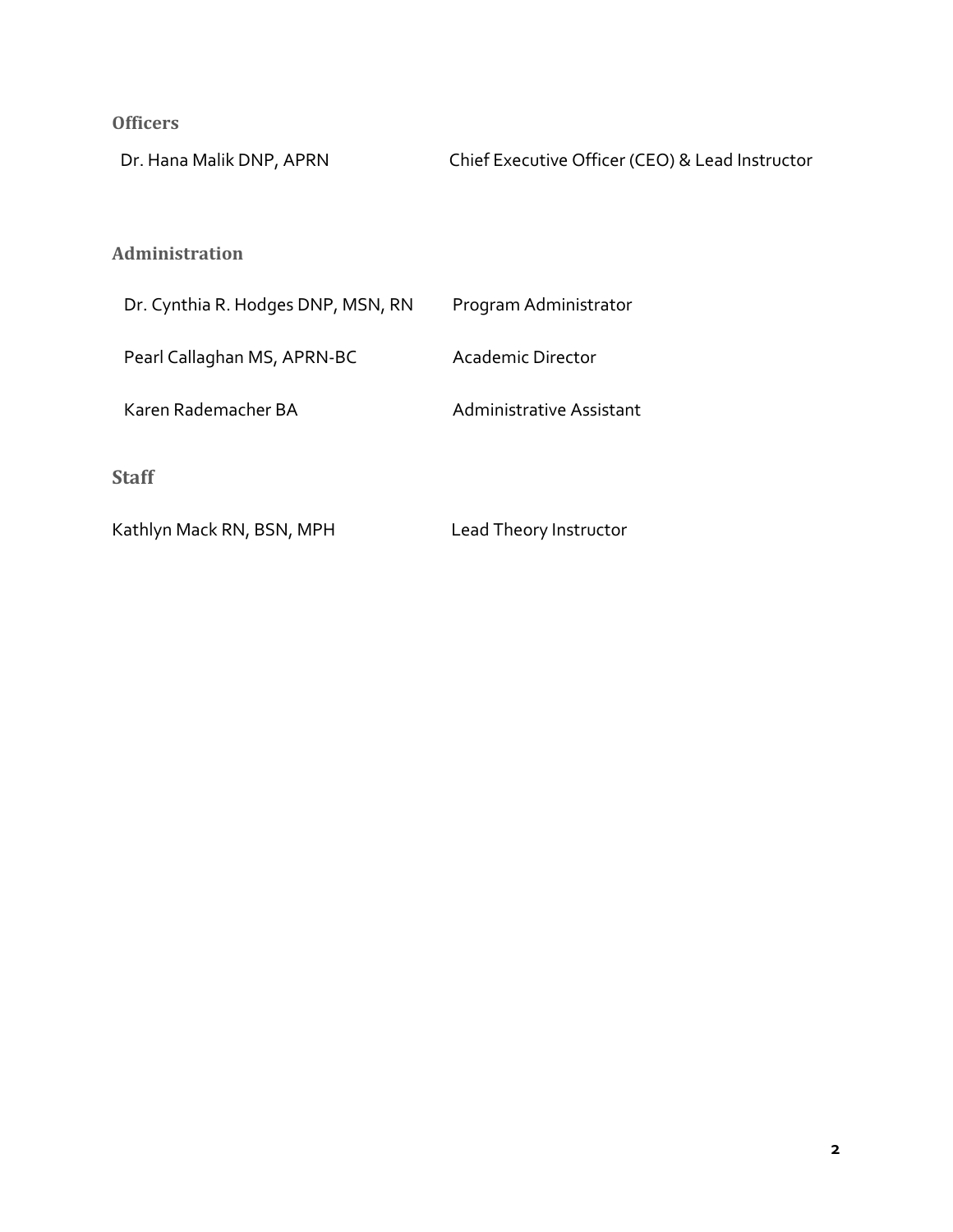### <span id="page-7-0"></span>**Faculty**

|                     |                                              | <b>Full Time</b> |                                        |                                   |                |
|---------------------|----------------------------------------------|------------------|----------------------------------------|-----------------------------------|----------------|
| <b>Faculty Name</b> | <b>Date of Initial</b><br><b>Appointment</b> | <b>Title</b>     | <b>Highest</b><br><b>Degree Earned</b> | <b>Area of Clinical Expertise</b> |                |
| Mack,<br>Kathlyn    | 2022                                         | Instructor       | BSN / MPH                              | Anatomy &<br>Physiology I         | <b>BIO 110</b> |
|                     |                                              |                  | Institution:<br>Lewis                  | Anatomy &<br>Physiology II        | <b>BIO 111</b> |
|                     |                                              |                  | University /                           | <b>Fundamentals</b>               | <b>NUR 101</b> |
|                     |                                              |                  | <b>Benedictine</b>                     | Geriatrics                        | <b>NUR 102</b> |
|                     |                                              |                  | Univeristy                             | Med-Surg                          | <b>NUR 103</b> |
|                     |                                              |                  |                                        | Women's Health                    | <b>NUR 104</b> |
|                     |                                              |                  |                                        | Pediatrics                        | <b>NUR 105</b> |
|                     |                                              |                  |                                        | Pharmacology                      | <b>NUR 106</b> |
|                     |                                              |                  |                                        | <b>Review Course</b>              | <b>NUR 107</b> |
| Malik, Hana         | 2013                                         | Instructor       | <b>DNP</b>                             | Anatomy &                         | <b>BIO 110</b> |
|                     |                                              |                  |                                        | Physiology I                      |                |
|                     |                                              |                  | Institution:<br>Graceland              | Anatomy &<br>Physiology II        | <b>BIO 111</b> |
|                     |                                              |                  | University                             | Fundamentals                      | <b>NUR 101</b> |
|                     |                                              |                  |                                        | Geriatrics                        | <b>NUR102</b>  |
|                     |                                              |                  |                                        | Med-Surg                          | <b>NUR 103</b> |
|                     |                                              |                  |                                        | Women's Health                    | <b>NUR 104</b> |
|                     |                                              |                  |                                        | Pediatrics                        | <b>NUR 105</b> |
|                     |                                              |                  |                                        | Pharmacology                      | <b>NUR 106</b> |
|                     |                                              |                  |                                        | <b>Review Course</b>              | <b>NUR 107</b> |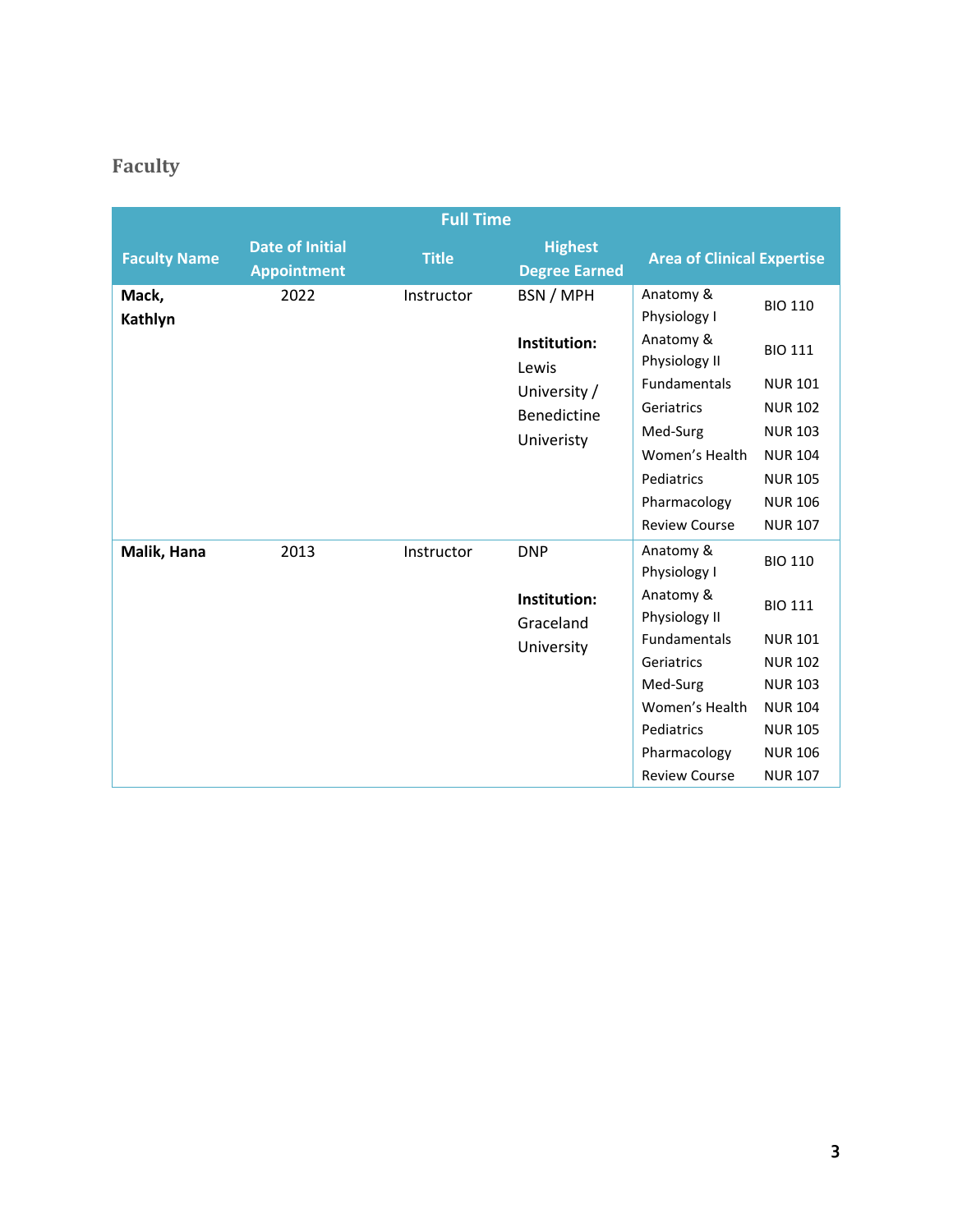| <b>Part Time</b>              |                                              |                          |                                                           |                                                                                                                |                                                                                                                            |  |  |
|-------------------------------|----------------------------------------------|--------------------------|-----------------------------------------------------------|----------------------------------------------------------------------------------------------------------------|----------------------------------------------------------------------------------------------------------------------------|--|--|
| <b>Faculty</b><br><b>Name</b> | <b>Date of Initial</b><br><b>Appointment</b> | <b>Title</b>             | <b>Highest Degree</b><br><b>Earned</b>                    | <b>Area of Clinical Expertise</b>                                                                              |                                                                                                                            |  |  |
| Hodges,<br>Cynthia            | 2017                                         | Program<br>Administrator | <b>DNP</b><br>Institution:<br><b>Graceland University</b> | Fundamentals<br>Geriatrics<br>Med-Surg<br>Women's Health<br>Pediatrics<br>Pharmacology<br><b>Review Course</b> | <b>NUR 101</b><br><b>NUR 102</b><br><b>NUR 103</b><br><b>NUR 104</b><br><b>NUR 105</b><br><b>NUR 106</b><br><b>NUR 107</b> |  |  |
| Callaghan,<br>Pearl           | 2013                                         | Academic<br>Director     | <b>MS</b><br>Institution:<br>St. Xavier<br>University     | Fundamentals<br>Geriatrics<br>Med-Surg<br>Women's Health<br>Pediatrics<br>Pharmacology<br><b>Review Course</b> | <b>NUR 101</b><br><b>NUR 102</b><br><b>NUR 103</b><br><b>NUR 104</b><br><b>NUR 105</b><br><b>NUR 106</b><br><b>NUR 107</b> |  |  |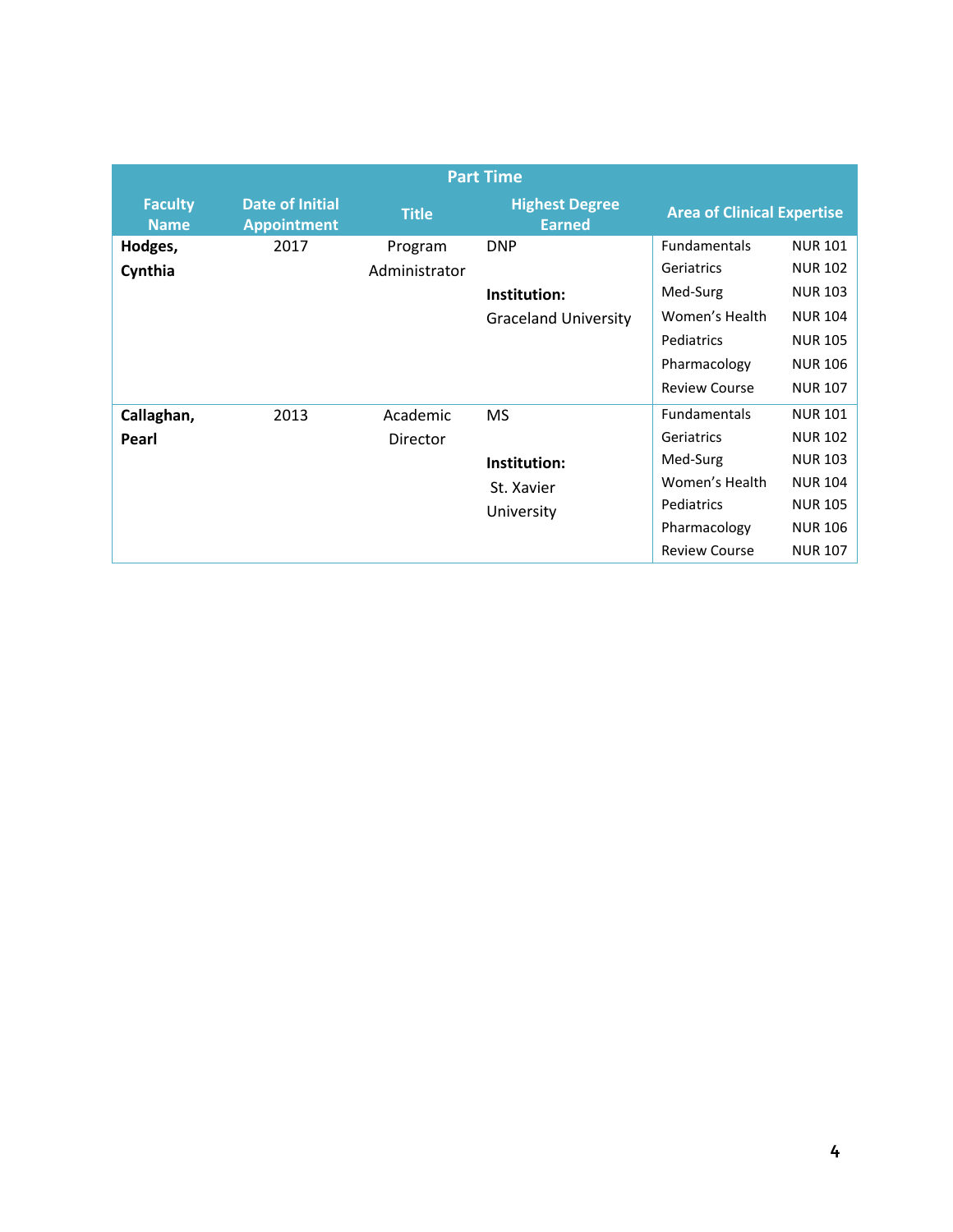## <span id="page-9-0"></span>**GENERAL PROGRAM INFORMATION**

#### <span id="page-9-1"></span>**Mission**

#### *The mission of the Illinois College of Nursing (ICON) is to provide exceptional nursing education, emphasizing integrity and compassion, to cultivate skilled and competent nursing professionals.*

ICON will strive to accomplish its mission through its commitment to the following goals:

- Provide a learning environment that will enrich the academic experience and promote student success.
- Encourage the intellectual and personal growth of students and faculty.
- Promote self-integrity and compassion for all.
- Choose faculty who are knowledgeable, experienced and dedicated to the success of their students.
- Continually review and revise the curriculum.
- Provide resources needed to facilitate the educational objectives of the student and the college.
- Devise learning experiences to reflect current health care trends while utilizing evidence based nursing practice and current research.
- Foster community relationships.
- Instill a passion for lifelong learning.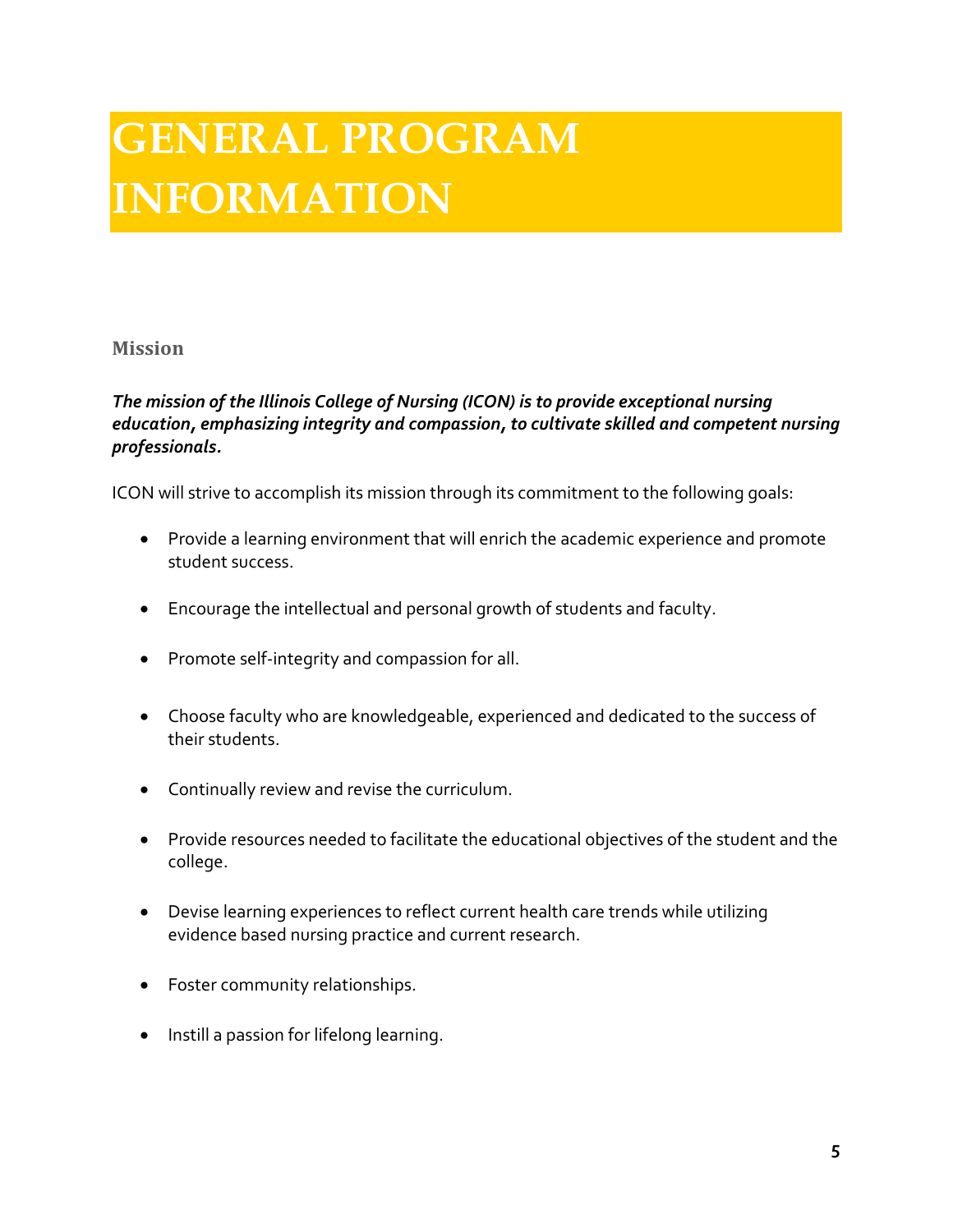#### <span id="page-10-0"></span>**Philosophy**

The nursing faculty at the Illinois College of Nursing believes:

In a global society the rights and values of every human being should be recognized regardless of their race, age, color, sex, religion, disability, national origin, lifestyle or illness. In accordance to Maslow's Hierarchy of needs, we recognize that each living human being has complex physical, mental, emotional, and social needs and meeting these needs across the lifespan is necessary for survival and optimal health. In addition, we believe that it is the basic human right for each individual to maintain and enjoy the best level of health possible including the right to the best possible nursing care.

Nursing is an art and science of integrating knowledge and skills derived from biological, sociological, behavioral and technological sciences and theories to deliver effective, clientcentered, culturally conscious and holistic care. We believe, through an interpersonal process of caring and empathy to develop therapeutic relationships with the client, the nurse integrates the art of nursing with the scientific foundation for nursing practice which is based on the nursing process, to deliver competent care.

Practical nursing is an essential part of nursing and healthcare. Practical Nursing education provides an opportunity to improve society utilizing practical skills that will serve the community. We believe the practical nurse can improve healthcare outcomes by providing safe, effective, evidence-based, therapeutic, unbiased and competent care for all clients of all ages and stages in a variety of structured settings under the supervision of a registered professional nurse, licensed physician, dentist or podiatrist. Licensed Practical Nurse's utilize critical thinking skills and the nursing process to deliver competent and compassionate care to all clients.

Education incorporates a teaching-learning process resulting in positive changes within each student. We believe to achieve excellence in nursing education, qualified faculty must continually develop, implement, evaluate and revise the curriculum, keeping the contents reflective of current health care changes, while maintaining the standards of nursing education. We believe, for maximum learning, students must optimize every educational opportunity by being motivated, taking initiative, showing self-direction and actively participating in the teaching-learning process. Well-qualified and passionate teachers can then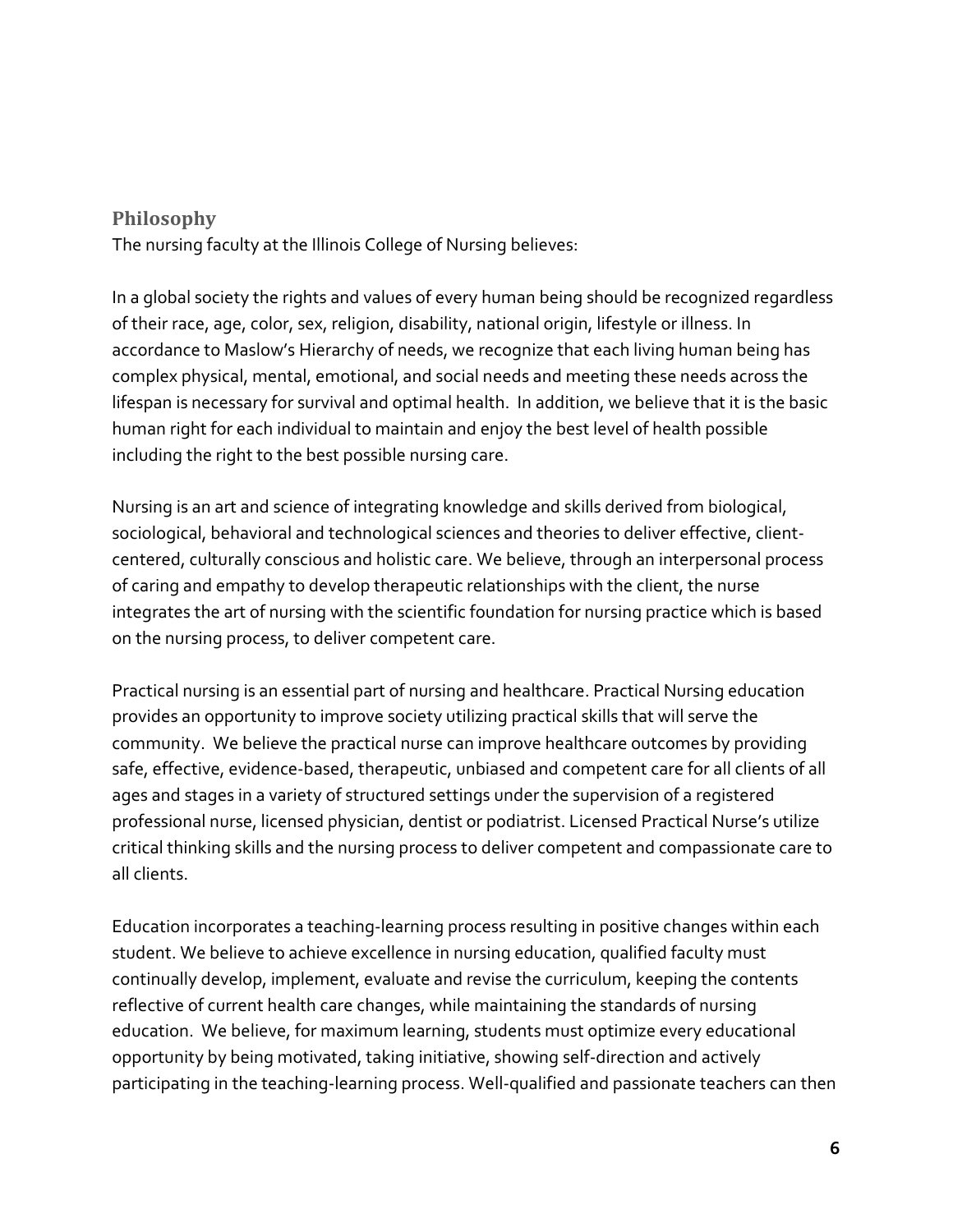successfully facilitate learning by sharing knowledge and guidance while creating an environment of mutual trust, caring, and respect.

Continuing education is an ongoing process of building on previous learning experiences which is essential for personal and professional growth. Learning is a dynamic life long process of gaining new skills and knowledge, facilitating a change in behavior. Since human beings and science are constantly evolving, it is critical that individuals maintain an awareness of these changes to keep their services relevant. We believe that it is the responsibility of all faculty, students and graduates to maintain competence and increase skills by continually seeking knowledge and guidance for optimal and effective care of the client.

#### <span id="page-11-0"></span>**Core Concepts**

- 1. Moral/Ethical Principles
- 2. Clinical Competence
- 3. Cultural Competence
- 4. Compassion and Caring
- 5. Critical Thinking
- 6. Effective Communication
- 7. Lifelong Learning
- 8. Growth Mindset

#### <span id="page-11-1"></span>**Nursing Program Objectives**

- 1. Implement evidenced based nursing care within a safe, legal, ethical framework and within the practical nurse scope of practice (Core concept: Ethical, Clinical competence).
- 2. Utilize therapeutic effective communication in collaboration with other healthcare professionals, clients and other stake holders (Core concept: Effective communication)
- 3. Demonstrate a compassionate, empathetic and caring attitude when providing care to a diverse community (Core concept: Compassion and caring, Cultural competence).
- 4. Utilize the nursing process and critical thinking strategies and Maslow's Hierarchy of needs to meet the needs for health promotion when biological, spiritual, psychosocial and cultural needs are unmet (Core concept: Cultural competence, Critical thinking)
- 5. Accept accountability to continually improve personal development through life- long learning (Core concept: Life-long learning) .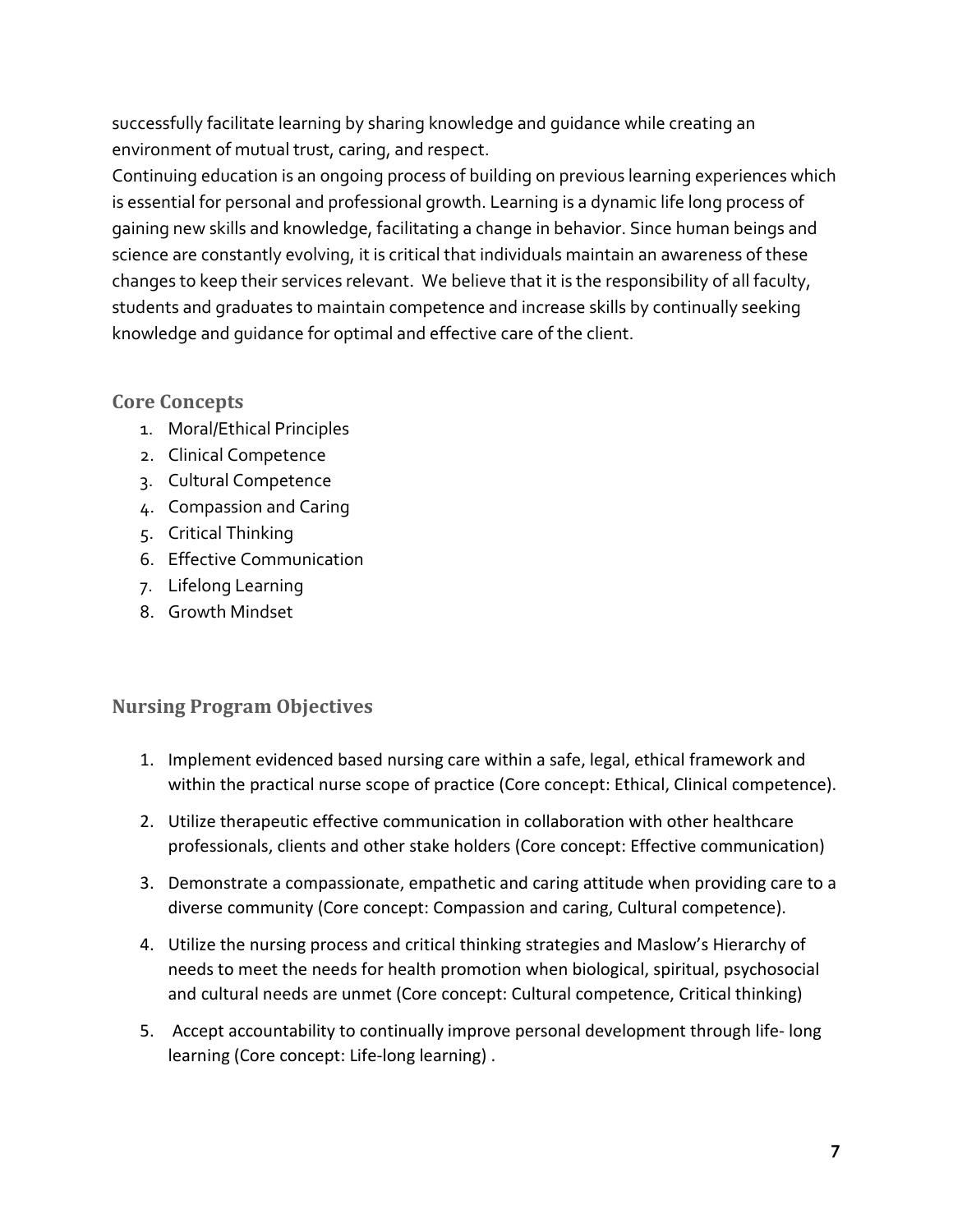6. Incorporate a growth mindset to expand knowledge and reach optimal knowledge base. (Core concept: Growth mindset)

#### <span id="page-12-0"></span>**Teaching and Learning Process**

The teaching and learning process at the Illinois College of Nursing (ICON) is a dynamic, interactive and multi-faceted process. The teaching and learning philosophy is based on Bloom's Taxonomy (1956) for learning and involves, students, faculty, mentors and other support systems, clinical and training experiences, technical resources, a commitment to learn, a commitment to teach and a commitment to advance healthcare. The process is outlined into six areas: Knowledge, Comprehension, Application, Analysis, Synthesis and Evaluation. Although the process may begin as sequential, each area is continually revisited as the learning process evolves and more knowledge and skills are gained. Learning is a life-long process and at ICON we believe when instructing on, implementing and reiterating the following learning process, each student will have the preparation to continue to advance their skills and, in their profession, successfully.

#### <span id="page-12-1"></span>**Graduate Outcomes**

The Practical Nursing Program at the Illinois College of Nursing (ICON) will provide each graduate with the knowledge and skills necessary to competently function as an entry level practical nurse within the legal and ethical framework set by state licensing laws and under the supervision and/or direction of a registered nurse and/or the licensed physician, dentist or podiatrist. The following is a list of competencies expected from the graduate upon completion of the Practical Nursing Program at ICON.

#### **Graduation Rates**

Goal: 70% of the students who enter the nursing program will successfully complete the program.

Evaluation: Program review at the end of each cohort

#### **Nursing Program Satisfaction**

Goal: 80% of students will express satisfaction with the preparation received from the program.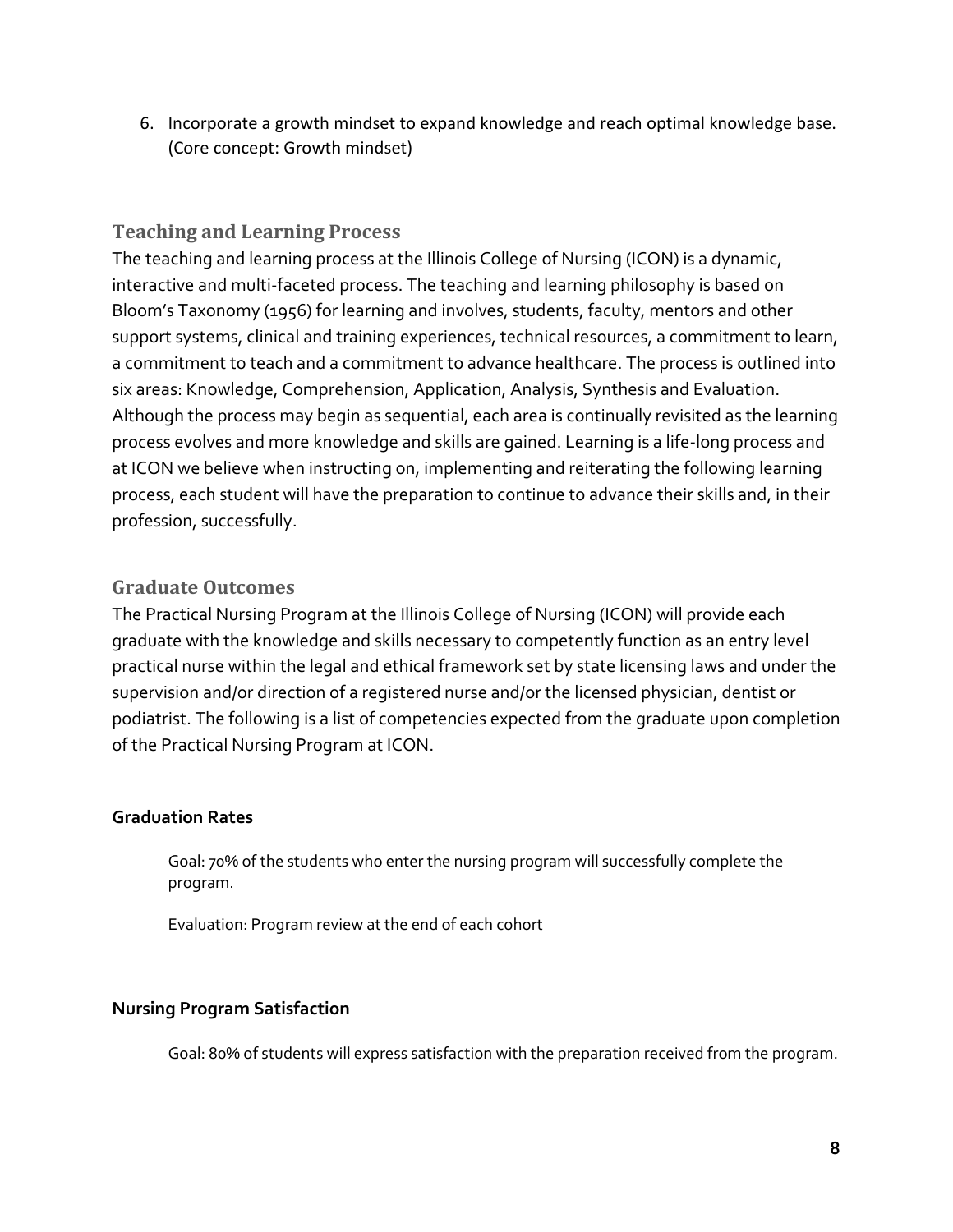Evaluation: Students will receive mid-course and end of course evaluations for each course, lab/clinical and faculty

#### **Licensure Examination Performance**

Goal: 80% of the graduates will pass the state licensure exam.

Evaluation: Nursing Program Exit Examination Reports from the Illinois Practical NCLEX-PN Report

#### **Job Placement**

Goal: 70% percent of graduates seeking employment in their field will be employed as an entrylevel practitioner within six months of being granted state licensure.

Evaluation: Graduate survey to be sent out six months after completion of each cohort

#### **Employer Satisfaction**

Goal: 80% of the employers of graduates will express satisfaction with the preparation of the graduates.

Evaluation: Employer survey to be sent out six months after notice of student's employment.

#### <span id="page-13-0"></span>**Program Approval and Accreditation**

ICON is an establishment of high standards and is proud to be affiliated with nationally recognized organizations to provide optimal level of education and services. This is evidence that ICON will continually work to maintain and increase these standards to offer only the highest level of educational instruction.

#### ICON IS APPROVED BY THE:

Illinois Board of Higher Education (IBHE) Illinois Department of Financial and Professional Regulation (IDFPR)

#### ACCREDITED BY THE:

Accrediting Bureau of Health Education Schools (ABHES)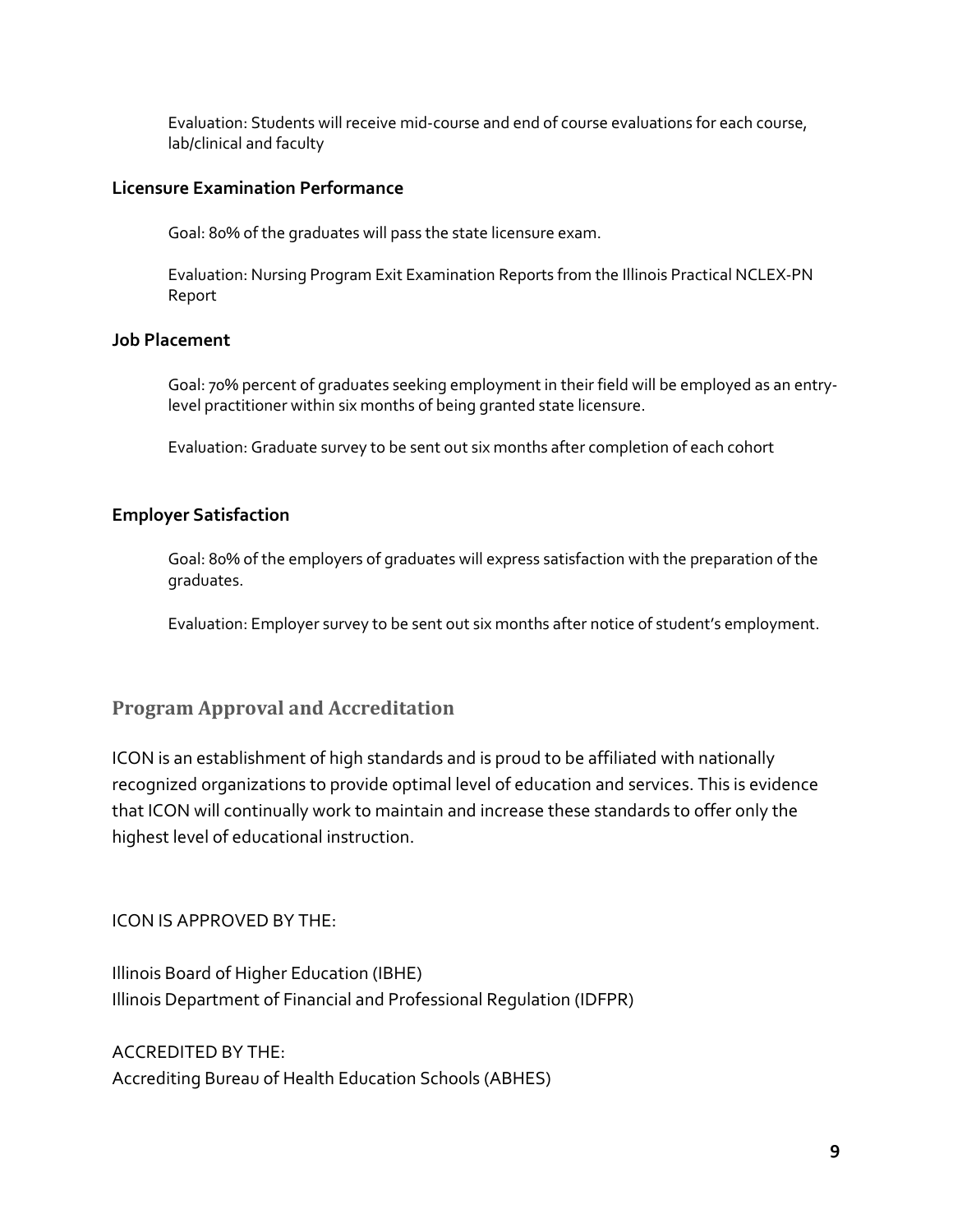AND IS A MEMBER OF THE:

National League for Nursing National Association for Practical Nurse Education & Service

#### <span id="page-14-0"></span>**Articulation Agreements**

The Illinois College of Nursing has articulations agreements with Indiana State University in Terre Haute, IN, Rasmussen College in Oak Brook, IL as well as Saint Xavier University in Chicago, IL. All of the aforementioned institutions will accept qualified graduates from Illinois College of Nursing's Practical Nursing Program if they meet all of the admission requirements put in place by the institution.

### <span id="page-14-1"></span>**ACADEMIC INFORMATION**

#### <span id="page-14-2"></span>**Academic Calendar**

The Illinois College of Nursing observes the following holidays:

| <b>School Observances</b>                |                |                    |  |  |
|------------------------------------------|----------------|--------------------|--|--|
| <i><b>Observance</b></i><br>2022 Date(s) |                | 2023 Date(s)       |  |  |
| <b>Spring Break</b>                      | March $27 - 2$ | March 26 - April 1 |  |  |
| Eid al-Fitr                              | May $1 - 2$    | April 21 - 22      |  |  |
| <b>Memorial Day</b>                      | May 30         | May 29             |  |  |
| Independence Day                         | July 4         | July 4             |  |  |
| Labor Day                                | Sept 5         | Sept 4             |  |  |
| <b>Thanksgiving</b>                      | Nov 24 - 27    | Nov 23 - 26        |  |  |
| <b>Winter Break</b>                      | Dec 24 - Jan 1 | Dec 24 - Jan 1     |  |  |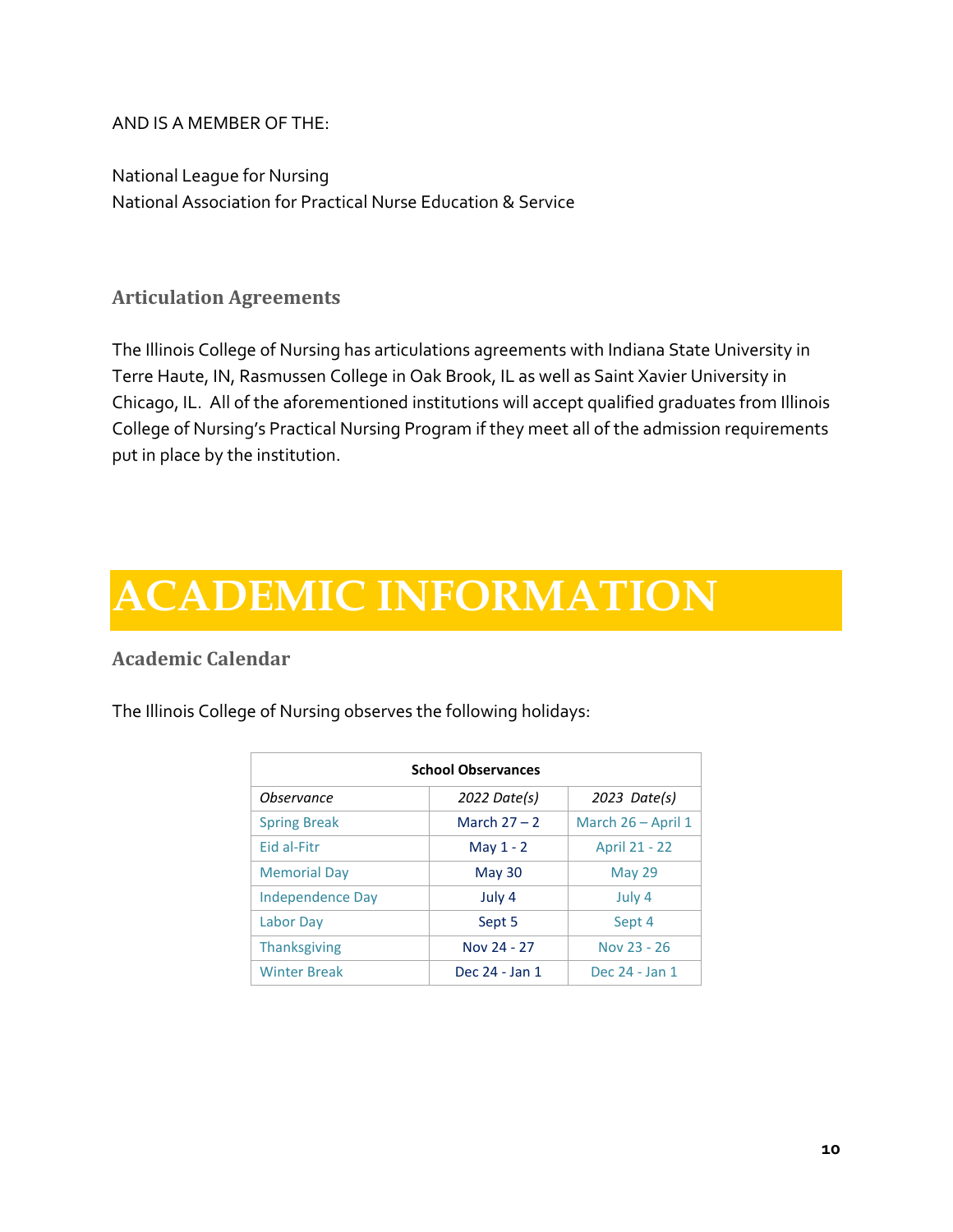#### <span id="page-15-0"></span>**Cohort Schedules**

|                                                                          |               |               | 2022 |                                                                          |                  |                  |
|--------------------------------------------------------------------------|---------------|---------------|------|--------------------------------------------------------------------------|------------------|------------------|
|                                                                          |               |               | 2023 |                                                                          |                  |                  |
| <b>Cohort 20: July Day Program</b>                                       |               |               |      | <b>Cohort 21: November Evening Program</b>                               |                  |                  |
| <b>Class</b>                                                             | <b>Start</b>  | End           |      | <b>Class</b>                                                             | <b>Start</b>     | End              |
| BIO 110: Anatomy &<br><b>Physiology I</b>                                | July 6        | Aug 6         |      | BIO 110: Anatomy &<br><b>Physiology I</b>                                | <b>Nov 15</b>    | Dec <sub>2</sub> |
| BIO 111: Anatomy &<br><b>Physiology II</b>                               | Aug 10        | Sept 10       |      | BIO 111: Anatomy &<br><b>Physiology II</b>                               | Jan <sub>3</sub> | Feb:             |
| <b>Nursing 101: Foundations</b><br>of Nursing                            | Sept 14       | <b>Nov 19</b> |      | <b>Nursing 101: Foundations</b><br>of Nursing                            | Feb 14           | April 2          |
| Nursing 102:<br><b>Adult/Geriatric Nursing</b>                           | <b>Nov 23</b> | Feb 11        |      | Nursing 102:<br><b>Adult/Geriatric Nursing</b>                           | May 2            | July '           |
| <b>Nursing 103: Medical</b><br><b>Surgical Nursing</b>                   | <b>Feb 15</b> | May 27        |      | <b>Nursing 103: Medical</b><br><b>Surgical Nursing</b>                   | July 11          | Oct 1            |
| <b>Nursing 104: Maternal</b><br><b>Nursing/Women's Health</b>            | May $31$      | June 24       |      | <b>Nursing 104: Maternal</b><br><b>Nursing/Women's Health</b>            | Oct 17           | Nov <sub>1</sub> |
| <b>Nursing 105: Pediatric</b><br><b>Nursing</b>                          | June 28       | July 22       |      | <b>Nursing 105: Pediatric</b><br><b>Nursing</b>                          | <b>Nov 14</b>    | Dec 1            |
| Nursing 106:<br>Pharmacology                                             | July 26       | <b>Aug 26</b> |      | Nursing 106:<br>Pharmacology                                             | Dec 19           | Jan 2            |
| Nursing 107: Role<br><b>Transition for the Practical</b><br><b>Nurse</b> | <b>Aug 29</b> | Sept 9        |      | Nursing 107: Role<br><b>Transition for the Practical</b><br><b>Nurse</b> | Jan 30           | Feb <sub>1</sub> |

| <b>Cohort 22: June Evening Program</b>                                   |              |               |  |
|--------------------------------------------------------------------------|--------------|---------------|--|
| Class                                                                    | <b>Start</b> | End           |  |
| BIO 110: Anatomy &<br><b>Physiology I</b>                                | June 27      | July 28       |  |
| BIO 111: Anatomy &<br><b>Physiology II</b>                               | Aug 1        | Sept 1        |  |
| <b>Nursing 101: Foundations</b><br>of Nursing                            | Sept 6       | <b>Nov 17</b> |  |
| Nursing 102:<br><b>Adult/Geriatric Nursing</b>                           | Nov 21       | Feb 9         |  |
| <b>Nursing 103: Medical</b><br><b>Surgical Nursing</b>                   | Feb 13       | May 18        |  |
| <b>Nursing 104: Maternal</b><br><b>Nursing/Women's Health</b>            | May 22       | June 22       |  |
| <b>Nursing 105: Pediatric</b><br><b>Nursing</b>                          | June 26      | July 27       |  |
| Nursing 106:<br>Pharmacology                                             | July 31      | <b>Aug 31</b> |  |
| <b>Nursing 107: Role</b><br>transition for the Practical<br><b>Nurse</b> | Sept 5       | Sept 15       |  |

| <b>Cohort 20: July Day Program</b> |               |               |                                                                          | <b>Cohort 21: November Evening Program</b> |                  |  |
|------------------------------------|---------------|---------------|--------------------------------------------------------------------------|--------------------------------------------|------------------|--|
|                                    | <b>Start</b>  | End           | <b>Class</b>                                                             | <b>Start</b>                               | End              |  |
| tomy &                             | July 6        | Aug 6         | BIO 110: Anatomy &<br><b>Physiology I</b>                                | <b>Nov 15</b>                              | <b>Dec 23</b>    |  |
| tomy &                             | Aug 10        | Sept 10       | BIO 111: Anatomy &<br><b>Physiology II</b>                               | Jan <sub>3</sub>                           | Feb <sub>3</sub> |  |
| <b>Foundations</b>                 | Sept 14       | <b>Nov 19</b> | <b>Nursing 101: Foundations</b><br>of Nursing                            | Feb 14                                     | April 28         |  |
| ric Nursing                        | <b>Nov 23</b> | Feb 11        | Nursing 102:<br><b>Adult/Geriatric Nursing</b>                           | May 2                                      | July 7           |  |
| Medical<br>ing                     | Feb 15        | May 27        | <b>Nursing 103: Medical</b><br><b>Surgical Nursing</b>                   | July 11                                    | Oct 13           |  |
| <b>Maternal</b><br>nen's Health    | <b>May 31</b> | June 24       | <b>Nursing 104: Maternal</b><br><b>Nursing/Women's Health</b>            | Oct 17                                     | <b>Nov 10</b>    |  |
| Pediatric                          | June 28       | July 22       | <b>Nursing 105: Pediatric</b><br><b>Nursing</b>                          | <b>Nov 14</b>                              | Dec 15           |  |
| ïV.                                | July 26       | <b>Aug 26</b> | Nursing 106:<br>Pharmacology                                             | <b>Dec 19</b>                              | <b>Jan 26</b>    |  |
| <b>Role</b><br>r the Practical     | <b>Aug 29</b> | Sept 9        | Nursing 107: Role<br><b>Transition for the Practical</b><br><b>Nurse</b> | <b>Jan 30</b>                              | Feb 10           |  |

**Note:** In the occurrence of adverse weather conditions we may need to extend the school year.

**2021**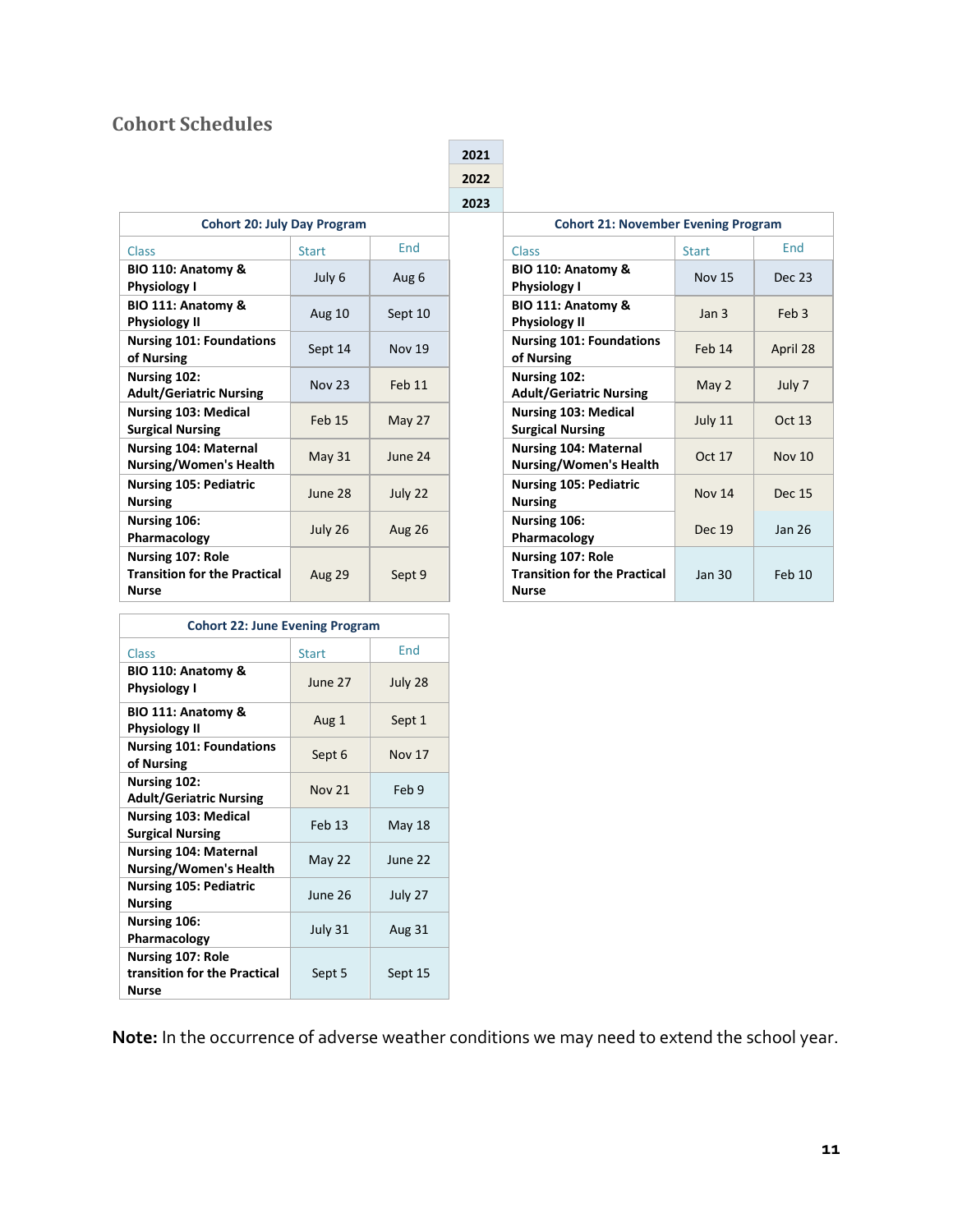### <span id="page-16-0"></span>**CAMPUS INFORMATION**

#### <span id="page-16-1"></span>**General Campus Information**

The Illinois College of Nursing is located at 55 West 22<sup>nd</sup> St., Suite 200, Lombard, IL 60148. The Contact number is (630) 495-7968. This facility has a classroom, library with computer lab and learning resource center for supplemental clinical practice. All theory classes will be held at this location. The school will be open during all class hours and for 1 hour prior and 1 hour after each class. Students are welcome to utilize the student lounge, kitchen area, and computer lab during these times. Clinical rotations will be conducted at various healthcare facilities which will be assigned to each student accordingly. Students are not allowed to loiter around clinical facilities prior to or after clinical classes without the presence of an instructor and must adhere to all of the facilities rules.

#### <span id="page-16-2"></span>**Learning Resource Center**

No food or drink is permitted in the Learning Resource Center (LRC). Students must have faculty permission to use the LRC at all times. Before using the facility, students must be aware of all safety and emergency procedures regarding the LRC. Students are responsible for keeping the area clean after each use.

#### <span id="page-16-3"></span>**Break Room**

Students may utilize the kitchen area at any time the school is open. All food and drink is prohibited in areas outside of the kitchen, with the exception of bottled water permitted in the classroom. Refrigerators are intended for daily use only; all items remaining in the refrigerator at the end of each week will be discarded. Students are responsible for picking up after themselves and keeping the kitchen area clean so that everyone may enjoy the facility.

#### <span id="page-16-4"></span>**Lockers**

Lockers are conveniently located near the classroom for daily/temporary use. Students are only to use lockers that are assigned to them and are prohibited from receiving and storing items with unknown or questionable contents in their lockers for other parties. All locker contents must be removed at the end of each day; any non-perishable items, left behind will be kept in the Lost and Found for a period of no more than 5 business day. ICON is not responsible for the loss or damage of personal items left in student lockers.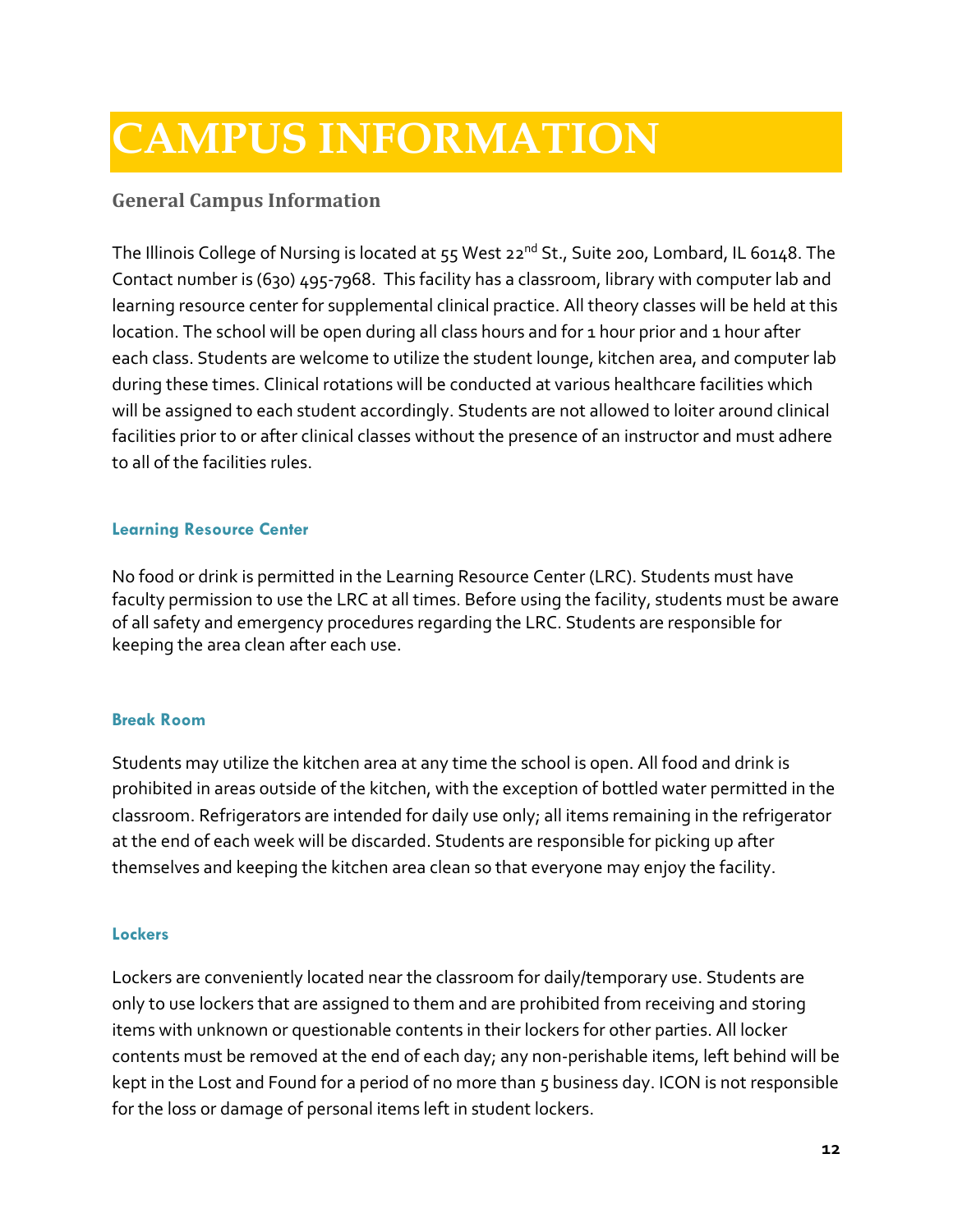#### <span id="page-17-0"></span>**Campus Policies**

#### <span id="page-17-1"></span>**Smoke-Free Campus**

Smoking is prohibited on ICON's premises and within 15 feet of the building. Restricted tobacco products include but are not limited to cigarettes, cigars, and any form of smokeless tobacco.

#### <span id="page-17-2"></span>**Alcohol and Substance Abuse Policy**

In accordance with the Drug-Free Schools and Communities Act of 1989, ICON promotes a drug-free learning environment and has a zero-tolerance policy for drug and substance abuse. The possession, consumption, sale, or distribution of illicit drugs or alcohol on ICON's property is strictly prohibited. The illegal use of drugs strongly defies ICON's mission and philosophy for each student to develop integrity, compassion, and academic excellence. Any student in violation of this policy will be subject to disciplinary action and potentially terminated from the program and the school indefinitely. Additionally, if necessary, ICON will cooperate with local, state, and federal law enforcement in cases regarding illegal drugs.

#### <span id="page-17-3"></span>**School Safety**

ICON is committed to maintaining a safe and positive learning and working environment free of violence, discrimination, and harassment for all students, staff, and faculty. ICON will not tolerate the presence of any weapons on the property or any acts of aggression or violence. Violators are subject to disciplinary action as determined by ICON's "Violation of Conduct Code" and civil authorities if applicable.

#### <span id="page-17-4"></span>**Surveillance**

ICON may utilize surveillance video to promote the safety of all students, faculty, and staff.

#### <span id="page-17-5"></span>**Children on Campus**

For their safety, children should not be brought to ICON's campus unless they can be accompanied by an adult at all times. Children are not permitted in the classroom, computer lab, or the learning resource center.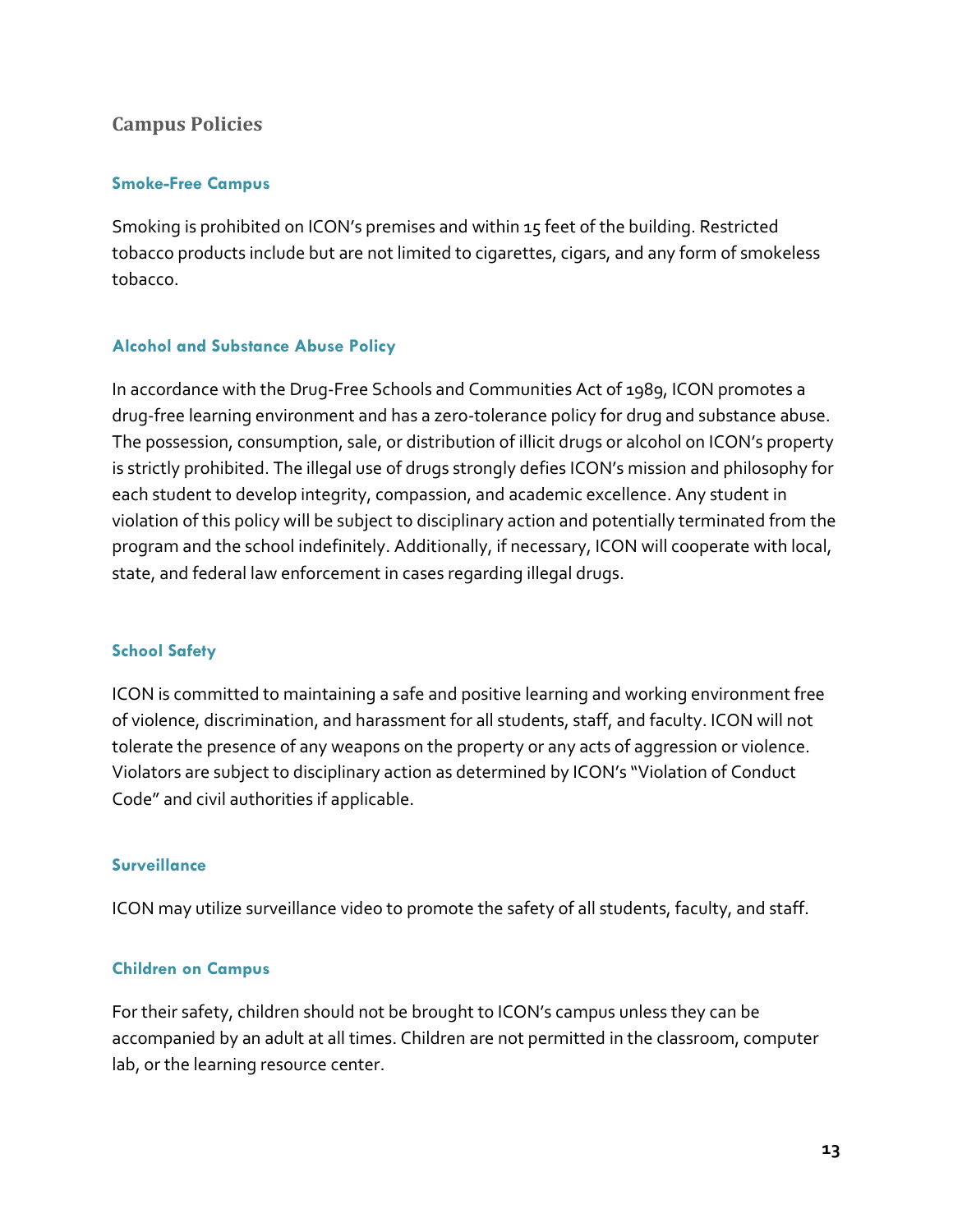#### <span id="page-18-0"></span>**Transportation & Parking**

It is the responsibility of the student to find transportation to and from ICON as well as clinical facilities. Students are welcome to carpool with each other, but they must make their own arrangements. Students may park in the North, East, or South lots of the building; however the North lot has the closest entrance to our facility.

#### <span id="page-18-1"></span>**Inclement Weather**

In the event of severe weather, ICON facilities may be closed and classes may be cancelled, in which case students would be notified as soon as possible via E-mail and Facebook. If clinicals were scheduled for that day, each student should contact their individual instructor. Some facilities may be closed while others are open, so students should not rely on their peers for instruction. ICON is not responsible for decisions regarding when and where to travel; students must make an individual judgment for themselves and their safety. Instructors will inform their students of make-up activities for clinical absences due to inclement weather.

#### <span id="page-18-2"></span>**Campus Safety**

#### <span id="page-18-3"></span>**Emergency Evacuation Procedure for Faculty, Staff and Students**

The Illinois College of Nursing is committed to providing a safe environment for all faculty, staff, students and visitors including additional assistance if required, to effectively alert, evacuate, and/or provide shelter during an emergency.

To be successful in providing and maintaining a safe environment, the College requires the cooperation of every member of the College community to be familiar with and follow emergency preparedness plan as listed below.

#### <span id="page-18-4"></span>**Risk Assessment**

College faculty and staff are required to regularly (quarterly) assess campus to ensure a safe learning environment. Students are also expected to notify College administration as soon as possible if they identify any hazards including environmental concerns, student threats and/or suspicious behavior.

#### <span id="page-18-5"></span>**Campus Evacuation**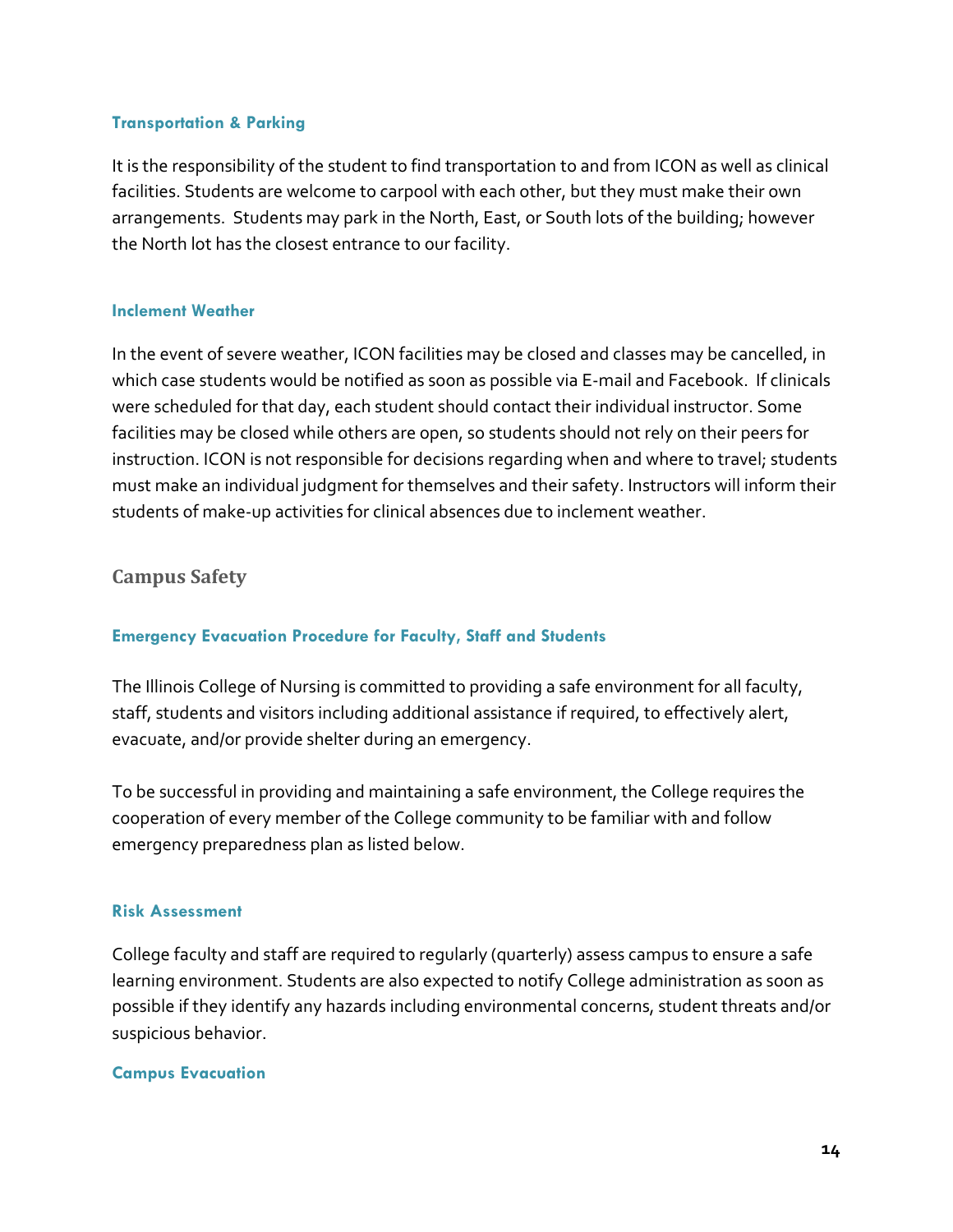There are many reasons a campus may have to be evacuated. The most common reason for evacuation is due to fire alarm activation but may include bomb threat, environmental condition and/or a physical threat. When you are asked to evacuate the facility by College personnel, law enforcement or if the fire alarm sounds:

- 1. Collect all personal belongings including book bags, jackets, brief cases, etc. if instructed to do so by authorities. If obvious danger is present (smoke, fire, etc.) DO NOT collect belongings and immediately follow evacuation directions.
- 2. Immediately leave the building following any verbal instructions and follow the evacuation route posted adjacent to the primary classroom exit door.
- 3. Faculty should assign someone to provide assistance in assuring students with disabilities are directed to the evacuation point.
- 4. Faculty should close the main door into the suite and keep it unlocked.
- 5. Upon exiting the building move well away from the building to allow emergency personnel swift access to entranceways.
- 6. Re-entry: The College or public safety personnel shall notify students and College faculty/staff when it is safe to return to the building.

We recommend that students with special needs to identify themselves to a faculty member if they feel they may require assistance during an evacuation. Together they can formulate an evacuation plan. Under no circumstances are the elevators to be used when a fire alarm is sounding.

#### <span id="page-19-0"></span>**Evacuation Lockdown**

Some emergencies may require the College faculty, students and staff to take shelter inside buildings. Incidents such as a hostile person, severe weather or a hazardous material release are examples of times when you may be asked to stay in a specific area. Law enforcement and emergency personnel will instruct you to evacuate or remain in place depending on the nature and context of the emergency.

In the event, College faculty, staff and students are instructed to lock down an area, they must:

- 1. Go to the closest room.
- 2. Close windows and doors and stay away from them.
- 3. Lock doors if possible.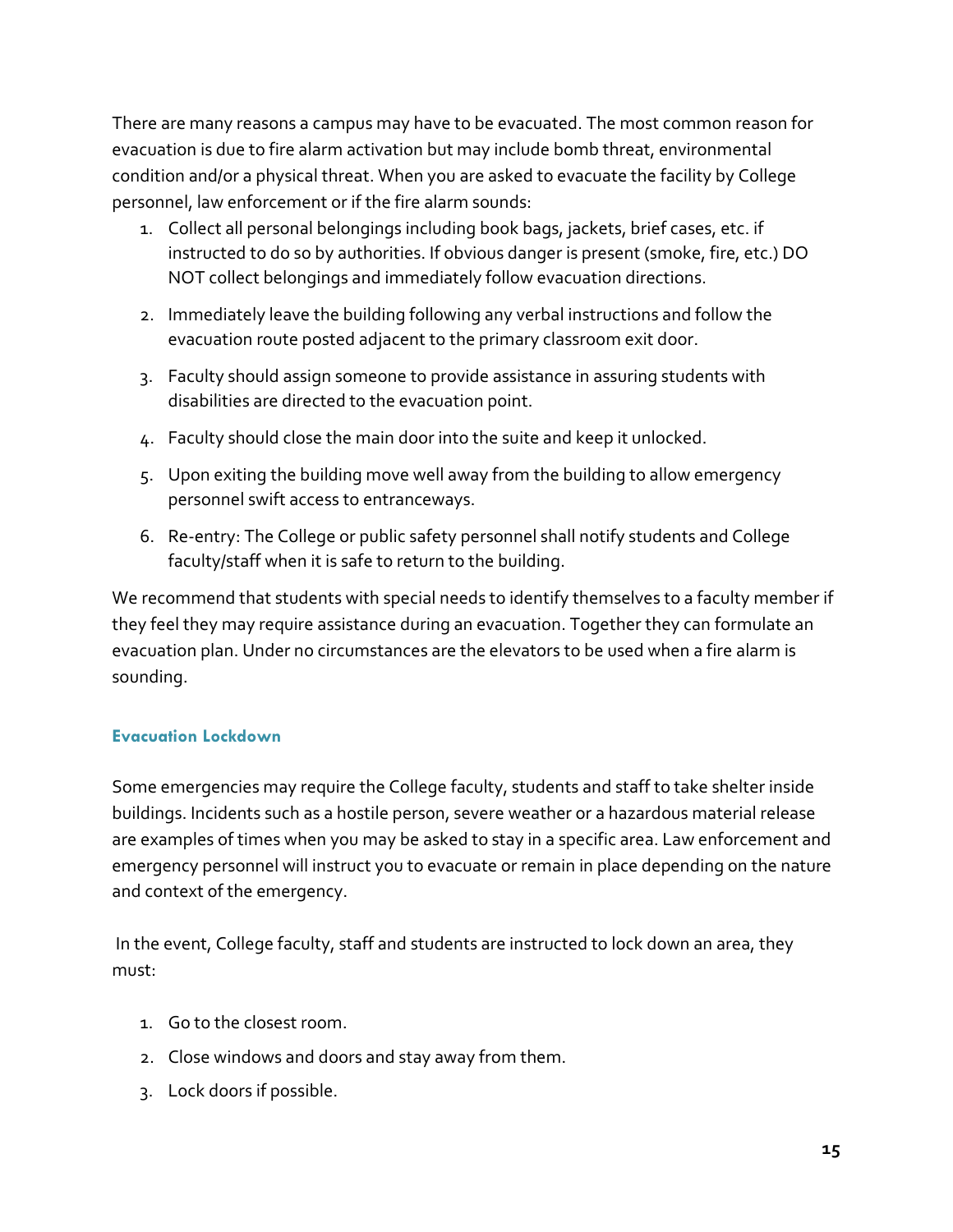- 4. Turn off air-conditioning, ventilation and lighting if possible.
- 5. Close window coverings.
- 6. Remain quiet and in place until notified by emergency personnel.
- 7. Silence phones and do not use them unless you are calling emergency personnel.

#### <span id="page-20-0"></span>**Communicating During Emergencies**

The College requires all College faculty, students, and employees to supply emergency contact information so that they may be contacted in the event of an emergency. Depending on the emergency, the College officials may reach other members of the College community via email, voice mail and/or text.

#### <span id="page-20-1"></span>**Training for Emergencies**

It is recommended that faculty review the evacuation procedure with their class at the beginning of each course. Students should also take time to review and familiarize themselves with the evacuation route posted next to the classroom exit door.

The purpose of evacuation drills is to prepare building occupants for an organized evacuation in case of an emergency. During the drill, students, faculty and staff 'practice' drill procedures and familiarize themselves with the location of exits.

#### <span id="page-20-2"></span>**Designated Spokesperson for Each Class**

In the event of emergency event or school closure, College facilities may be closed and classes may be cancelled, in which case students would be notified as soon as possible via e-mail, phone or text by their instructors or College administration. If clinicals were scheduled for that day, each student should contact their individual instructor for further instructions. Some facilities may be closed while others are open, so students should not rely on their peers for instruction. Instructors will inform their students of make-up activities for clinical absences due to inclement weather. The College is not responsible for decisions regarding when and where to travel; students must make an individual judgment for themselves and their safety.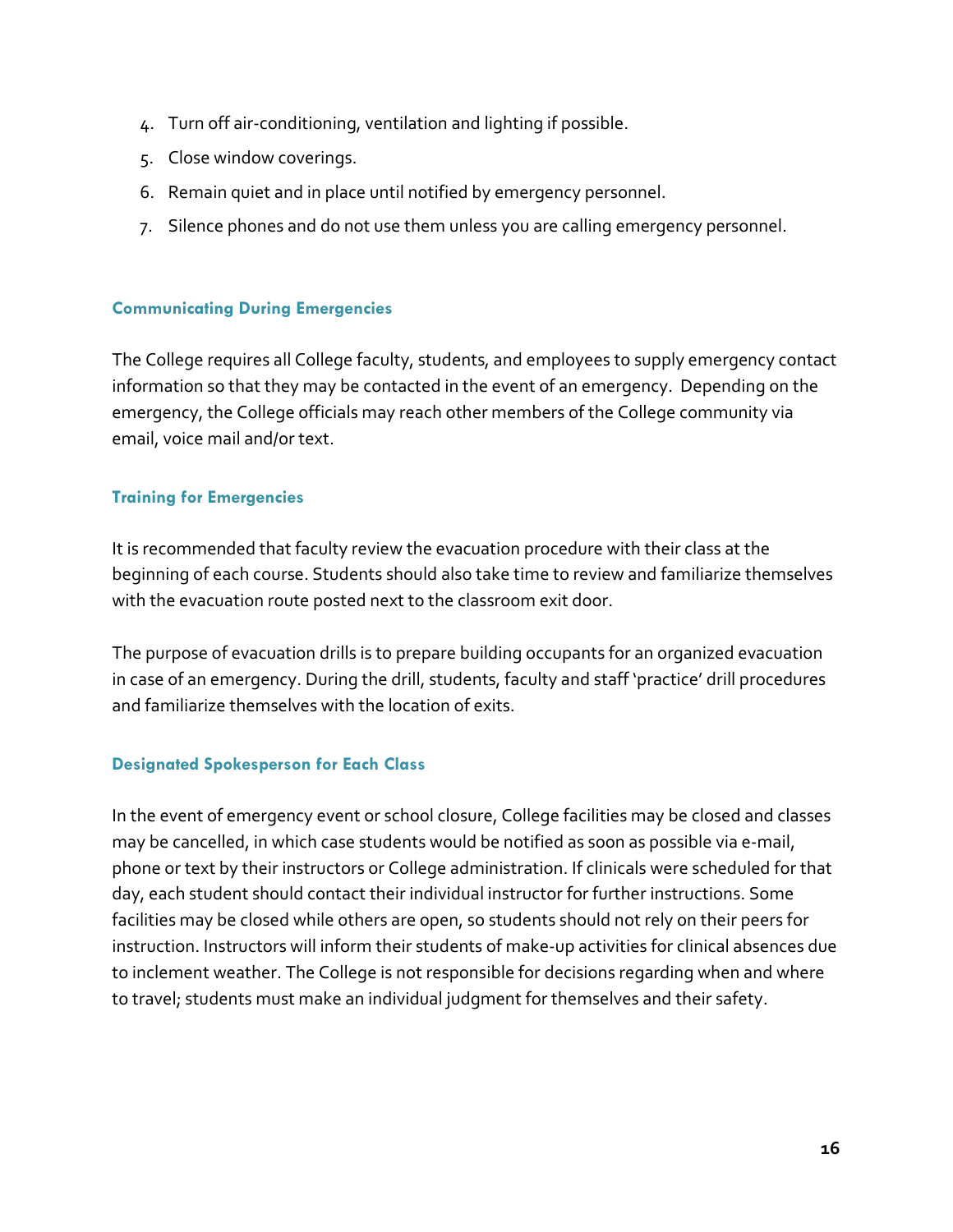### <span id="page-21-0"></span>**PRACTICAL NURSE TRAINING**

#### <span id="page-21-1"></span>**What is a Licensed Practical Nurse?**

A Licensed Practical Nurse (LPN) is a nursing professional who can perform a wide array of medical services under the supervision of a Registered Nurse or Medical Doctor. LPN's can work in a variety of healthcare settings including hospitals, resident care facilities, clinics and private homes. LPN's can also work in specialized areas of healthcare such as oncology, pediatrics, gynecology, surgery, family medicine, podiatry, etc. Routine nursing tasks performed by LPN's include basic patient care, monitoring patients, administering medications and injections, charting changes in condition, collecting lab specimens and dressing changes. LPN's supervise nursing assistants and are usually the liaison between the patient and other healthcare members such as therapists, dietitians and physicians.

#### <span id="page-21-2"></span>**ICON Practical Nursing Program**

The Practical Nursing (PN) Program offered is a one-year diploma program consisting of nine courses (Anatomy and Physiology I & II, Fundamentals of Nursing, Geriatric and Mental Health Nursing, Medical-Surgical Nursing, Maternal/Newborn and Women's Health Nursing, Pediatric Nursing, Pharmacology, and Role Transition for the Practical Nurse) which must be completed in sequence. Each course incorporates biological sciences, social sciences, nursing theory and clinical experience through classroom instruction, laboratory simulations, internships in clinical settings such as hospitals and nursing care facilities, and online practice and exam preparation. Homework, reading assignments and periodic examinations administered throughout the course will supplement classroom teachings and will be incorporated into each student's grade. The program is 1160 clock hours (approximately 58 weeks). One clock hour is defined as a 60-minute period consisting of 50 minutes of instruction and a 10 minute break.

After each course, students take a subject benchmark exam and are expected to pass with a minimum score of 850. Students will be scheduled to take the benchmark exam upon completion of the course. If the student takes the exam and does not achieve the minimum score, the student must retake and pass the exam by the end of the next course or the student will not be allowed to progress to the next course. All benchmark exams must be successfully completed before taking the final exit exam.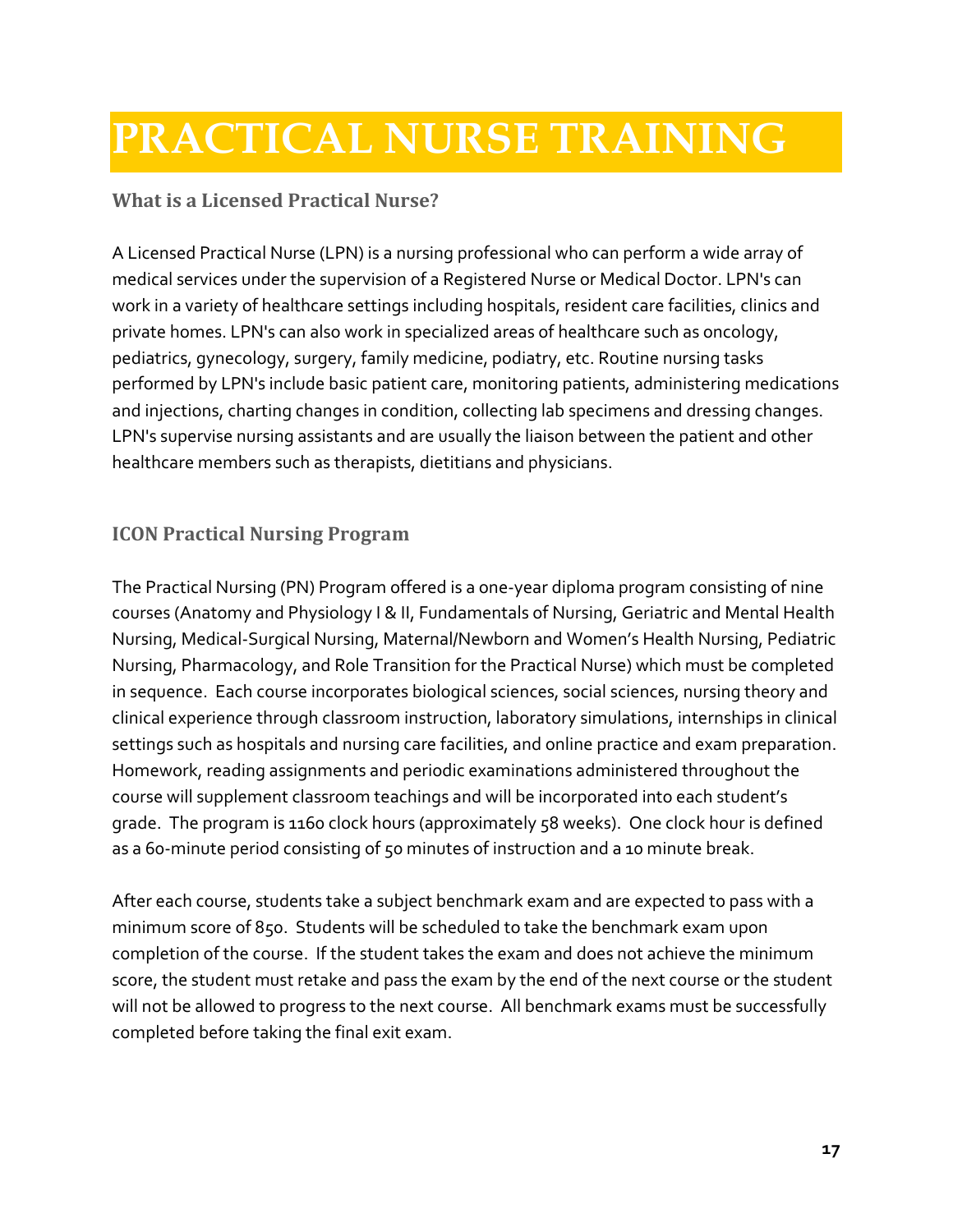To successfully graduate from the Practical Nursing Program, students must take and pass a Comprehensive Exit Exam at the end of NUR 107. To ensure the efficacy of the Comprehensive Exit Exam, the required passing score is recommended to the College by the third-party vendor that develops and monitors its exam quality and standards. The minimum passing score required for each student may vary as it is based on the time frame from which the student began the nursing program. Students must achieve the minimum passing score for the Comprehensive Exit Exam. ICON may utilize a variety of testing distributors which will be selected for the quality and integrity of the examinations provided.

Any student who does not achieve the minimum passing score on the Comprehensive Exit Exam will be allowed to re-take the Comprehensive Exit Exam again for the second time within a 2-week time frame. If the student still does not achieve the minimum passing score on the Comprehensive Exit Exam, the student will then be required to repeat the course Nursing 107: Role Transition for the Practical Nurse before being eligible to retake the Comprehensive Exit Exam for the third time.

If the student is still unable to achieve the minimum passing score on the Comprehensive Exit Exam for the third time, and therefore fails Nursing 107 again for the second time, the student will be dropped from the program and will be required to re-enroll in Nursing 103 Medical-Surgical Nursing as a remediation course. Upon successful completion of Nursing 103 Medical Surgical Nursing, the student will then be able to repeat NUR 107. The student must then meet the requirements for NUR 107 for successful completion of the program.

The student will not be allowed to retake the medical-surgical nursing course as a remediation course more than one time. Any student requiring re-enrollment of the medical-surgical nursing course will be responsible for any tuition and fees required to enroll in the class.

Upon successful completion of all courses, the student will graduate from the program with a diploma and will be eligible to take the State of Illinois NCLEX-PN exam.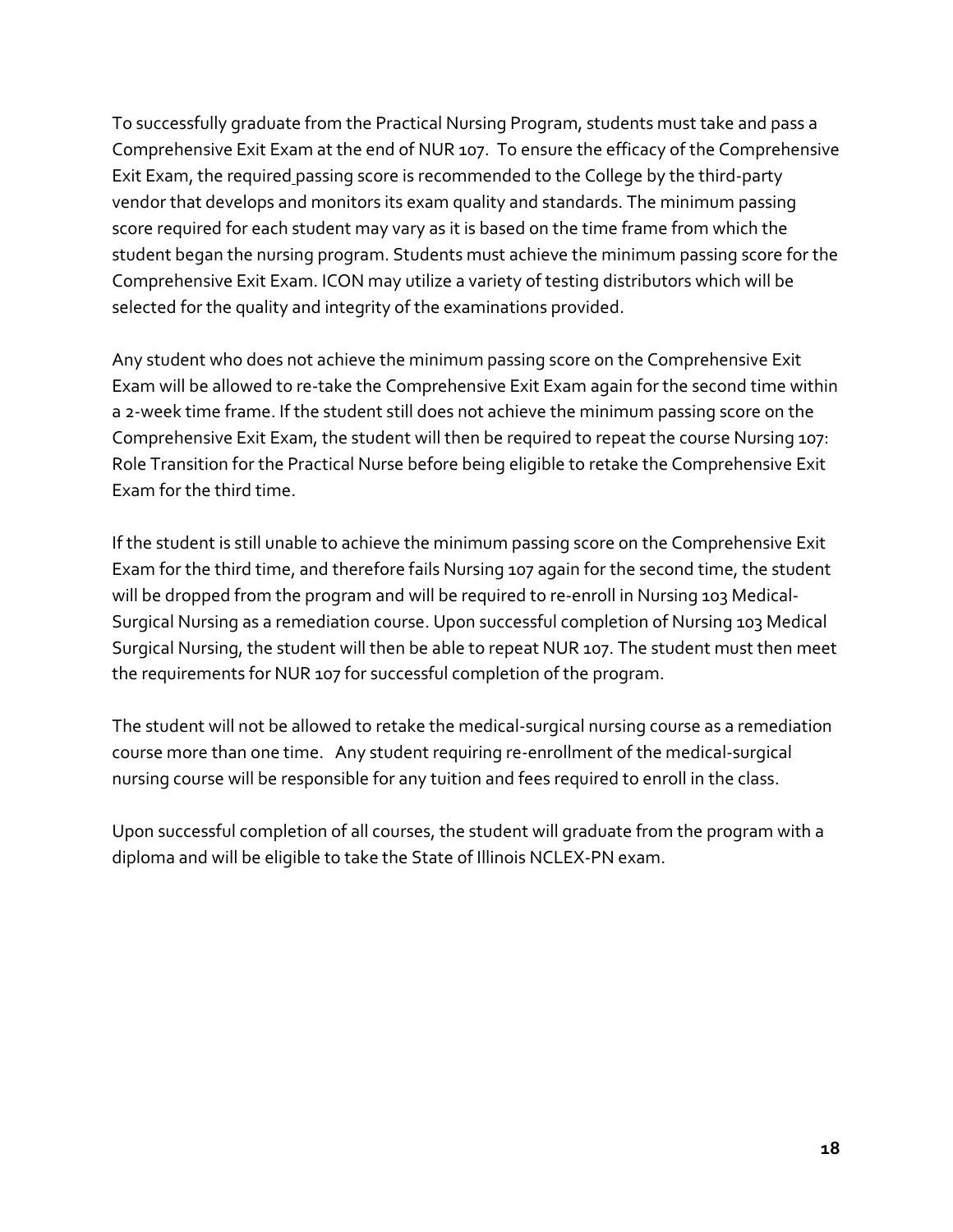#### <span id="page-23-0"></span>**Practical Nursing Program Curriculum**

| <b>COURSE</b>  | <b>TITLE</b>               | <b>THEORY</b> | <b>LAB/CLINICAL</b> |
|----------------|----------------------------|---------------|---------------------|
| <b>BIO 110</b> | Anatomy &                  | 50            | 50                  |
|                | Physiology I               |               |                     |
| <b>BIO 111</b> | Anatomy &                  | 50            | 50                  |
|                | Physiology II              |               |                     |
| <b>NUR 101</b> | Fundamentals               | 100           | 100                 |
| <b>NUR 102</b> | Geriatric and              | 100           | 100                 |
|                | Mental Health              |               |                     |
| <b>NUR 103</b> | Medical/Surgical           | 100           | 150                 |
| <b>NUR 104</b> | Maternal/Newborn           | 30            | 45                  |
| <b>NUR 105</b> | Pediatrics                 | 30            | 45                  |
| <b>NUR 106</b> | Pharmacology               | 35            | 65                  |
| <b>NUR 107</b> | <b>Role Transition for</b> | 60            |                     |
|                | the Practical Nurse        |               |                     |
|                |                            |               |                     |
| <b>Total</b>   |                            |               | 1160                |

#### <span id="page-23-1"></span>**Course Descriptions**

#### **BIOLOGY 110- Anatomy and Physiology I**

This course will introduce concepts of normal body structure and function, human growth and development and principles of nutrition. Focus will be applied to the structure and function of cells, tissues, the integumentary, muscular, skeletal and nervous systems. Homework, reading assignments and periodic examinations administered throughout the course will supplement classroom teachings and will be incorporated into each student's grade. Incorporates 50 clock hours of theory instruction and 50 clock hours of lab instruction.

**Prerequisites**: Acceptance into ICON's Practical Nursing Program.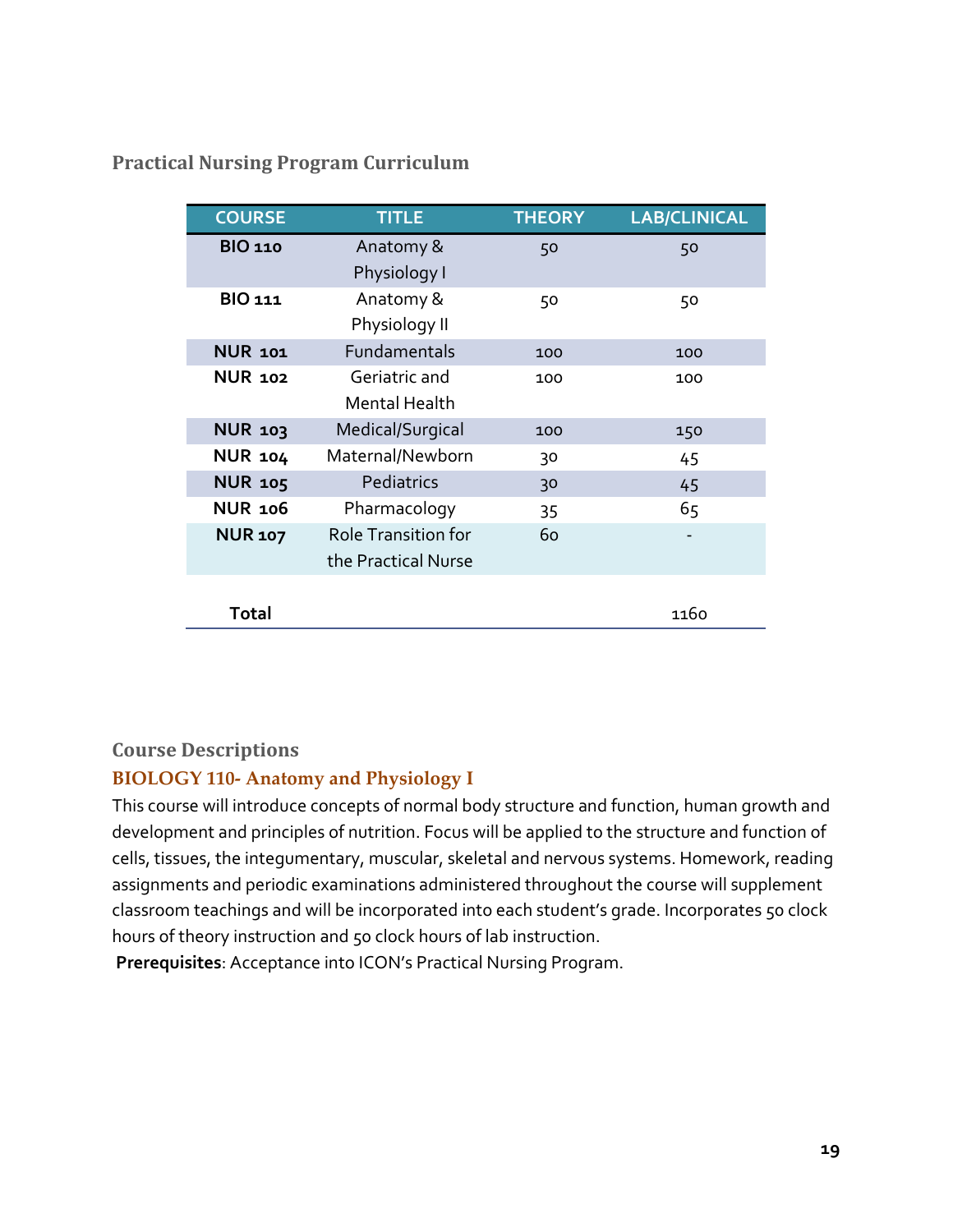#### **BIOLOGY 111- Anatomy and Physiology II**

This course is a continuation of Biology 110. This course will continue to examine normal body structure and function, human growth and development and principles of nutrition specifically for the respiratory, cardio-vascular, reproductive, urinary, digestive and endocrine systems and how it relates to nursing. Homework, reading assignments and periodic examinations administered throughout the course will supplement classroom teachings and will be incorporated into each student's grade. Incorporates 50 clock hours of theory instruction and 50 clock hours of lab instruction. **Prerequisites**: Successful completion of BIO 110.

#### **NURSING 101: Fundamentals of Nursing**

This course is an introduction to basic nursing concepts and skills. Utilizing Maslow's Hierarchy of Needs, the nursing process and Watson's Theory of Human Caring, students learn the concepts necessary for the planning and implementation of competent, ethical, legal and holistic nursing care. Concepts included in this course are principles of safety, nutrition, introduction to causes of illness, rehabilitation, pharmacology, community resources, and personal and vocational development. This course is comprised of theory, lab and clinical instruction to meet the educational objectives of the course. Homework, reading assignments and periodic examinations administered throughout the course will supplement classroom teachings and will be incorporated into each student's grade. Incorporates 100 clock hours of theory instruction and 100 clock hours of clinical/lab instruction.

**Prerequisites**: Successful completion of BIO 110 and BIO 111.

#### **NURSING 102: Geriatric and Mental Health Nursing**

This course provides students with the knowledge and skills necessary for the care and management of the aging client. Focus will be applied on the aging process including physiological and psychosocial needs, and common acute and chronic conditions affecting the aging client. Principles of nutrition and pharmacology are continuous throughout the course. This course is comprised of theory, lab and clinical instruction to meet the educational objectives of the course. Homework, reading assignments and periodic examinations administered throughout the course will supplement classroom teachings and will be incorporated into each student's grade. Incorporates 100 clock hours of theory instruction and 100 clock hours of clinical/lab instruction.

**Prerequisites:** Successful completion of NUR 101.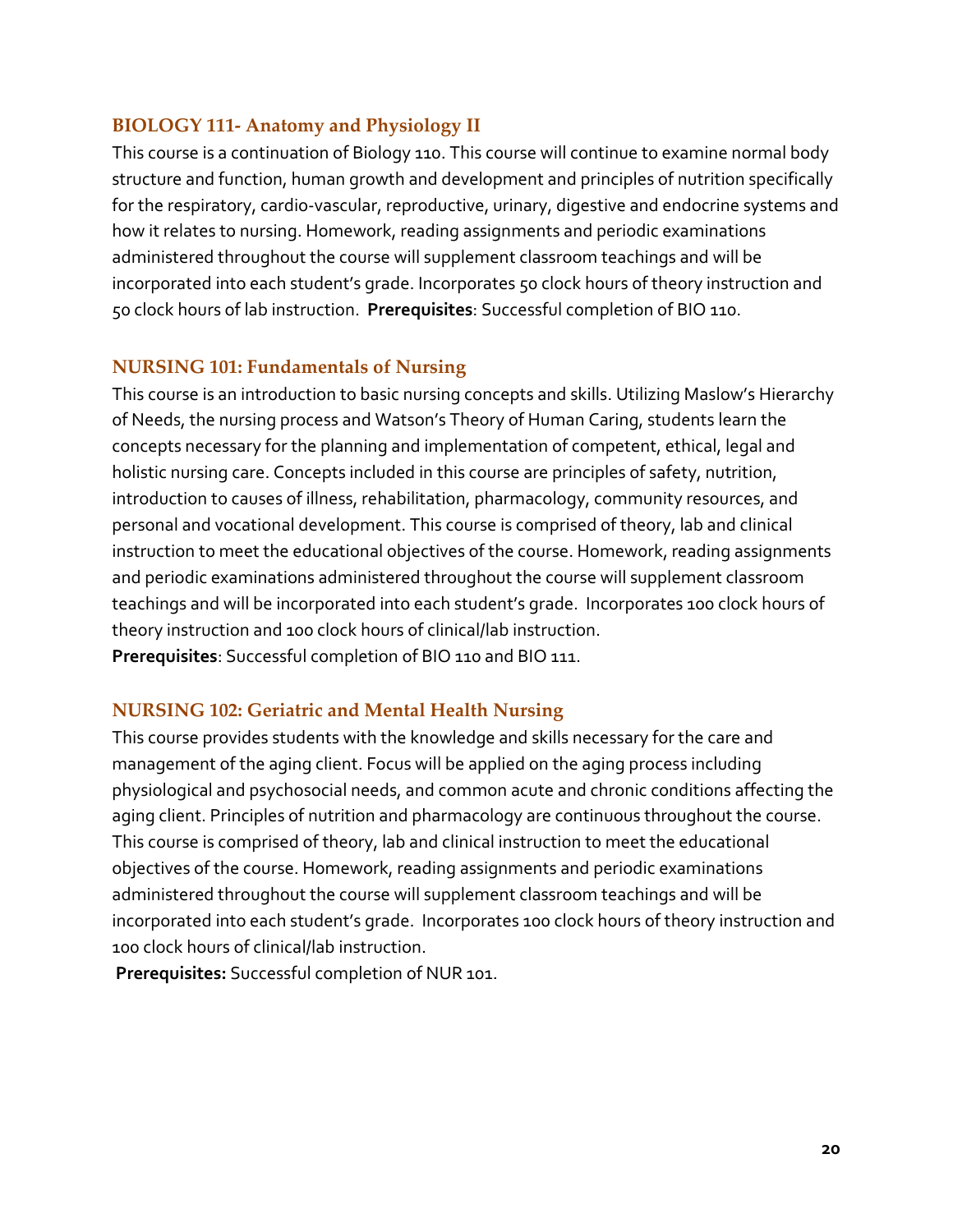#### **NURSING 103: Medical-Surgical Nursing**

This course gives an introduction to medical surgical nursing and pharmacology. The course will provide students with the knowledge and skills required for the management of common acute and chronic, medical and surgical conditions. Principles of pharmacology as it pertains to medical surgical nursing will also be presented in the course. This course is comprised of theory, lab and clinical instruction to meet the educational objectives of the course. Homework, reading assignments and periodic examinations administered throughout the course will supplement classroom teachings and will be incorporated into each student's grade. Incorporates 100 clock hours of theory instruction and 150 clock hours of clinical/lab instruction.

**Prerequisites**: Successful completion of NUR 102.

#### **NURSING 104: Maternal/Newborn & Women's Health**

This course will provide students with the knowledge and skills required for the care and management of the female client, child bearing women and newborns. The course will focus on the normal and abnormal growth and development of the female client from puberty/adolescence, normal and abnormal pregnancy, labor and delivery, the puerperium and the newborn. Principles of normal growth and development, psychosocial considerations, conditions related to the female reproductive and urinary systems, nursing care of mother and infant throughout the maternity cycle and pharmacology are continuous throughout the course. This course is comprised of theory, lab and clinical instruction to meet the educational objectives of the course. Homework, reading assignments and periodic examinations administered throughout the course will supplement classroom teachings and will be incorporated into each student's grade. Incorporates 30 clock hours of theory instruction and 45 clock hours of clinical/lab instruction. **Prerequisites**: Successful completion of NUR 103.

#### **NURSING 105: Pediatric Nursing**

This course will provide students with the knowledge and skills required for the care and management of the pediatric client. The course will focus on common illnesses occurring in childhood. Principles of pharmacology are continuous throughout the course. This course is comprised of theory, lab and clinical instruction to meet the educational objectives of the course. Homework, reading assignments and periodic examinations administered throughout the course will supplement classroom teachings and will be incorporated into each student's grade. Incorporates 30 clock hours of theory instruction and 45 clock hours of clinical/lab instruction. **Prerequisites**: Successful completion of NUR 104.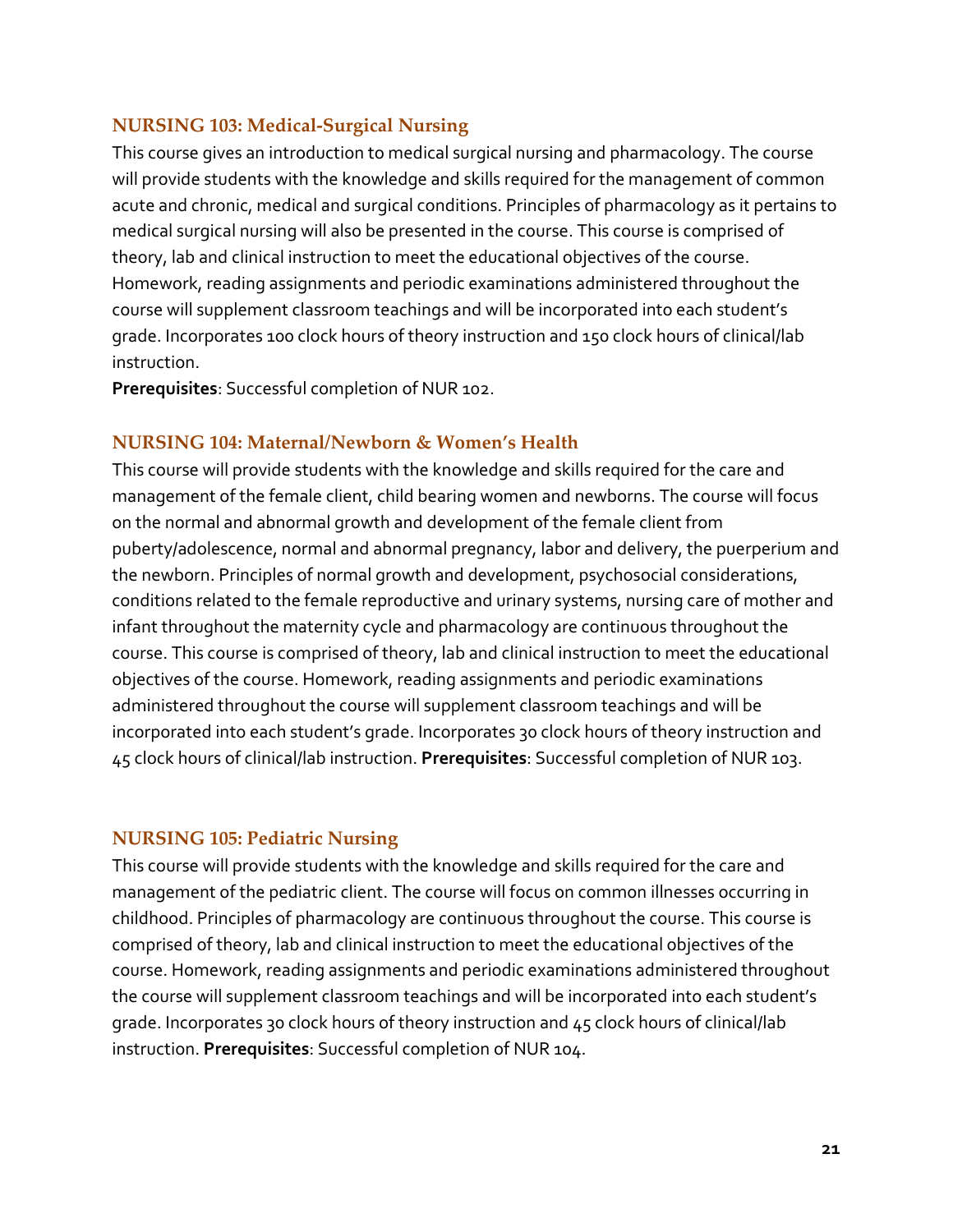#### **NURSING 106: Pharmacology**

This course provides students with the knowledge and skills required for safe, legal, ethical and effective medication administration, which includes knowledge of drug names, classifications, safety categories, indications, actions, pharmacokinetics, contraindications and precautions, adverse reactions and side effects, interactions, routes of administration, dosage, availability, patient assessment, lab test considerations, implementation, patient/family teaching and evaluation. Emphasis is on the application of the nursing process as it is related to pharmacology. This course is comprised of theory, lab and clinical instruction to meet the educational objectives of the course. Homework, reading assignments and periodic examinations administered throughout the course will supplement classroom teachings and will be incorporated into each student's grade. Incorporates 35 clock hours of theory instruction and 65 clock hours of clinical/lab instruction. **Prerequisites**: Successful completion of NUR 105.

#### **NURSING 107: Role Transition for the Practical Nurse**

This course provides students with the knowledge and skills necessary to transition from student to a practical nurse. Test-taking strategies, anxiety reduction techniques and a comprehensive review to prepare for the NCLEX-PN as well as employability skills, such as resume writing, job selection, and interview strategies are provided in the course. Upon completion, a comprehensive examination (Exit Exam) will be given to determine student readiness for the NCLEX-PN. This course is comprised of theory instruction to meet the educational objectives of the course. Homework, reading assignments, examinations including the comprehensive Exit Exam and mock interviews will be included in the course to supplement classroom teachings and will be incorporated into each student's grade. Students will be issued a grade of PASS or FAIL upon completion of the course. This course includes 60 clock hours of theory instruction. **Prerequisites**: Successful completion of NUR 106.

#### <span id="page-26-0"></span>**Program Delivery**

The Illinois College of Nursing's Practical Nursing Program has been approved to deliver instruction as a residential as well as a hybrid program by the Illinois Board of Higher Education.

#### <span id="page-26-1"></span>**Language Disclosure**

All instruction is delivered in the English language only.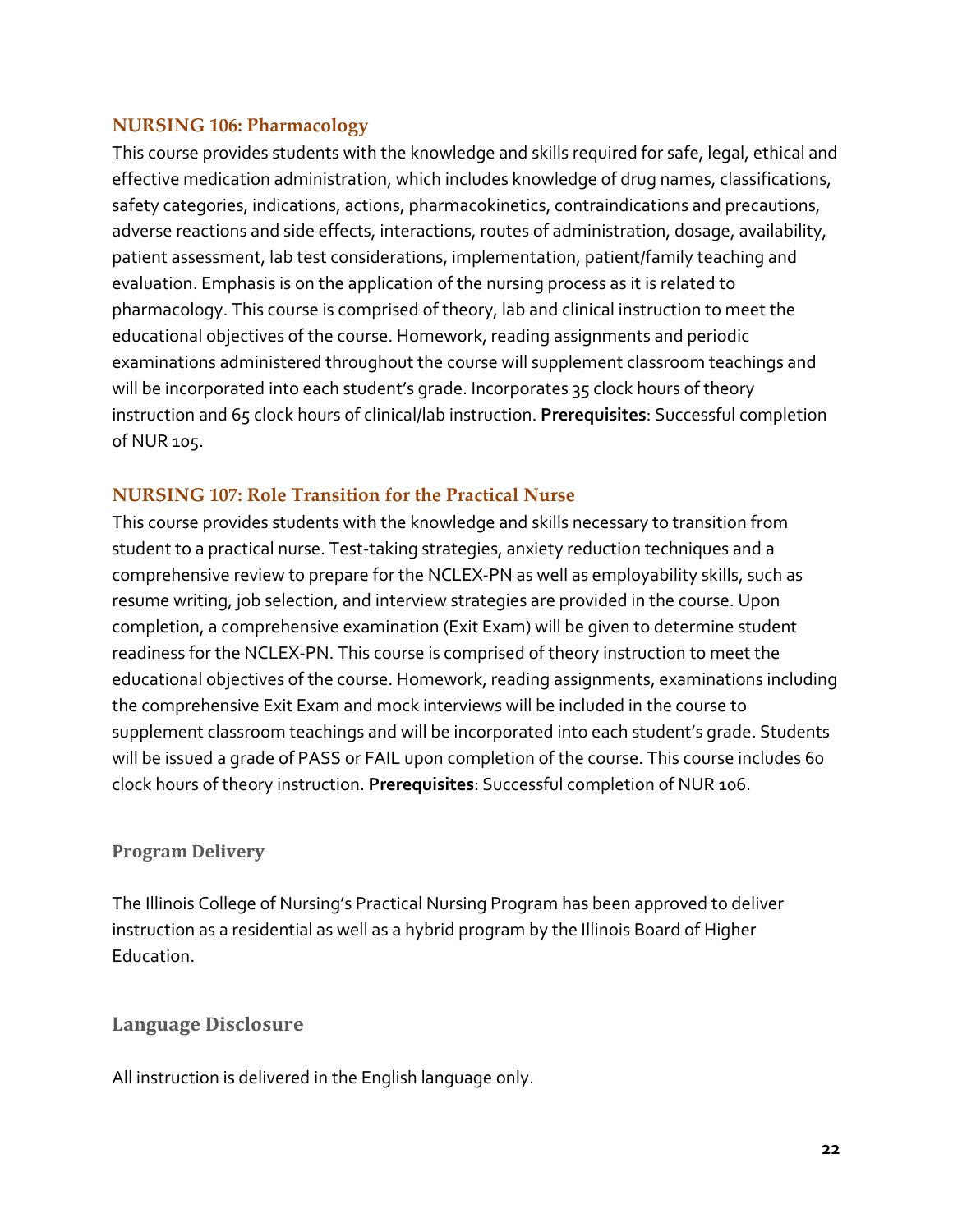#### <span id="page-27-0"></span>**Functional Requirements for Nursing**

In order to successfully meet the objects of the Illinois College of Nursing (ICON) to provide comprehensive nurse training while promoting the safety of its students and patients, all students are required to meet certain minimal requirements as set by the National Council of State Boards of Nursing (NCSBN) through its Validation Study: Functional Abilities Essential for Nursing (1996). The following, but not limited to, is a list of minimal requirements, that each student must possess and demonstrate academically and clinically throughout the course of study to successfully complete the nursing program at ICON.

#### **Gross Motor Skills**

Move within confined spaces, sit/stand and maintain balance, reach above shoulders, reach below waist

#### **Fine Motor Skills**

Pick up objects with hands, grasp small objects with hands, write with pen or pencil, key/type, pinch/pick or otherwise work with fingers, twist, squeeze with finger

#### **Physical Endurance**

Stand, sustain repetitive movements, maintain physical tolerance, push and pull 25 pounds, support *25* pounds of weight, lift 25 pounds, move light objects weighing up to 10 pounds, move heavy objects weighing from 11 to 25 pounds, use upper body strength, squeeze with hands

#### **Mobility**

Twist, bend, stoop/squat, move quickly, climb, walk

#### **Hearing**

Hear normal speaking level sounds, hear faint voices, hear faint body sounds, hear in situations when not able to see lips (e.g. when masks are worn), hear auditory alarms

#### **Visual**

See objects up to 20 inches away (e.g., computer screen), see objects up to 20 feet away (e.g., client/equipment on other side of room), see objects more than 20 feet away (e.g., client at end of hall), use depth perception, use peripheral vision, distinguish color, distinguish color intensity (e.g., flushed skin, skin paleness), visual acuity to read calibrations on 1 ml syringe, comprehends spatial relationships adequate to properly administer injections, start intravenous lines, or assess wounds of varying depths

#### **Tactile**

Ability to feel pulses, temperature, palpate veins, etc.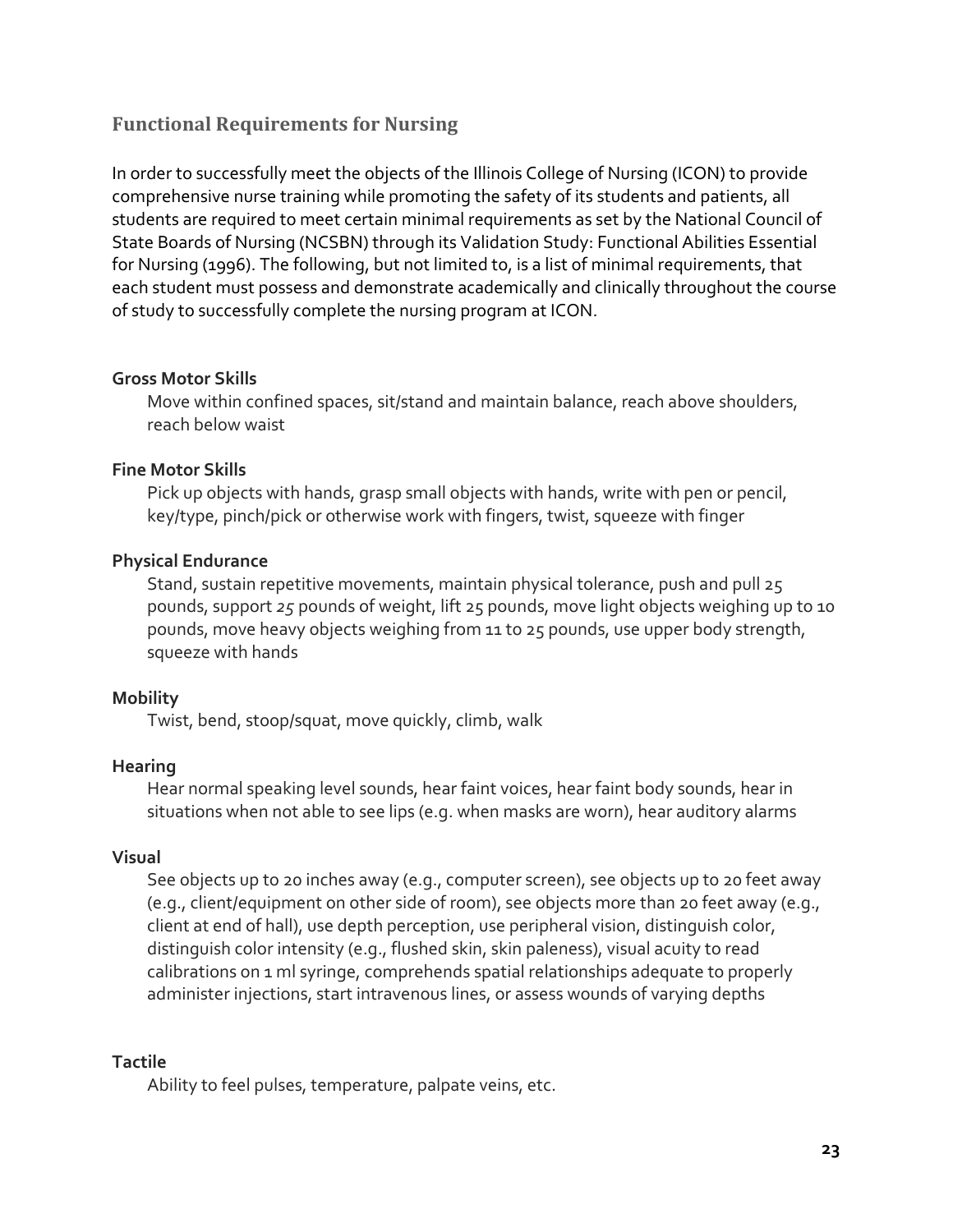#### **Smell**

Detect odors from client, detect smoke, and detect gases or noxious smells

#### **Arithmetic Competence**

Read and understand columns of writing, read digital displays, read graphic printouts, calibrate equipment, convert numbers to and/or from the Metric System Read graphs, measure time, count rates, use measuring tools, read measurement marks, add, subtract, multiply, and/or divide whole numbers and fractions

#### **Emotional Stability**

Establish therapeutic boundaries, provide client with emotional support, adapt to changing environment/stress, deal with the unexpected, focus attention on task, including in distracting/chaotic environment, monitor own emotions, perform multiple responsibilities concurrently

#### **Analytical Thinking**

Transfer knowledge from one situation to another, process information, evaluate outcomes, problem solve, prioritize tasks, use long term and short term memory

#### **Critical Thinking**

Identify cause-effect relationships, plan/control activities for others, synthesize knowledge and skills, sequence information

#### **Interpersonal Skills**

Negotiate conflict, respect differences in clients, establish rapport with clients and coworkers, teach, explain procedures, give oral reports, convey information through writing

Adapted from "A Validation Study: Functional Abilities Essential for Nursing Practices" by Carolyn J. Yocum, *National Council of State Boards of Nursing. 1996.*

<span id="page-28-0"></span>**Standards for Professional Conduct for Licensed Practical Nurses**

According to the Administrative Code as set by the Illinois Department of Financial and Professional Regulation (IDFPR), Title 68, Chapter VII, Subchapter b, Part 1300, Section 1300.260: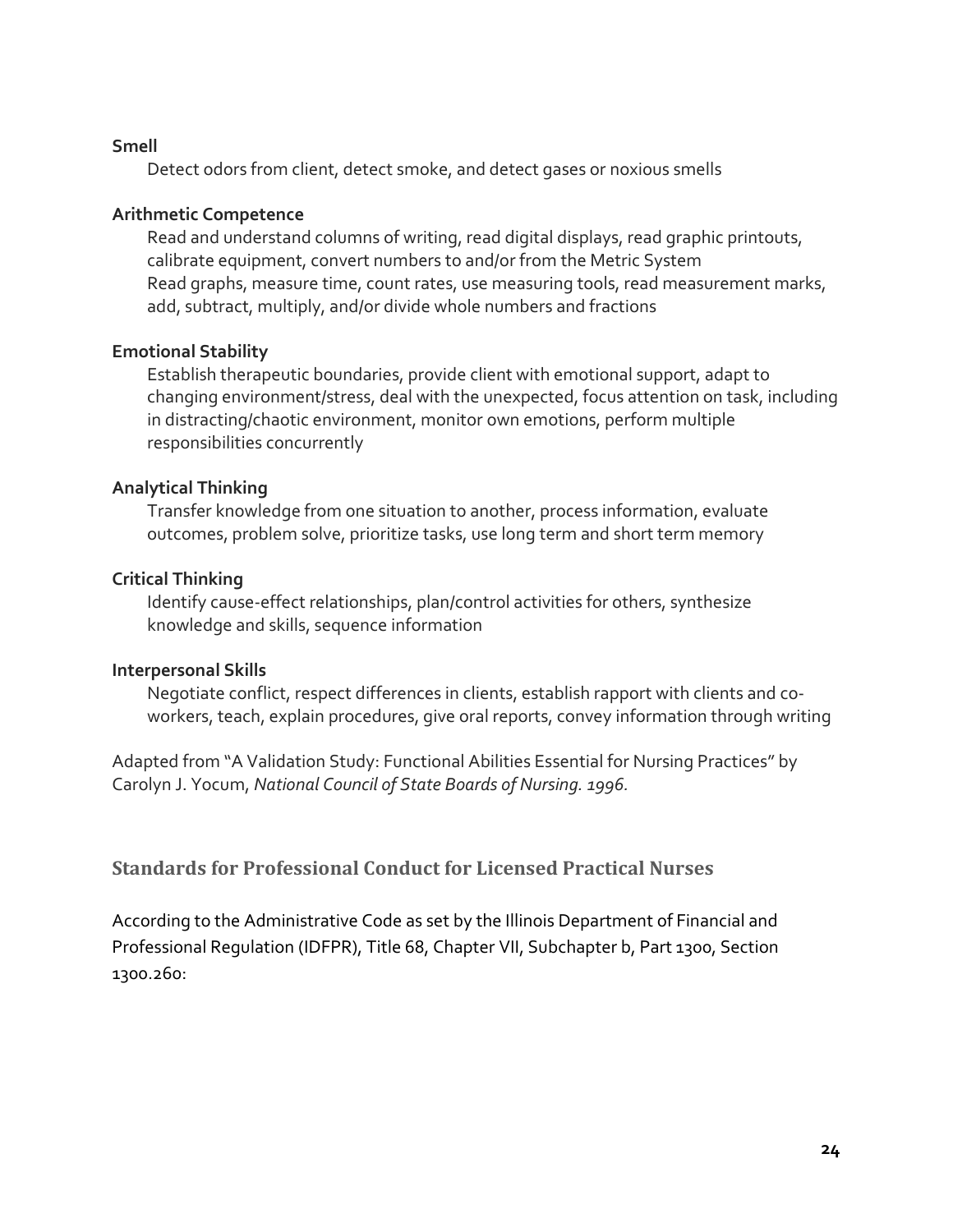The Licensed Practical Nurse shall, but is not limited to, upholding the following professional standards:

- 1. Practice in accordance with the Act and this Part;
- 2. Practice nursing only when in functional physical and mental health;
- 3. Be accountable for his or her own nursing actions and competencies;
- 4. Practice or offer to practice, including delegated nursing activities, only within the scope permitted by law and within the licensee's own educational preparation and competencies;
- 5. Perform nursing activities as delegated;
- 6. Seek instruction from a registered professional nurse or advanced practice nurse when implementing new or unfamiliar nursing activities;
- 7. Report unsafe, unethical or illegal health care practice or conditions to appropriate authorities and to the Division;
- 8. Assume responsibility for continued growth and education to reflect knowledge and understanding of current nursing care practice.

#### <span id="page-29-0"></span>**Standards of Practice and Educational Competencies**

In addition, the Licensed Practical Nurse shall uphold the Standards of Practice and Educational Competencies of Graduates of Practical/Vocational Nursing Programs as set forth by the National Association for Practical Nurse Education and Service, Inc. which is briefly discussed below and can be viewed in its entirety a[t https://napnes.org/drupal-](https://napnes.org/drupal-7.4/sites/default/files/pdf/standards/standards_read_only.pdf)[7.4/sites/default/files/pdf/standards/standards\\_read\\_only.pdf](https://napnes.org/drupal-7.4/sites/default/files/pdf/standards/standards_read_only.pdf)

#### *A. Professional Behaviors*

Demonstrate professional behaviors of accountability and professionalism according to the legal and ethical standards for a competent licensed practical/vocational nurse.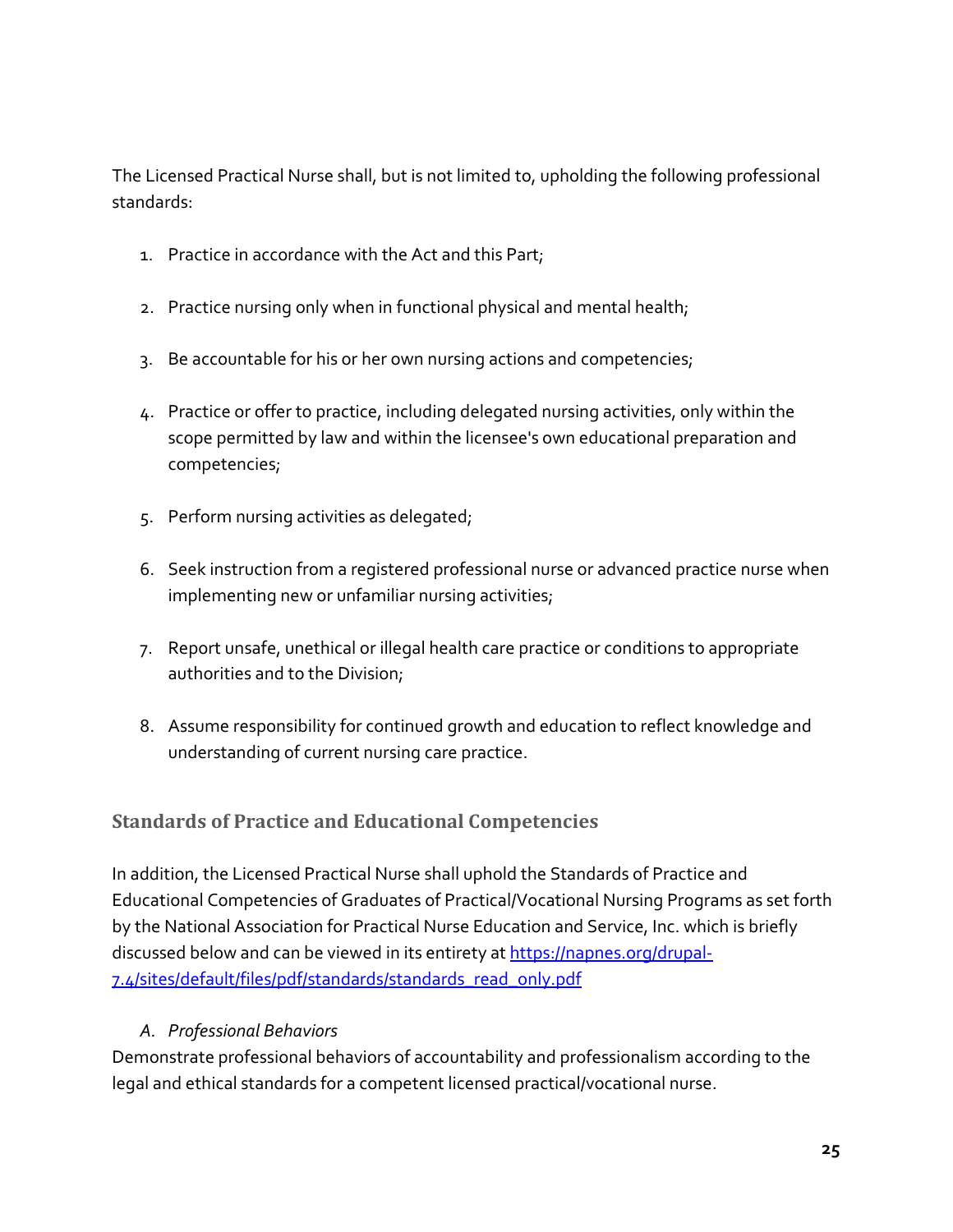#### *B. Communication*

Effectively communicate with patients, significant support person(s), and members of the interdisciplinary health care team incorporating interpersonal and therapeutic communication skills.

#### *C. Assessment*

Collect holistic assessment data from multiple sources, communicate the data to appropriate health care providers, and evaluate client responses to interventions.

#### *D. Planning*

Collaborate with the registered nurse or other members' of the health care team to organize and incorporate assessment data to plan/revise patient care and actions based on established nursing diagnoses, nursing protocols, and assessment and evaluation data.

#### *E. Caring Interventions*

Demonstrate a caring and empathic approach to the safe, therapeutic, and individualized care of each client.

#### *F. Managing*

Implement patient care, at the direction of a registered nurse, licensed physician or dentist through performance of nursing interventions or directing aspects of care, as appropriate, to unlicensed assistive personnel (UAP).

#### <span id="page-30-0"></span>**LPN Scope of Practice**

According to the Administrative Code as set by the Illinois Department of Financial and Professional Regulation (IDFPR), Title 68, Chapter VII, Subchapter b, Part 1300, Section 1300.25: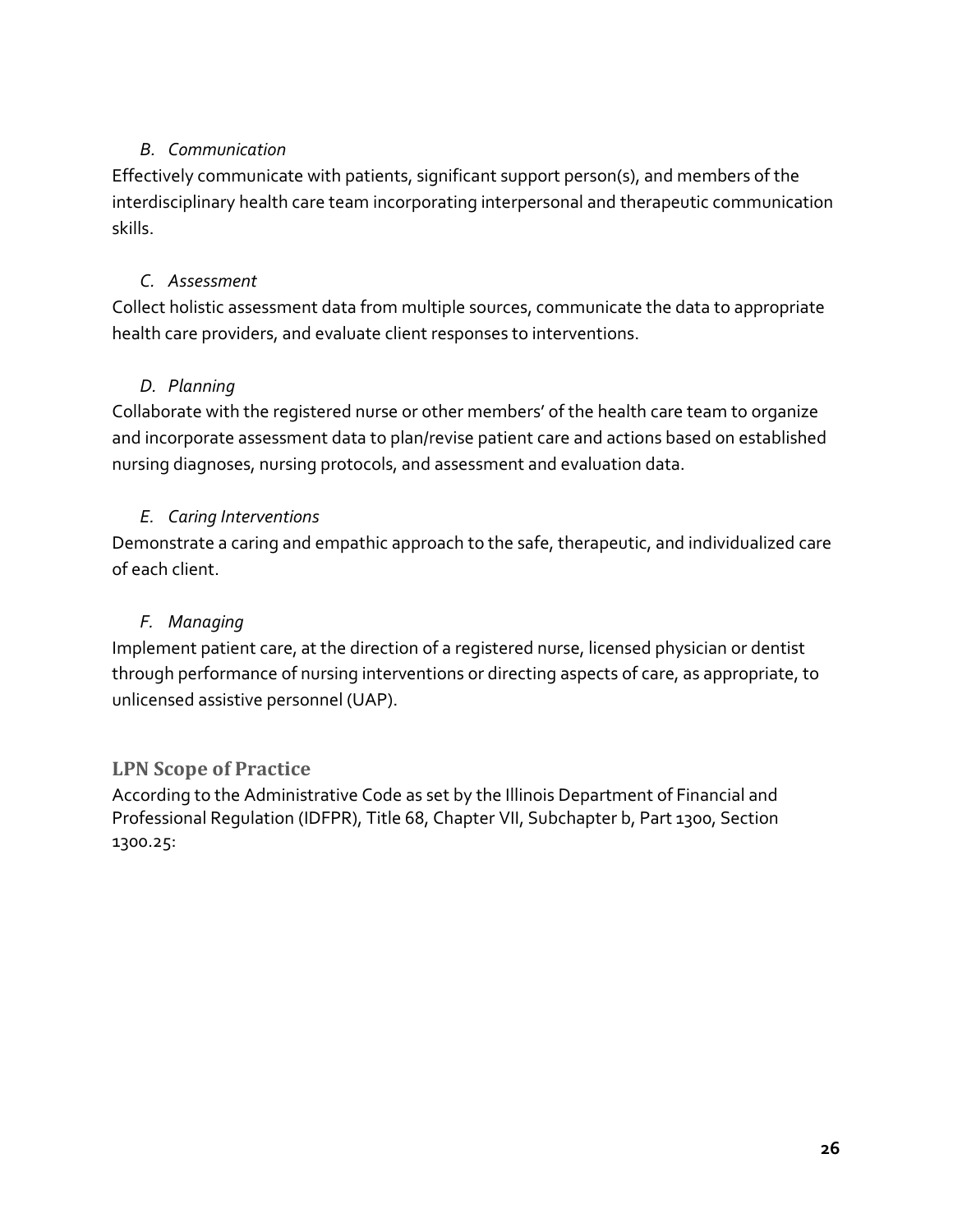*Practice as a licensed practical nurse means a scope of basic nursing practice, with or without compensation, as delegated by a registered professional nurse or an advanced practice nurse or as directed by a physician assistant, physician, dentist or podiatrist, and includes* all of the following and other activities requiring a like skill level for which the LPN is properly trained:

- a) *Collecting data and collaborating in the assessment of the health status of a patient.*
- b) *Collaborating in the development and modification of the registered professional nurse's or advanced practice nurse's comprehensive nursing plan of care for all types of patients.*
- c) *Implementing aspects of the plan of care as delegated.*
- d) *Participating in health teaching and counseling to promote, attain, and maintain the optimum health level of patients, as delegated.*
- e) *Serving as an advocate for the patient by communicating and collaborating with other health service personnel, as delegated.*
- f) *Participating in the evaluation of patient responses to interventions.*
- g) *Communicating and collaborating with other health care professionals, as delegated.*
- h) *Providing input into the development of policies and procedures to support patient safety.* (Section 55-30 of the Act)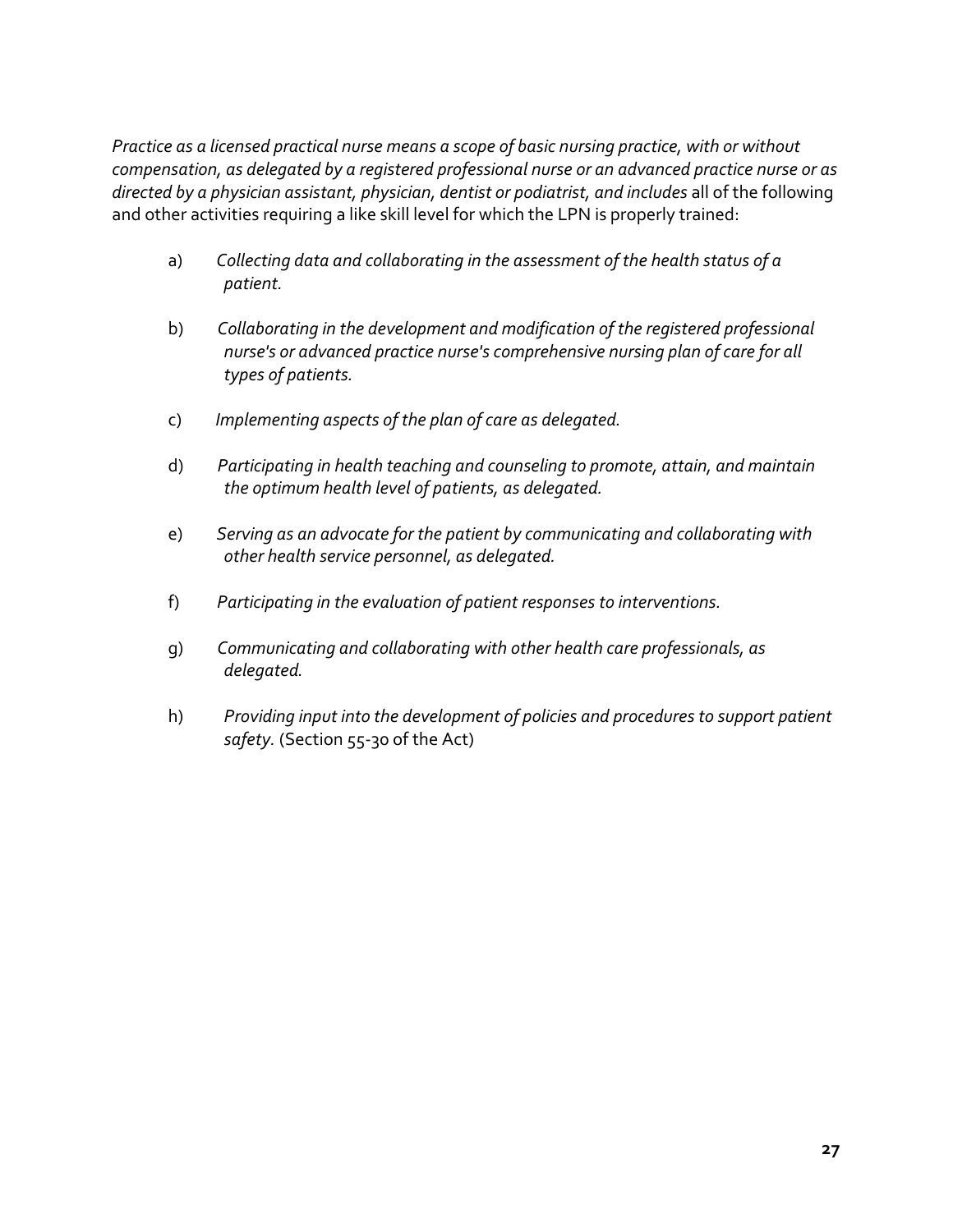## <span id="page-32-0"></span>**ADMISSIONS**

#### <span id="page-32-1"></span>**Admissions Criteria**

**Prerequisites that must be met prior to beginning any nursing course or being granted formal acceptance into ICON's Practical Nursing Program:** 

| Academic       | High school diploma or GED from a state approved school or have completed<br>$\bullet$<br>a minimum of 9 credit hours from an accredited college or university<br>(whichever is most recent)<br>High School or college GPA of 2.0 or higher on a 4.00 scale<br>Evidence of completing and passing, with at least a "C" in each of the<br>following courses:<br>English (3 years of HS or 1 semester of college level English)<br>$\Omega$                                                                                                                                                           |
|----------------|-----------------------------------------------------------------------------------------------------------------------------------------------------------------------------------------------------------------------------------------------------------------------------------------------------------------------------------------------------------------------------------------------------------------------------------------------------------------------------------------------------------------------------------------------------------------------------------------------------|
|                | Math (2 years of HS or 1 semester of college level Math)<br>$\circ$<br>Science (1 year of HS or 1 semester of college level Science)<br>$\circ$<br>TEAS exam with a minimum Reading score of 50% and a minimum<br>cumulative score of 45% or higher. <sup>1</sup>                                                                                                                                                                                                                                                                                                                                   |
| <b>Medical</b> | Current history and Physical completed by a licensed health care provider<br>Proof of Immunizations/Titers: MMR, Varicella, Hepatitis B. The Covid-19<br>vaccine will also be required for all students prior to starting clinical rotations.<br>Current PPD/TB Test PPD/Mantoux (2 Step TB skin test, each received 1-2<br>weeks apart and read 48-72 hours after administration); if positive must have<br>Negative chest x-ray results<br>Proof of personal Medical Insurance<br>Certified Background and sanction check <sup>2</sup> through www.castlebranch.com,<br>(888) 723-4263, ext. 7142 |

<span id="page-32-2"></span><sup>&</sup>lt;sup>1</sup> TEAS requirement may be waived for those students who have successfully completed at least 60 credit hours from an accredited college or university

<span id="page-32-3"></span><sup>&</sup>lt;sup>2</sup> A sanction check is an additional part of the background check that assists in the identification of individuals or entities that have been sanctioned or debarred from participation in federally funded healthcare programs.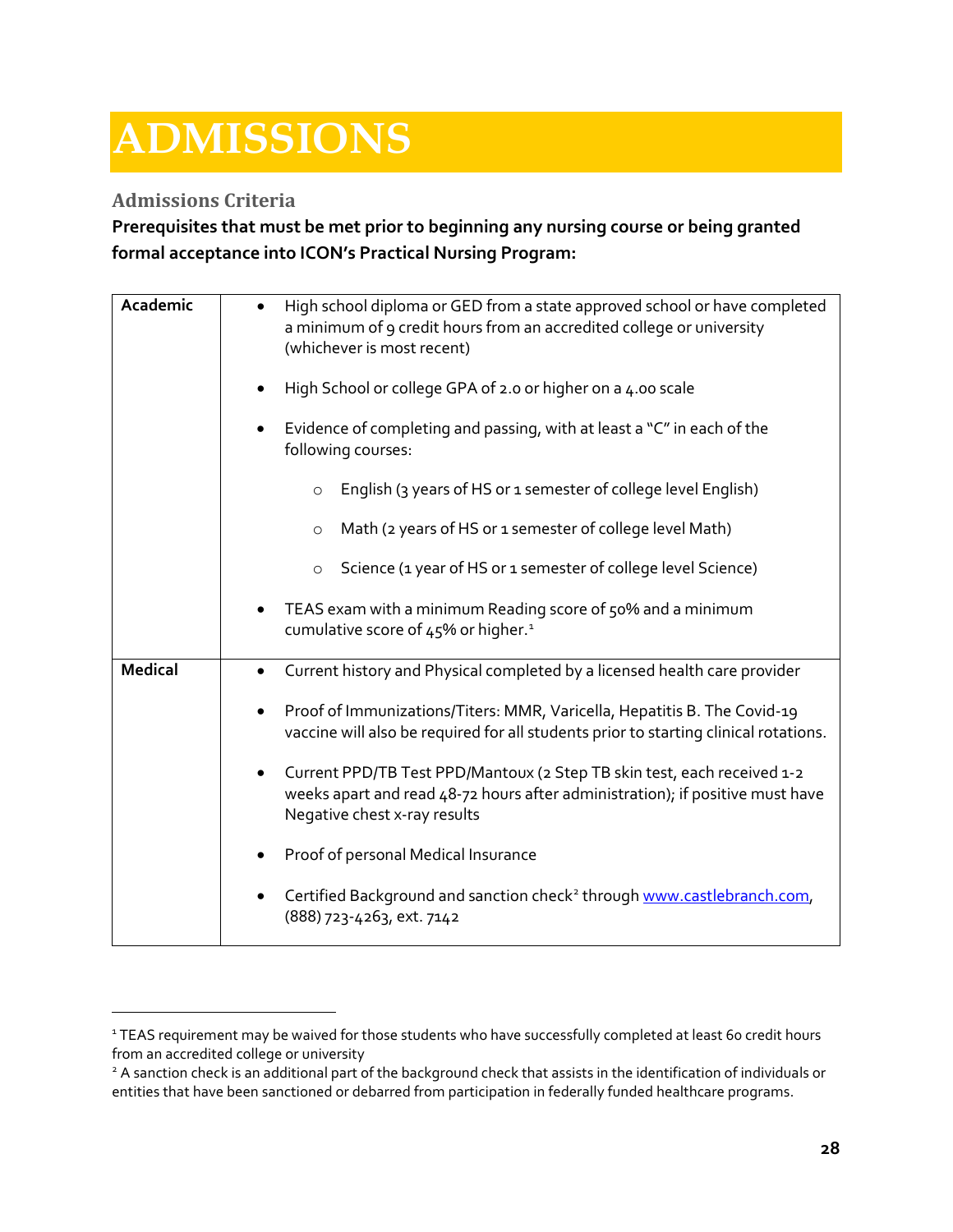|              | Proof and clearance of 10 panel drug screening through<br>$\bullet$<br>www.castlebranch.com, (888) 723-4263, ext. 7142 |
|--------------|------------------------------------------------------------------------------------------------------------------------|
| Clinical     | Current CPR/BLS card<br>$\bullet$<br>Valid CNA certification                                                           |
| Professional | Two letters of recommendation<br>Professional Liability insurance<br>$\bullet$                                         |
| Other        | Complete application packet and pay correlating application and registration<br>fees                                   |

#### <span id="page-33-0"></span>**Admissions Process**

Once all admission criteria is met and upon acceptance into ICON's Practical Nursing Program, the student will review and sign the enrollment agreement and submit the \$1,000 deposit to reserve their seat.

Upon receipt of the completed application packet, the ICON Office of Admissions will contact the student to schedule an interview and pre-admission test. Upon acceptance into the program, the student will review and sign the enrollment agreement and submit the \$1,000 deposit to reserve their seat. Students will then be contacted to attend the orientation session prior to the beginning of classes for the school year.

All prerequisites must be completed and supplied to ICON before the start of class and prior to participating in any clinical portions of the program. The attendance policy will apply to all students who miss any part of the program due to failure to perform or provide prerequisite materials which may cause dismissal from the program.

#### <span id="page-33-1"></span>**Registration Policy**

Completed applications will be reviewed based on the order in which they are received. Students must not have any outstanding tuition and fees owed to enroll in courses. For instances where a class size may be limited, students that are seeking to register for the next class in their cohort sequence will be given priority to register for their next class over a student who is needing to repeat a course. ICON reserves the right to limit class size and availability.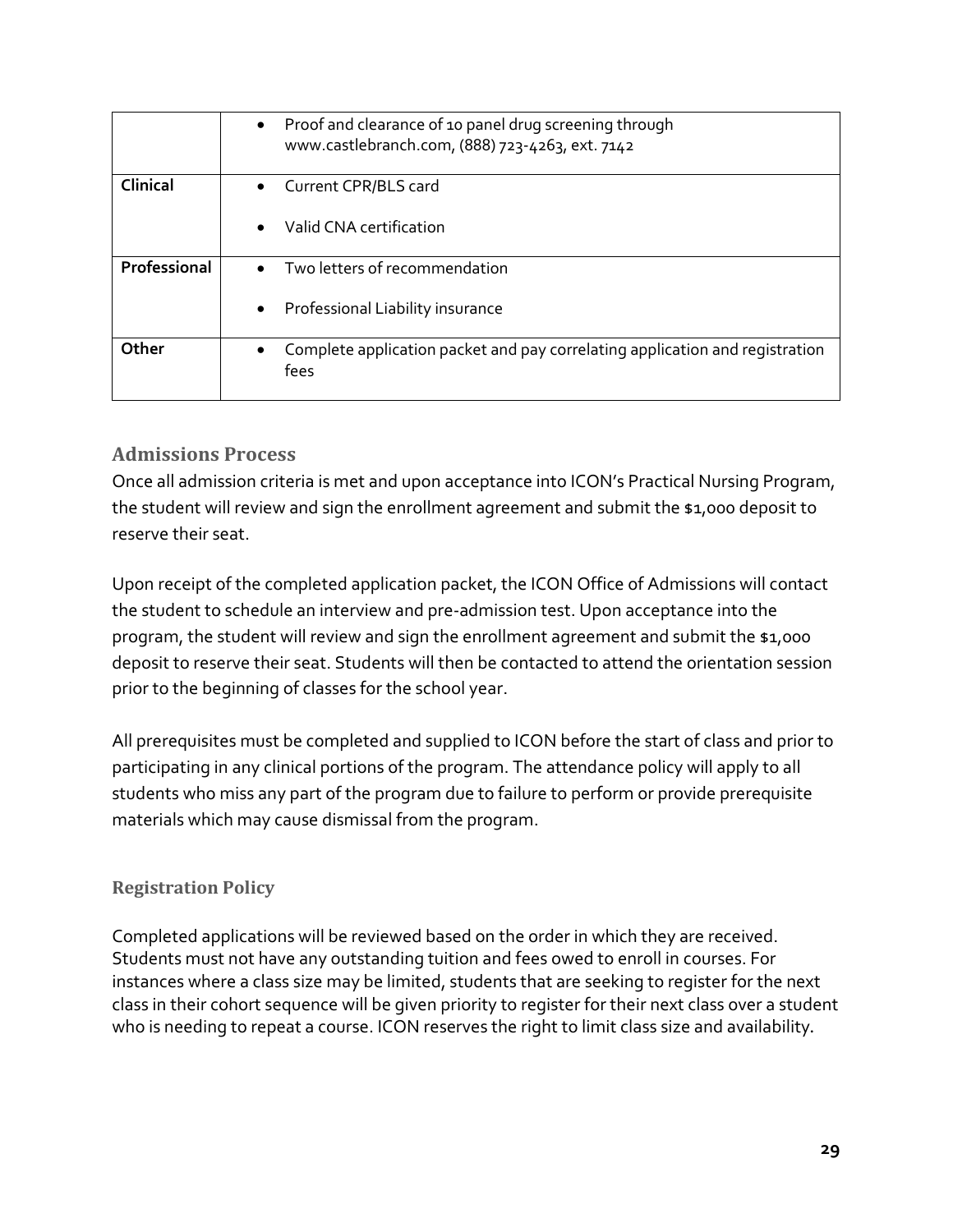<span id="page-34-0"></span>**Experiential Learning** No credit will be offered for experiential learning.

#### <span id="page-34-1"></span>**Advanced Placement**

ICON may award credit for some courses previously completed by a student at another recognized institution. Transfer courses must be comparable in length, clock hours, and content to be considered. Only courses with a grade of "C" or better can be considered for transfer credit. Each course must be evaluated by the administrative staff to determine whether class is comparable to ICON's course. Only the following courses may be accepted for transfer credit: BIO 110: Anatomy and Physiology I, BIO 111: Anatomy and Physiology II, Nursing 101: Fundamentals of Nursing and Nursing 102: Geriatric and Mental Health Nursing. All other courses must be taken at ICON. All accepted transfer courses will be incorporated into the student's current academic program plan as both attempted and completed hours.

#### <span id="page-34-2"></span>**Clinical Assignments**

ICON faculty will assign students to various clinical settings in order to complete their clinical internships. Students will be responsible for attending each session and finding transportation to and from the clinical site. Students are expected to behave with integrity and compassion, show respect for others, present themselves in a professional manner and to adhere to ICON's policies and procedures while at their clinical site. The Academic Director must be notified of any concerns with clinical prior to the start of the school year.

#### <span id="page-34-3"></span>**Transfer of Credits**

ICON will accept qualified transfer students who have previously attended an approved institution and award them credit for any comparable work completed at the previous institution. For the purpose of this policy, institutions will be considered "approved" if they are recognized and listed by their governing body such as State Board of Education, State Board of Higher Education, State Board of Nursing, and/or recognized accrediting agency (whichever applies to the institution) as being an approved institution.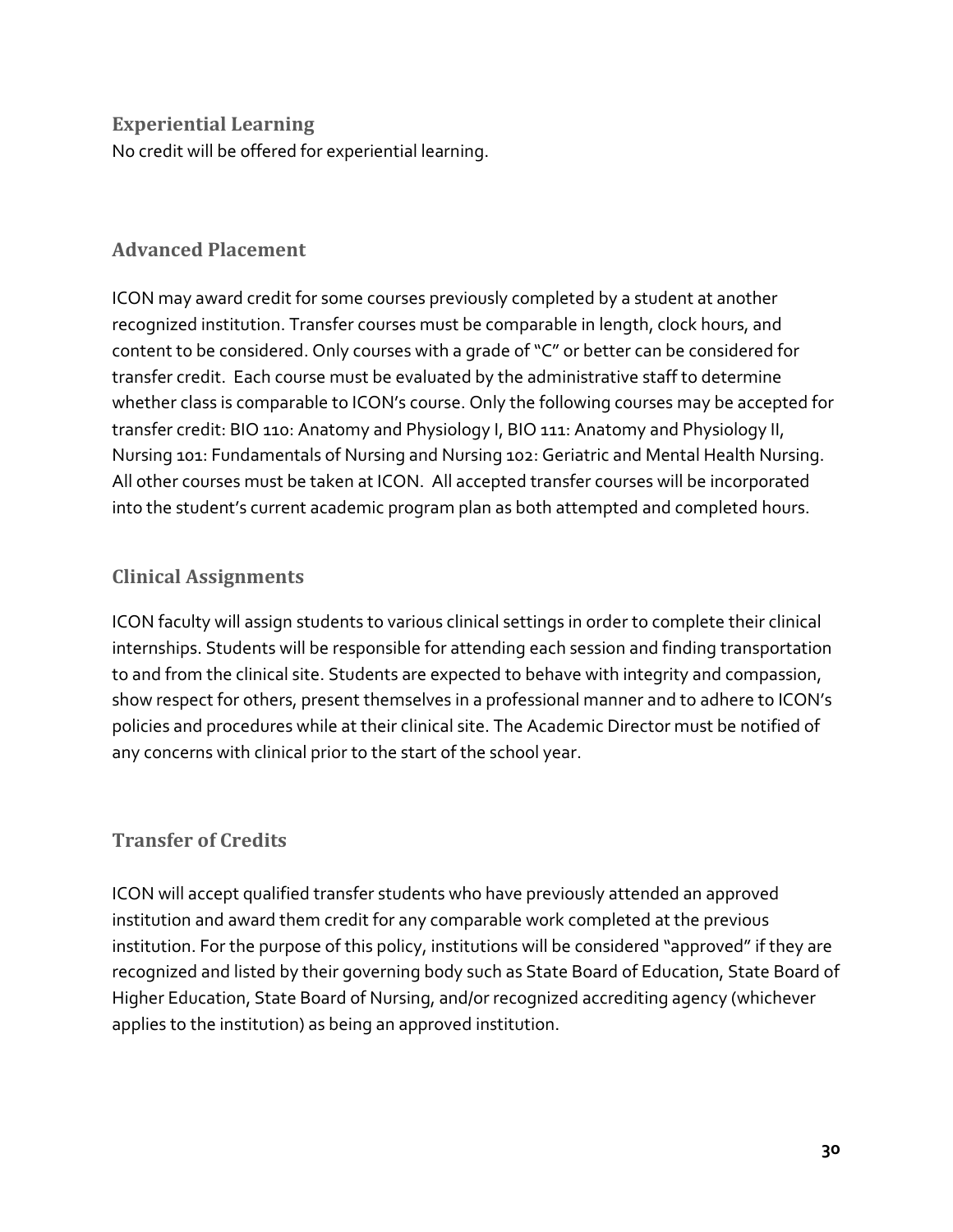#### *Transfer of Credit Process*

Students must submit official transcripts from approved institutions for which they are seeking to transfer credit from. The transcripts must be received prior to enrolling in the class for which they are seeking to receive credit for. The transcripts will be evaluated by ICON administration and must meet the following guidelines: must be comparable in terms of course content and clock or credit hours.

Only courses that were completed in its entirety and for which students received a passing grade will be considered for transfer. Only a grade of "C" or higher will be considered for transfer. No partial credit will be offered. Students will be considered on a space-available basis.

All transfer students must meet ICON's admission requirement.

Only students in good standing at previous school will be accepted for transfer. For the purpose of this policy, "good standing" will be defined as no behavioral concerns and no outstanding tuition balances noted at previous institution.

Only the following courses will be eligible for transfer as ICON requires each student to complete at least 50% of the nursing program at ICON to meet eligibility requirements for graduation: Anatomy and Physiology I, Anatomy and Physiology II, Nursing 101 and Nursing 102.

#### *Transfer of Credit from a foreign institution*

Students wishing to transfer credits earned at an institution not located in the United States or its territories must have their transcripts evaluated by an approved member of The National Association of Credential Evaluation Services. The Evaluation Report must include credit earned as well as grades earned in a course-by-course listing. The Evaluation Report must then be submitted to ICON for review. Transfer of credit from a foreign institution must meet all guidelines as listed previously under "Transfer of Credit Process."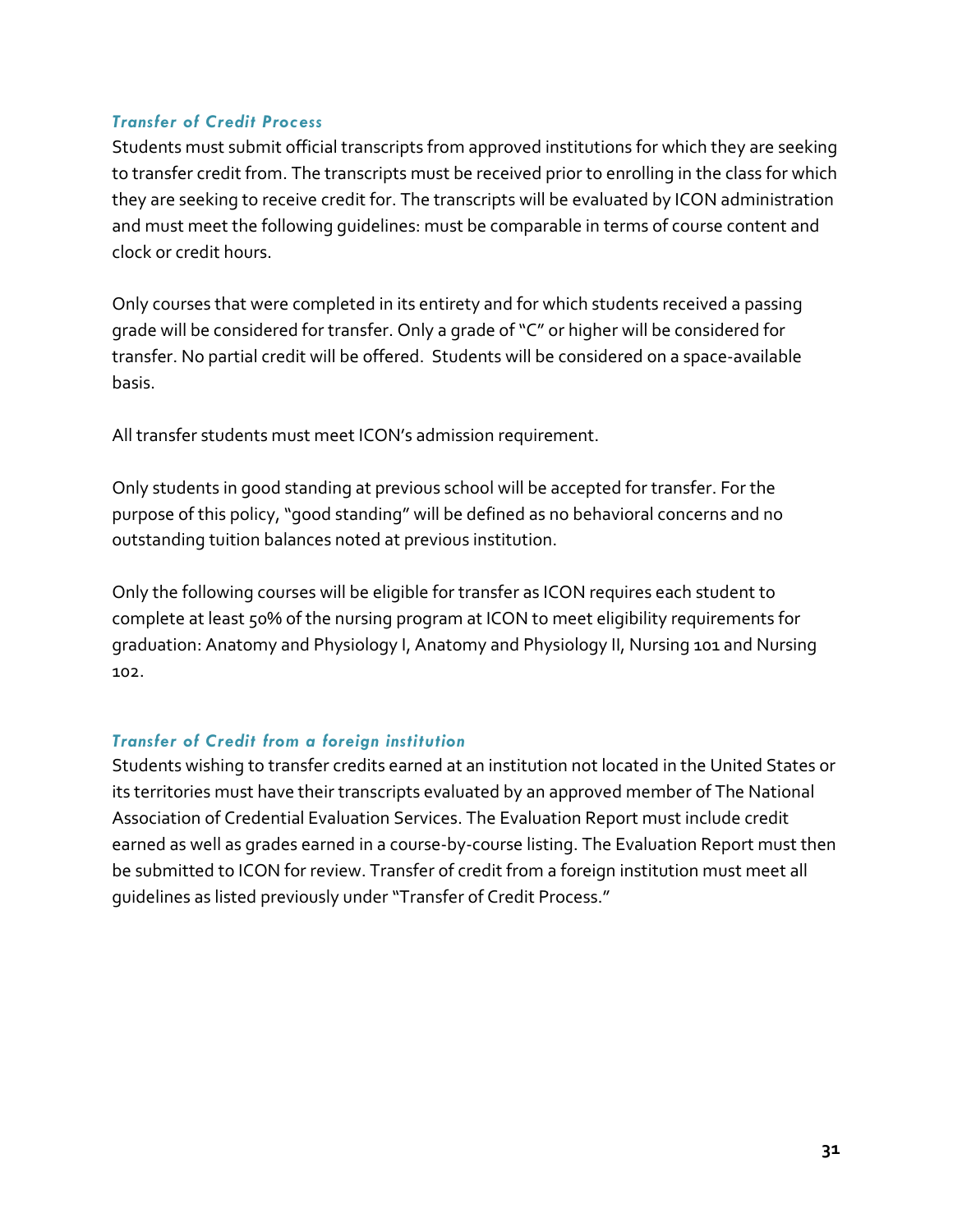## <span id="page-36-0"></span>**ACADEMIC INFORMATION**

#### <span id="page-36-1"></span>**Satisfactory Academic Progress**

To successfully progress through the Practical Nurs8ing Program, students must ensure they are maintaining **Satisfactory Academic Progress** (SAP). The purpose of **Satisfactory Academic Progress** (SAP) is to ensure students are making progress toward the completion of their program of study. Students who do not attend class, withdraw from classes, defer grades, and/or perform poorly are not considered to be making satisfactory progress, and as a result, will become ineligible for federal student aid.

In compliance with the U.S. Department of Education, ICON has established policies and procedures to monitor student academic progress.

ICON's SAP policy measures a student's academic progress in two ways. Students must meet both standards at each evaluation:

**1. Qualitative Standard – GPA (Grade-Based)**

A student must achieve a minimum cumulative Grade Point Average (GPA) of 2.00 for all courses attempted at each evaluation or check point

**2. Quantitative Standard- Pace of Progression (Time Based)** A student must successfully complete a percentage of all courses attempted by each evaluation or checkpoint in order to complete the program of study within the established time frame

\*All graded courses count as attempted and completed hours. \*All initial and repeat courses are counted in the rate of progression calculation.

#### <span id="page-36-2"></span>**Qualitative Measure**

Students must receive at least a 2.0 (C) or 80% average in each theory class in order to advance to the next class or portion of the program. Any student earning less than a "C" or 80% average in theory will fail the course, regardless of the clinical grade.

All clinical courses will be graded on a "Pass Satisfactory (P)" or "No Pass: Unsatisfactory (NP)" basis. Any student earning an Unsatisfactory grade in clinical will fail the course, regardless of theory grade.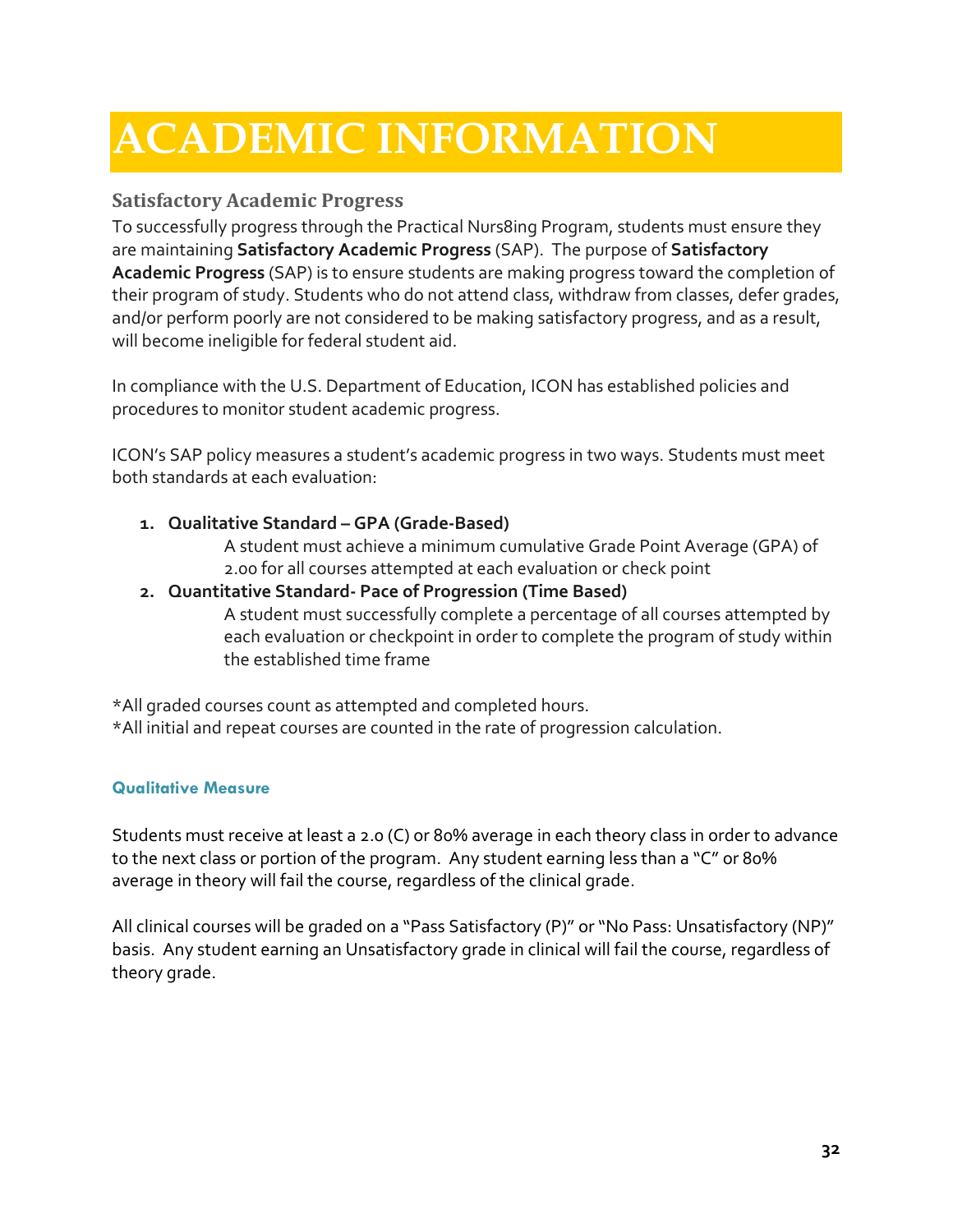#### *All theory courses will be graded as follows:*

| Grade | Percentage    | GPA |
|-------|---------------|-----|
| А     | 92-100%       | 4   |
| B     | 84-91%        |     |
| C     | $80 - 83%$    | っ   |
| D     | 70-79%        |     |
| F     | 69% and lower |     |

| <b>Other Grade Definitions</b> |            |
|--------------------------------|------------|
|                                | Incomplete |
| W                              | Withdrawal |
| Withdrawal Failure*<br>WF      |            |

\*Equates to "F" grade

| <b>Exit Exam Grade Definitions</b> |                         |  |
|------------------------------------|-------------------------|--|
| Þ                                  | Pass: Satisfactory      |  |
| ΝP                                 | No Pass: Unsatisfactory |  |

#### *All clinical courses will be graded on the scale as follows:*

| Grade     | <b>Clinical Grade</b>   | <b>Points</b>      | <b>GPA</b>     |
|-----------|-------------------------|--------------------|----------------|
|           | <b>Definitions</b>      |                    |                |
| P         | Pass: Satisfactory      | $25 - 28$          | 4              |
| P         | Pass: Satisfactory      | $21 - 24$          | 3              |
| P         | Pass: Satisfactory      | $14 - 20$          | $\overline{2}$ |
| <b>NP</b> | No Pass: Unsatisfactory | $7 - 13$           | 1              |
| <b>NP</b> | No Pass: Unsatisfactory | Below <sub>7</sub> |                |

| <b>Other Grade Definitions</b> |                     |  |
|--------------------------------|---------------------|--|
|                                | Incomplete          |  |
| W                              | Withdrawal          |  |
| WF                             | Withdrawal Failure* |  |

\*Equates to "F" grade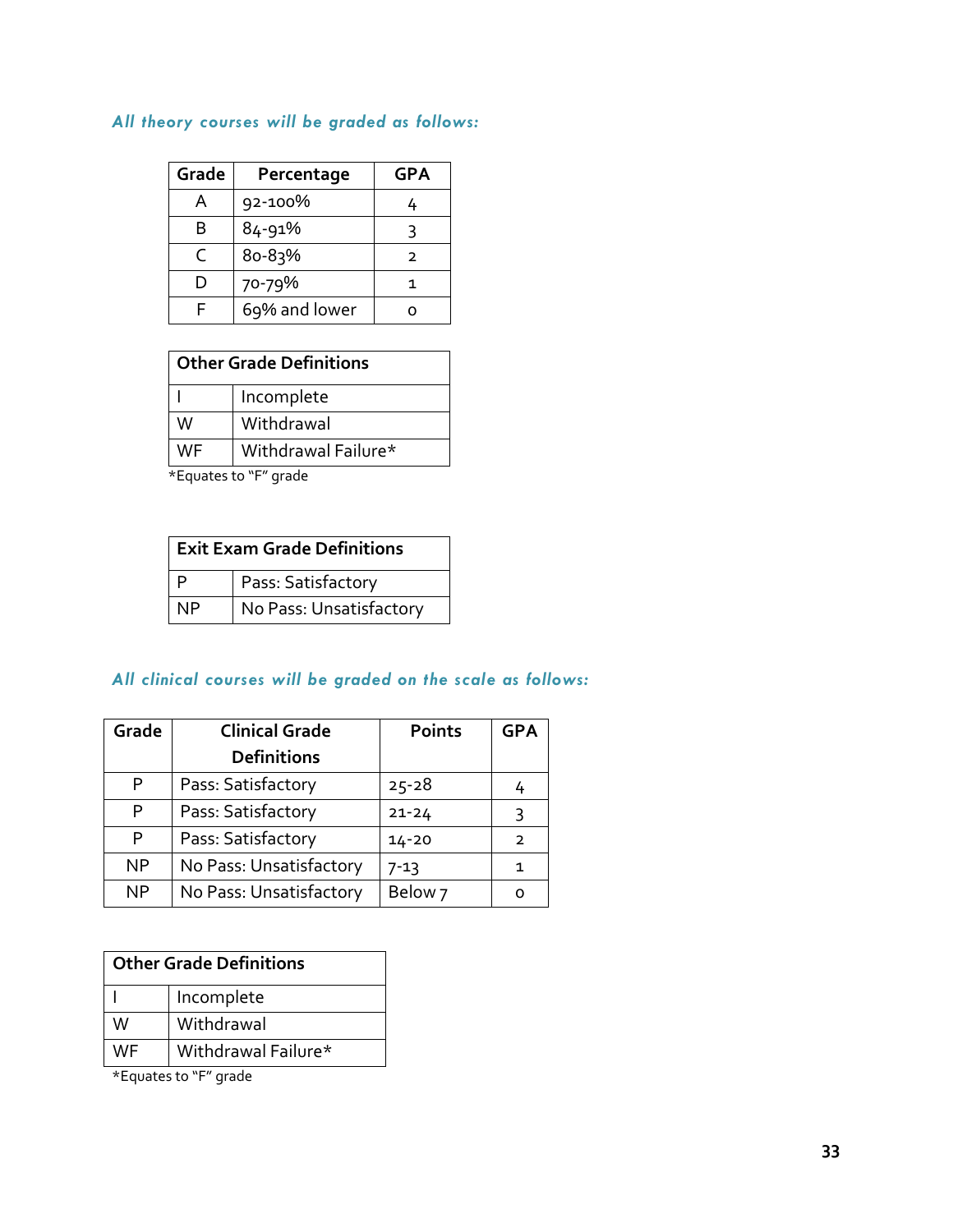Failure to meet these minimal standards will result in the student having to temporarily discontinue the program and repeat the class during the next cohort session when it is offered again; when the repeated course is completed successfully, the student may then resume the remaining portion of the program. Students will only have one attempt of a retry. Failing the same course twice, will dismiss the student from the program. Students who complete any course will have 87 weeks from the original date of enrollment to re-enroll and complete the rest of the program.

#### <span id="page-38-0"></span>**Quantitative Measure**

These standards measure the pace of progression to ensure completion of study within the maximum time frame for the program and includes cumulative earned hours. This standard covers total clock hours and time allotments for completion.

#### **Maximum time Frame**

Students who receive financial aid are required to satisfactorily progress through the Practical Nursing Program (enroll, pass their courses and graduate) within a maximum time frame. The maximum time frame is 150% of the published duration of the program (150% x58 weeks =maximum time frame of 87 weeks).

If graduation requirements are not met by 60 weeks of class time, the student is dropped and required to re-enroll in Nursing 107.

#### **Pace of progression**

In order for students to complete the earned clock hours within the maximum time frame, they must meet the pace of progression schedule below: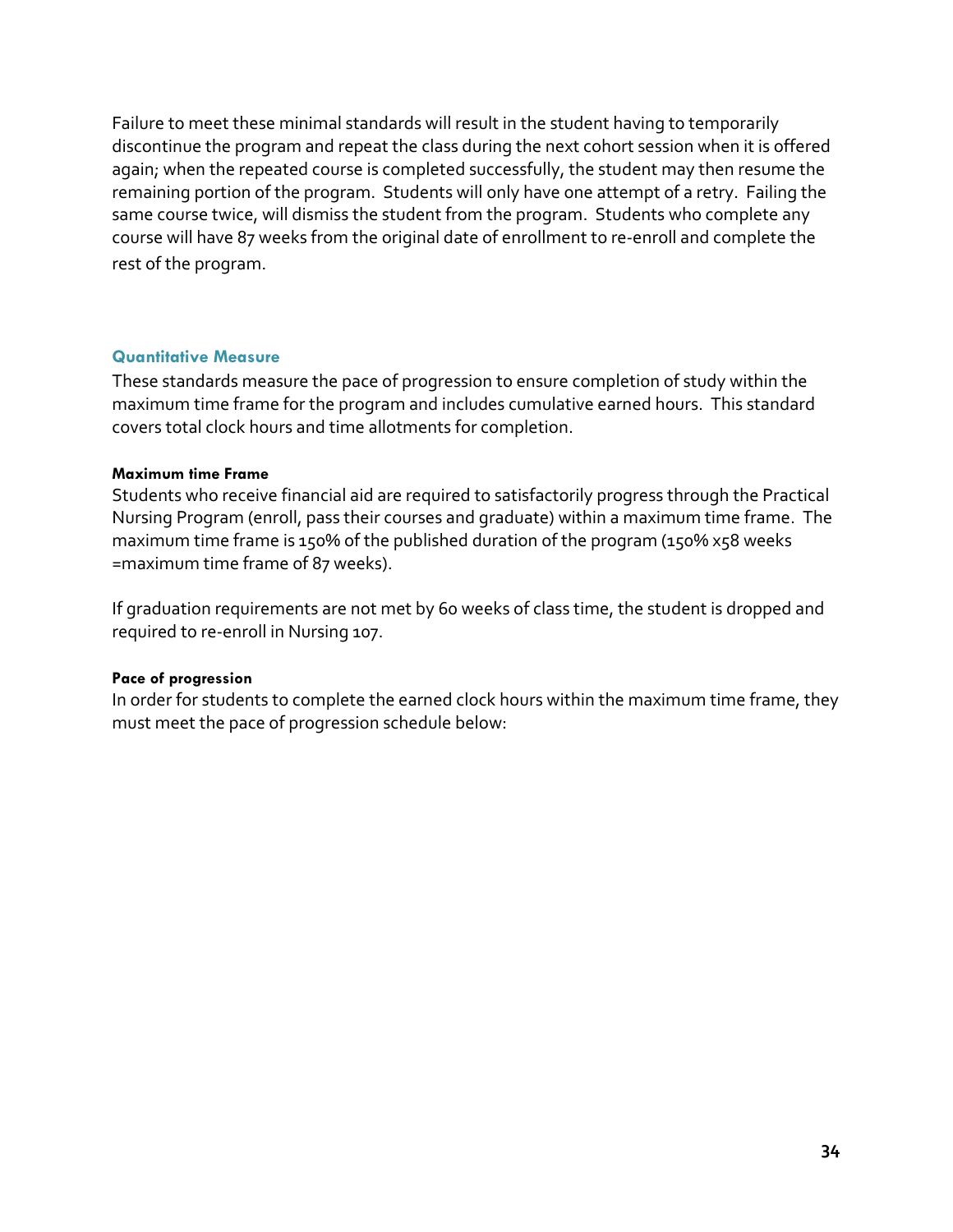| <b>Check Point</b>    | Course |                                                    | <b>Clock Hours</b> | <b>Weeks</b> | Amount of<br>Program<br><b>Completed</b> |
|-----------------------|--------|----------------------------------------------------|--------------------|--------------|------------------------------------------|
|                       |        | BIO 110: Anatomy & Physiology I                    | 100                | 5            |                                          |
|                       |        | BIO 111: Anatomy & Physiology II                   | 100                | 5            |                                          |
| 1                     |        | <b>NUR 101: Foundations of Nursing</b>             | 200                | 10           | 34%                                      |
|                       |        | <b>Total Check Point Clock Hours</b>               | 400                |              |                                          |
|                       |        | NUR 102: Geriatric & Mental Health Nursing         | 200                | 10           |                                          |
| $\overline{2}$        |        | NUR 103: Medical Surgical Nursing                  | 250                | 13           | 73%                                      |
|                       |        | <b>Total Check Point Clock Hours</b>               | 450                |              |                                          |
|                       |        | NUR 104: Maternal Newborn & Women's Health Nursing | 75                 | 4            |                                          |
|                       |        | <b>NUR 105: Pediatric Nursing</b>                  | 75                 | 4            |                                          |
| 3                     |        | NUR 106: Pharmacology                              | 100                | 5            | 100%                                     |
|                       |        | NUR 107: Role Transition of the Nurse              | 60                 | $\mathbf{z}$ |                                          |
|                       |        | <b>Total Check Point Clock Hours</b>               | 310                | 58           |                                          |
| <b>Program Totals</b> |        |                                                    | 1160               |              | 100%                                     |

### **Practical Nursing Pace of Progression:**

#### <span id="page-39-0"></span>**Frequency of SAP Evaluation**

Students will be evaluated at the end of each checkpoint to determine if they meet SAP standards. Additionally, students with incomplete coursework will be re-evaluated when an official grade is assigned. All periods of enrollment, regardless of whether the student received federal student aid funds, will be included in the check point evaluation. Upon evaluation and based on students' academic progress, students will be placed into one of the following categories:

#### • **SAP- Satisfactory**

Students who have met SAP requirements

#### • **SAP- Unsatisfactory**

Students who are not meeting SAP requirements within a course but have not yet reached the end of an evaluation or check point period

#### • **SAP- Warning**

Students who fail to make SAP at the end of an evaluation or check point period

#### • **SAP- Dismissal**

Students who fail to consistently meet SAP standards resulting in dismissal from the program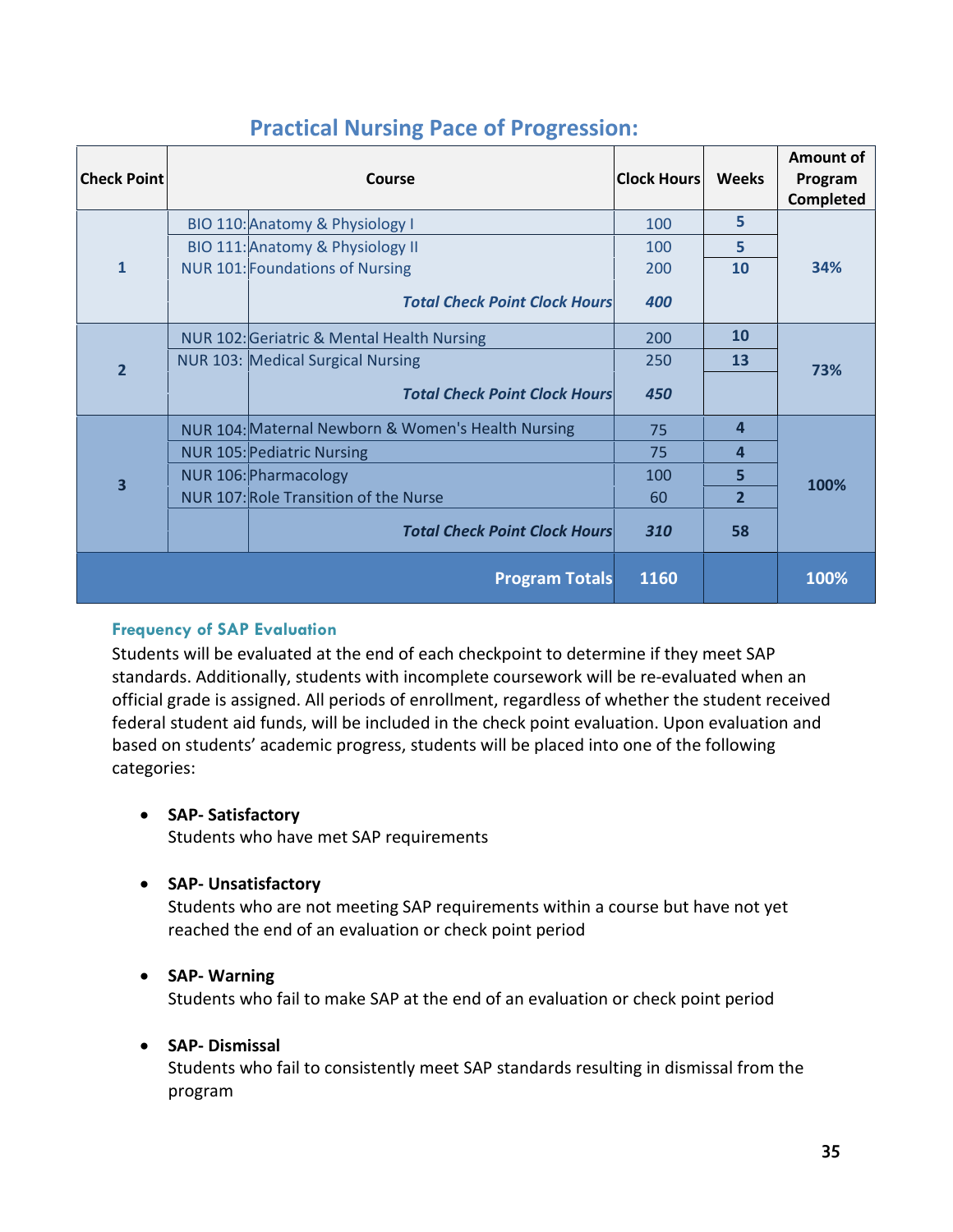#### <span id="page-40-0"></span>**Notification of Student Academic Progress (SAP) Status**

Students will be notified in writing if they have not met SAP requirement. However, it is the student's responsibility to be aware of their academic standing at all times throughout the program. In addition, it is the student's responsibility to be familiar with, understand, and comply with ICON's standards for academic progress. The SAP policy is subject to change to comply with recent federal and/or state guidelines, or ICON College administrative rules and decisions.

#### <span id="page-40-1"></span>**Failure to meet SAP Standards**

Students who do not meet the qualitative and quantitative requirements during the specified evaluation period are not making Satisfactory Academic Progress.

If a student is not making Satisfactory Academic Progress but have not reached the end of a check point period, they will be allowed to continue in the program but they will be placed on SAP- Warning status. Any student placed on SAP- Warning status will have until the upcoming evaluation checkpoint to achieve SAP.

Any student placed on SAP Warning status will be notified via their personal Canvas email account. The student will also meet with faculty to receive assistance and information on improving their SAP.

If at the next upcoming checkpoint, the student meets or exceeds both the qualitative and quantitative checkpoint requirements, the student will be taken off SAP -Warning Status. However, if at that checkpoint the student did not meet the qualitative and quantitative requirements for Satisfactory Academic Progress, then the student will be dismissed from the program, also called SAP- Dismissal. Once institutionally dismissed from the program, the student will need to follow the school's re-admission policy if they are eligible to re-enroll in a course.

Students may be eligible to appeal (See "Appealing SAP Decision"). Students who receive an approved SAP appeal will remain on SAP- Warning status. The student will continue to receive academic support from faculty and administrative staff to help them achieve SAP.

Students who achieve a successful SAP Appeal and who meet qualitative and quantitative standards for SAP, can move on in the program provided they are within 150% of the maximum time frame for completion of the program.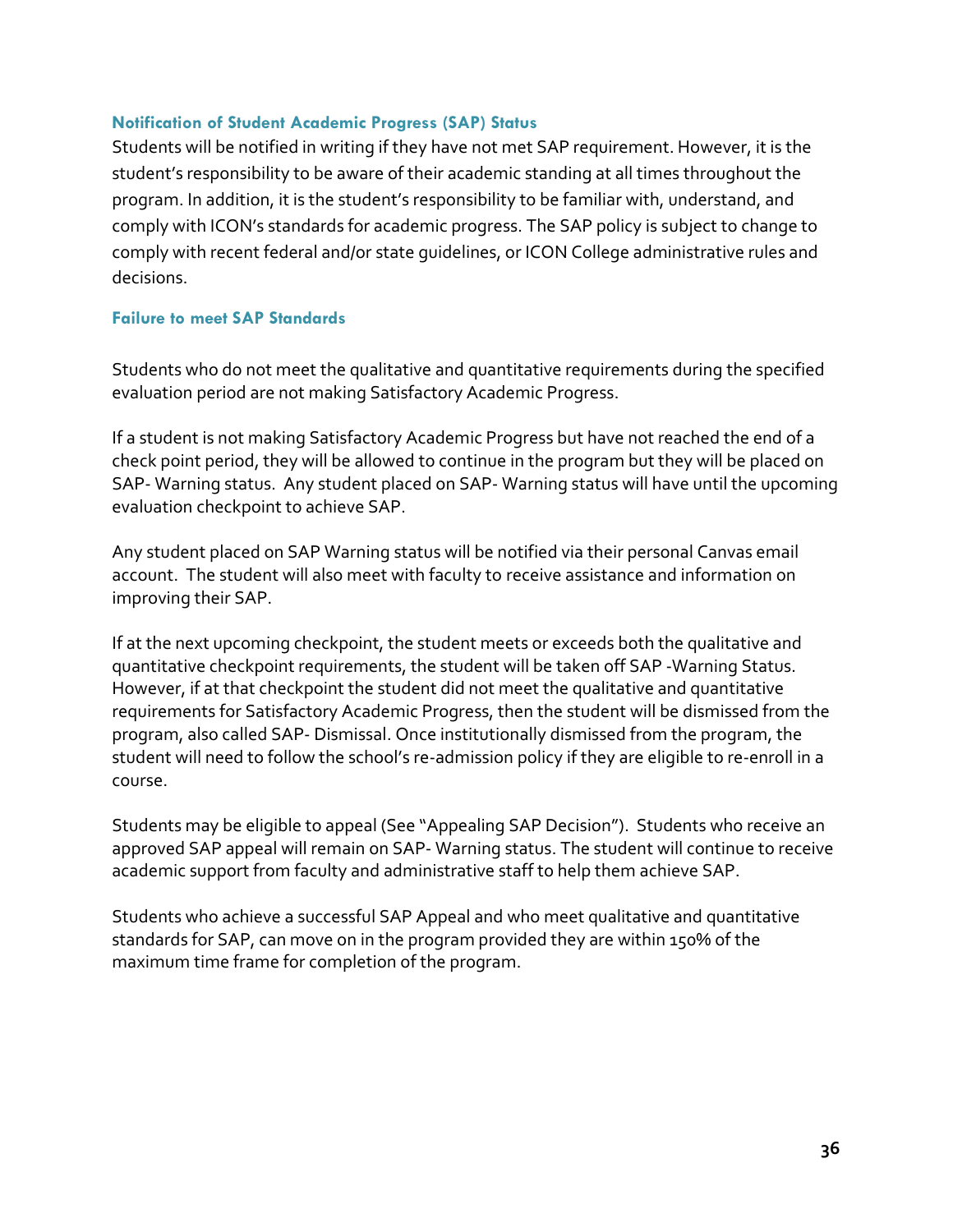#### <span id="page-41-0"></span>**Appealing SAP Decision**

If a student fails to meet Satisfactory Academic Progress standards, they may appeal. However, SAP Dismissal may not be appealed by students who cannot complete the program within the 150% maximum time frame.

If a student decides to appeal their SAP Dismissal, they must submit an appeal packet in person or electronically to administration within two business of notification of SAP Dismissal.

An appeal packet must include the following:

- 1. A SAP Dismissal form, which states the circumstances that led to poor academic progress. Only circumstances generally outside the student's control and unavoidable will be considered acceptable (such as death of a family member, military service, medical health issues). Documentation supporting the appeal should be submitted along with this form.
- 2. The appeal form should include the description on how the circumstances contributing to the unsatisfactory SAP has been addressed and/or rectified to ensure satisfactory academic progress at the next evaluation check point.
- 3. An academic success plan must be documented during an advising appointment with an administrator, and options discussed documented and presented with this packet.

The student will be notified via student Canvas email account of the Appeal outcome within three business days of receiving the appeal packet.

Any student who does not appeal SAP dismissal by the deadline, will be voluntarily withdrawn from the school.

#### <span id="page-41-1"></span>**Incomplete Course**

Students may be able to receive an "incomplete" for a course if they were unable to finish the required coursework by the time the course concluded. "Incomplete" grades are granted at the discretion of the instructor and only under extenuating circumstances. It is the responsibility of the student to contact their instructor in a timely manner to discuss the option of an incomplete grade and the circumstances surrounding it. It will be up to the student to ensure all outstanding coursework is completed by the extended deadline or the student will receive a failing grade for the course. Incomplete courses will count as attempted hours (not completed hours). If incomplete grade converts to a complete grade, hours are recalculated towards pace of progression.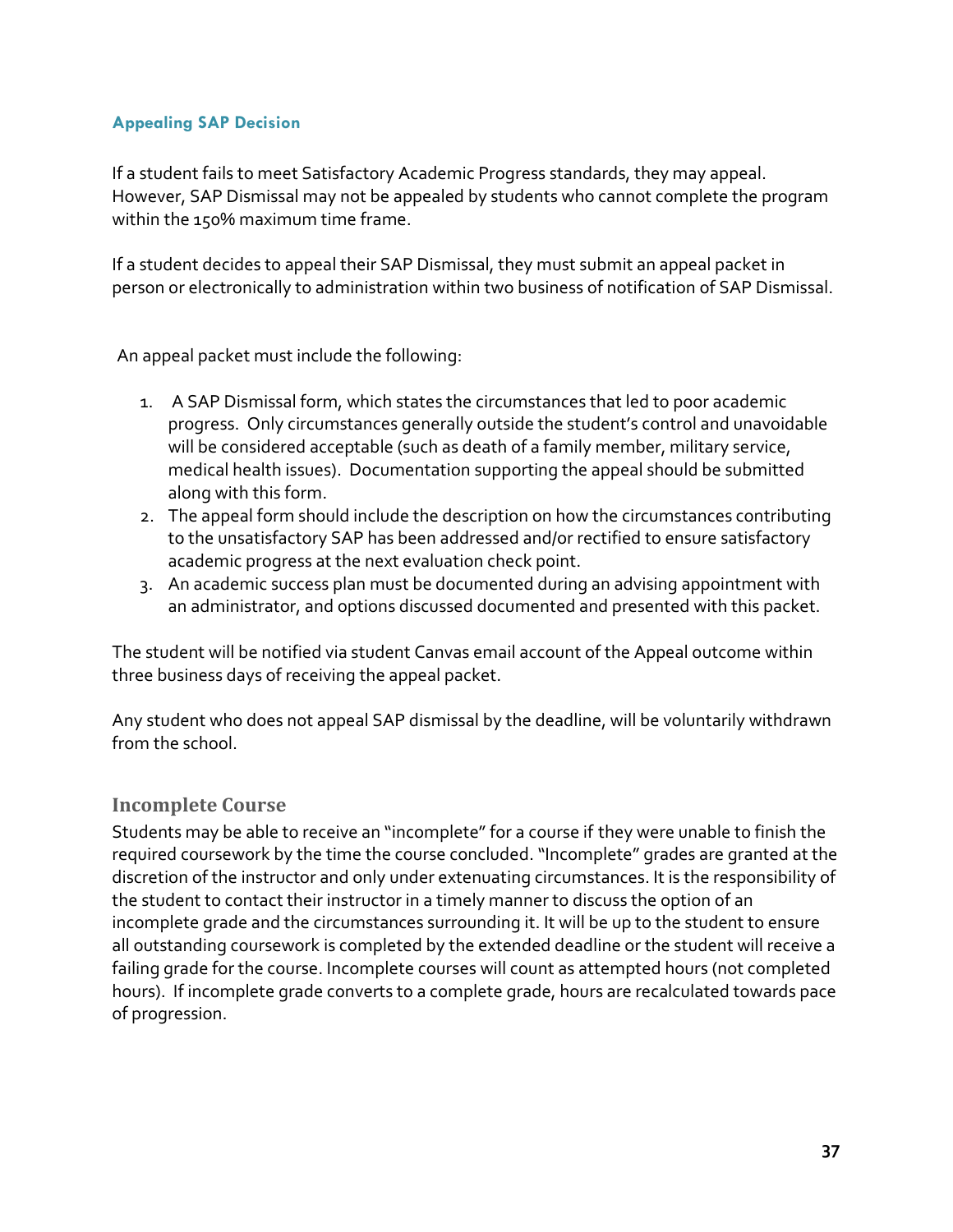#### <span id="page-42-0"></span>**Dropped Course**

When a student unenrolls in a course by the designated deadline, the course will be considered "dropped." Dropped Courses will not count in attempted hours.

#### <span id="page-42-1"></span>**Withdrawal**

After acceptance into a program at ICON, if a student wishes to cancel enrollment, it will be the student's responsibility to notify the school in writing by completing a Withdrawal Form, which can be obtained from the Admissions Office. ICON will acknowledge the withdrawal request at the time the Withdrawal Form is submitted to the Admissions Office or within 15 calendar days of the postmark date if the request is made through the mail. (Please reference 'Refund Policy' for more information.)

Students withdrawing from a course will be assigned the following grades based on the time that has allotted from the beginning of that course:

| Grade    | <b>Withdrawal Time-frame</b>                 |
|----------|----------------------------------------------|
| No grade | Withdrawal within the first 1 week of course |
| W        | Withdrawal within 2 weeks of course          |
| WF       | Withdrawal in week 3 or onward               |

#### **Withdrawal from BIO 110 and BIO 111 courses**

#### **Withdrawal from Nursing 100-level courses**

| Grade     | <b>Withdrawal Time-frame</b>                  |
|-----------|-----------------------------------------------|
| No grade  | Withdrawal within the first 2 weeks of course |
| W         | Withdrawal within weeks 3-4 of course         |
| <b>WF</b> | Withdrawal in week 5 or onward                |

The unexplained absence of a student from class without submitting an official Withdrawal Form for more than 5 calendar days shall constitute constructive notice of cancellation to the school and will be subject to a grade of "F" and will not be eligible to receive any refund. For purposes of cancellation the date shall be the last day of attendance.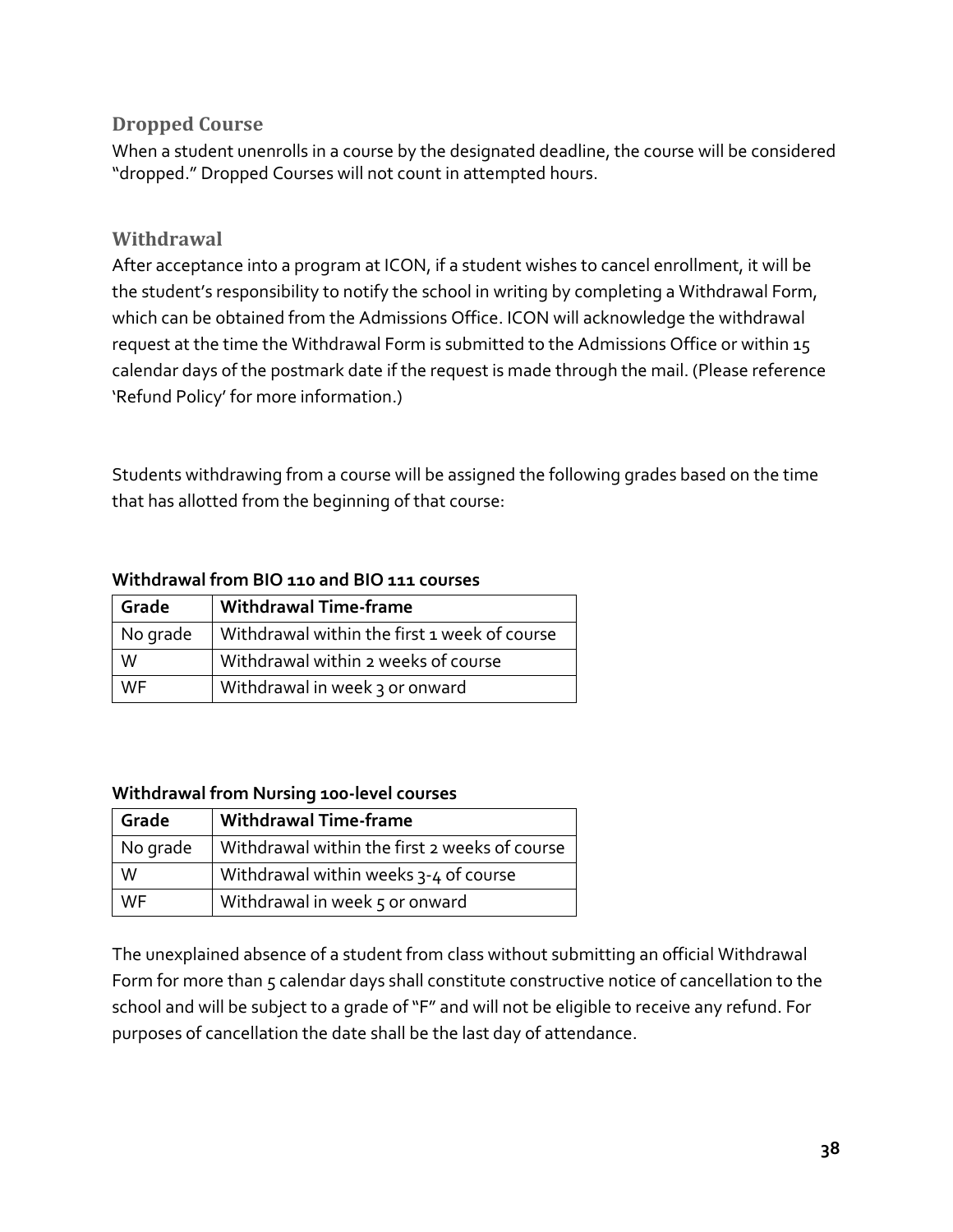#### **Withdrawal for Medical Reasons**

If a student wishes to withdrawal from a course/program for medical reasons, it will be the student's responsibility to notify the school in writing by completing a Withdrawal Form and checking "Medical Reasons" under the "Reason for Withdrawal" section, which can be obtained from and submitted to the Admissions Office. The student must also submit supporting documentation from a physician or medical institution that confirms the medical condition, date of onset, and estimated length of treatment. Withdrawals for medical reasons will be handled on a case-by-case basis.

#### **Withdrawal courses will count as attempted hours after the refund period.**

#### <span id="page-43-0"></span>**Academic Probation**

Students that do not meet SAP quantitative/qualitative standards will be placed on academic probation.

A student whose theory grade falls below 80% or "C" by midterm, or who is deficient in clinical performance at midterm will be placed on probationary status.

A student who earns less than a "C" or 80% average grade in a theory course or Unsatisfactory in a clinical/lab course by Midterm (half-way through the course or clinical), the instructor will issue an Academic Warning and place the student on academic probation. Upon receiving the warning, the student must set up a meeting with their instructor to discuss the areas of difficulty. Together they will work towards setting academic goals and discussing effective study habits. The student must then complete ICON'S mandatory remediation. The student will have till the end of the course to raise their theory or clinical performance to ICON grading standards.

For any significant concerns involving a student or patient safety, the student may receive a failing grade for the course, or be immediately dismissed from the program.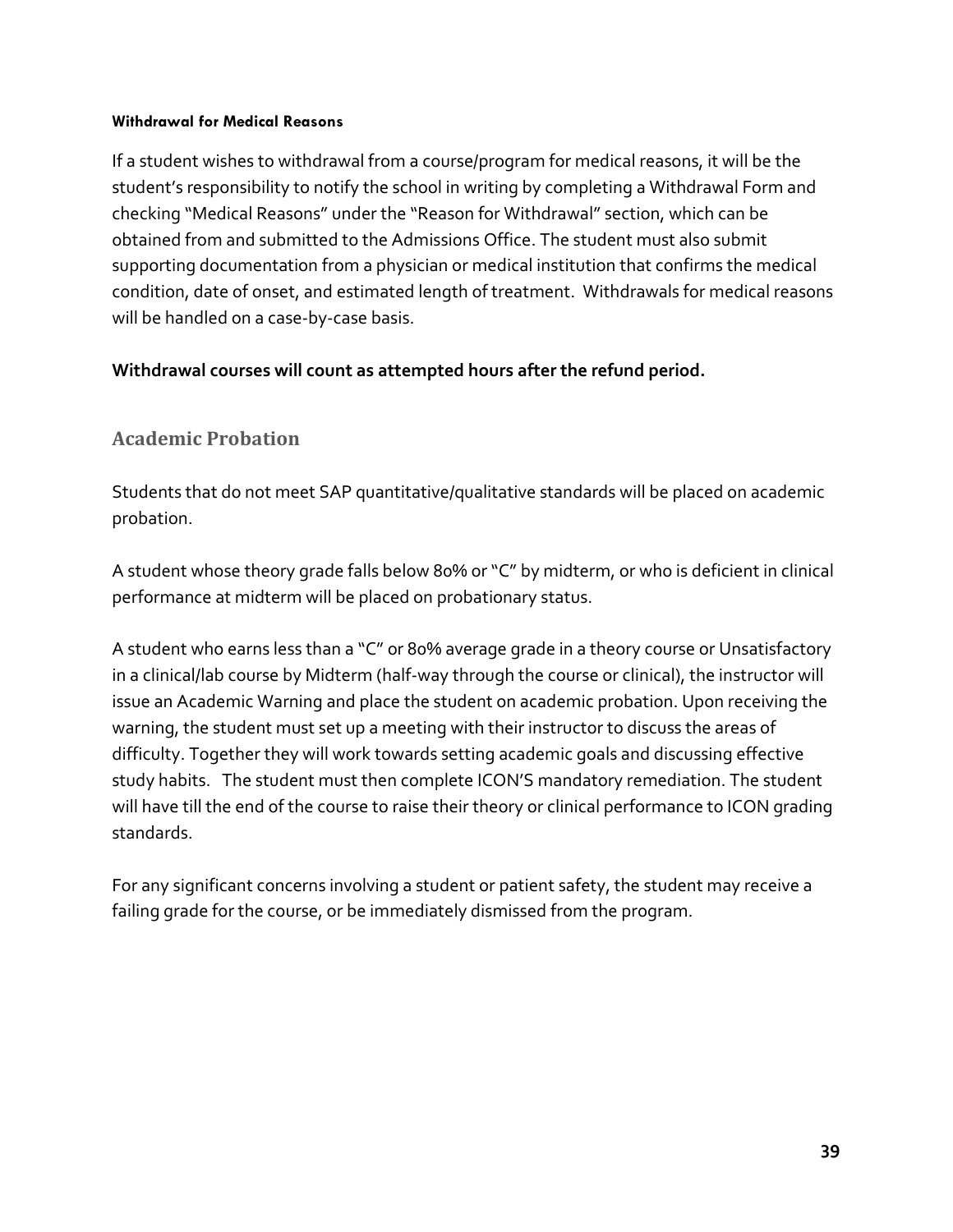#### <span id="page-44-0"></span>**Remediation**

#### <span id="page-44-1"></span>**Theory Courses**

Any student with a theory grade below the 80% passing grade and passing in clinical by midterm, must meet ICON remediation requirements as follows:

- 1. Remediation is mandatory
- 2. The student must complete a minimum of 100 questions 3 times per week, from adaptive quiz and learning for course topic (i.e. medical-surgical, maternity, pediatrics, etc.), until the end of the course. The student must adhere to the requirement (weekly screen shot turned in on Friday) for monitoring completion of required work.
- 3. Progress will be monitored by faculty and administration. (Student is required to provide a weekly snapshot of completed work.)

After completion of remediation, if student's final cumulative theory score improves to 80% or above, the student may move on to the next course. If the student's final cumulative theory course remains below 80%, the student will need to repeat the course regardless of the clinical grade. (See section: "Failure to Meet SAP Standards")

#### <span id="page-44-2"></span>**Clinical Courses**

Any student who does not meet clinical requirements (i.e. unsatisfactory clinical performance, non-participation in post conference assignments, frequent lateness, unprofessional behavior with colleagues, instructor or clinic staff, etc.), must meet ICON remediation requirements as follows:

- Remediation is mandatory
- Mandatory conference with clinical instructor and administration.
- Attendance to assigned skills lab if skills are deficient.
- Make up all clinical hours (student is responsible for fees for make-up clinical).
- Students must show improved performance in clinical immediately during remediation.

If student's clinical performance meets ICON standards by end of clinical rotation, and theory grade is above 80%, the student may move on to the next nursing course. If the student's clinical performance does not improve, or unacceptable behavior continues, the student may receive a failing grade, regardless of the theory grade, and need to repeat the course, or be dismissed from the program, if student or patient safety is at risk. (See section: "Failure to Meet SAP Standards")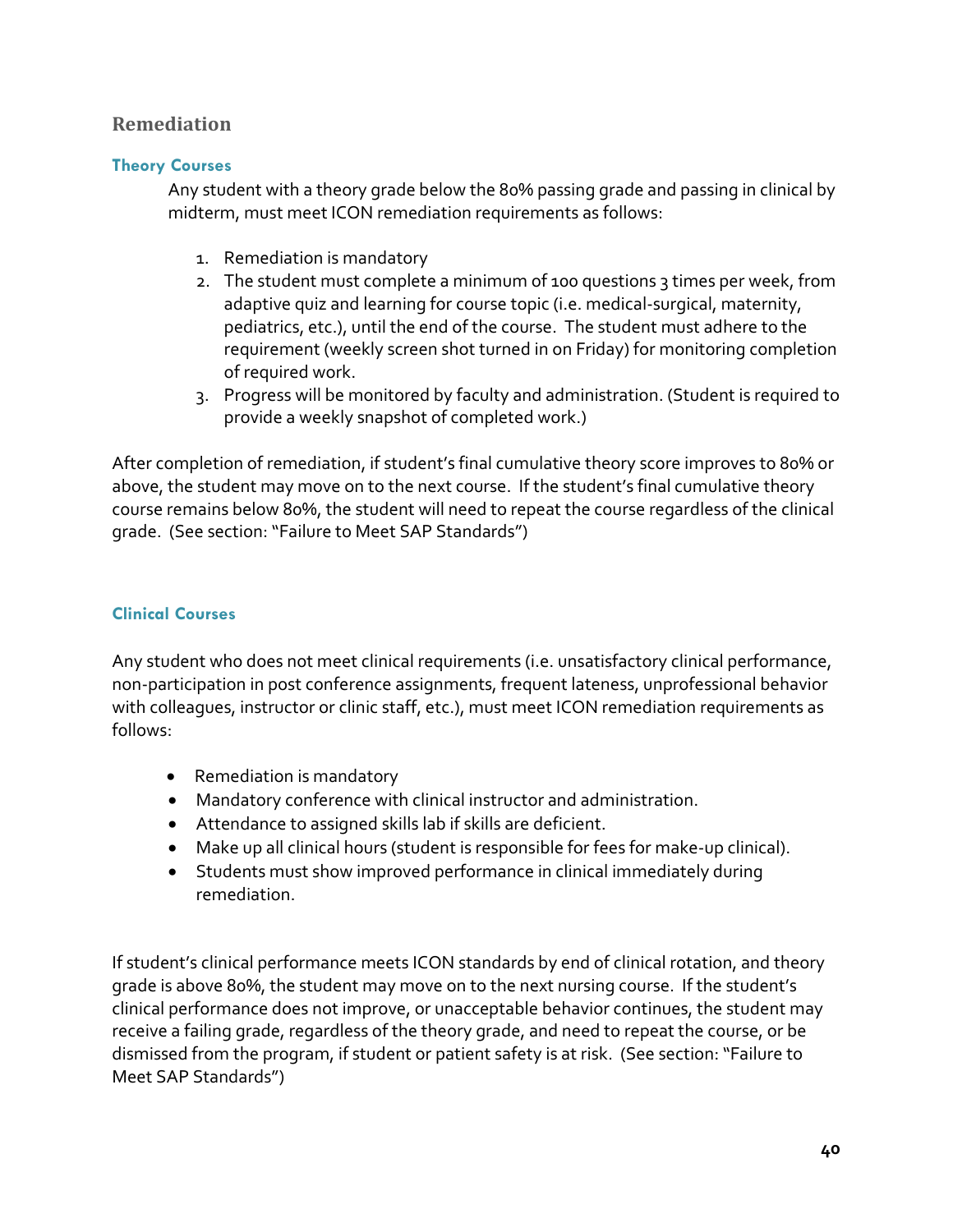If a student does not complete the minimum 1160 clock hours at 58weeks due to academic reasons, we provide individualized remediation (I.e. mandatory review Course, subject benchmark testing to check level of competency and where student is deficient in knowledge, adaptive quiz and learning, tutoring (if needed) and attendance to ICON's two week long review Course.

#### <span id="page-45-0"></span>**Tutoring**

Group tutoring may be available and is dependent on instructor availability. Students should contact a faculty member or the Academic Director if they are interested in receiving tutoring assistance. If private tutoring is needed, a fee of \$40 per hour is required to be paid to the school prior to the tutoring session and is the responsibility of the student.

#### <span id="page-45-1"></span>**Graduation**

Upon program completion, students who have achieved at least an 80% grade average, satisfactory performance in all clinicals, completed and passed all required comprehensive and Exit Exams, and whose accounts are in good standing with ICON, will receive their diploma by mail. Graduation diplomas will not be awarded at the graduation ceremony.

#### <span id="page-45-2"></span>**Graduating with Honors**

Upon program completion, students who have achieved a 3.8-4.0 GPA for the entire program will be noted as *Graduating with High Honors* and will be noted at graduation. Students who have achieved a 3.5-3.7 GPA for the entire program will be noted as *Graduating with Honors* and will be noted at graduation. The student who has the highest grade point average in the entire class will be designated as the Valedictorian and will be noted at graduation.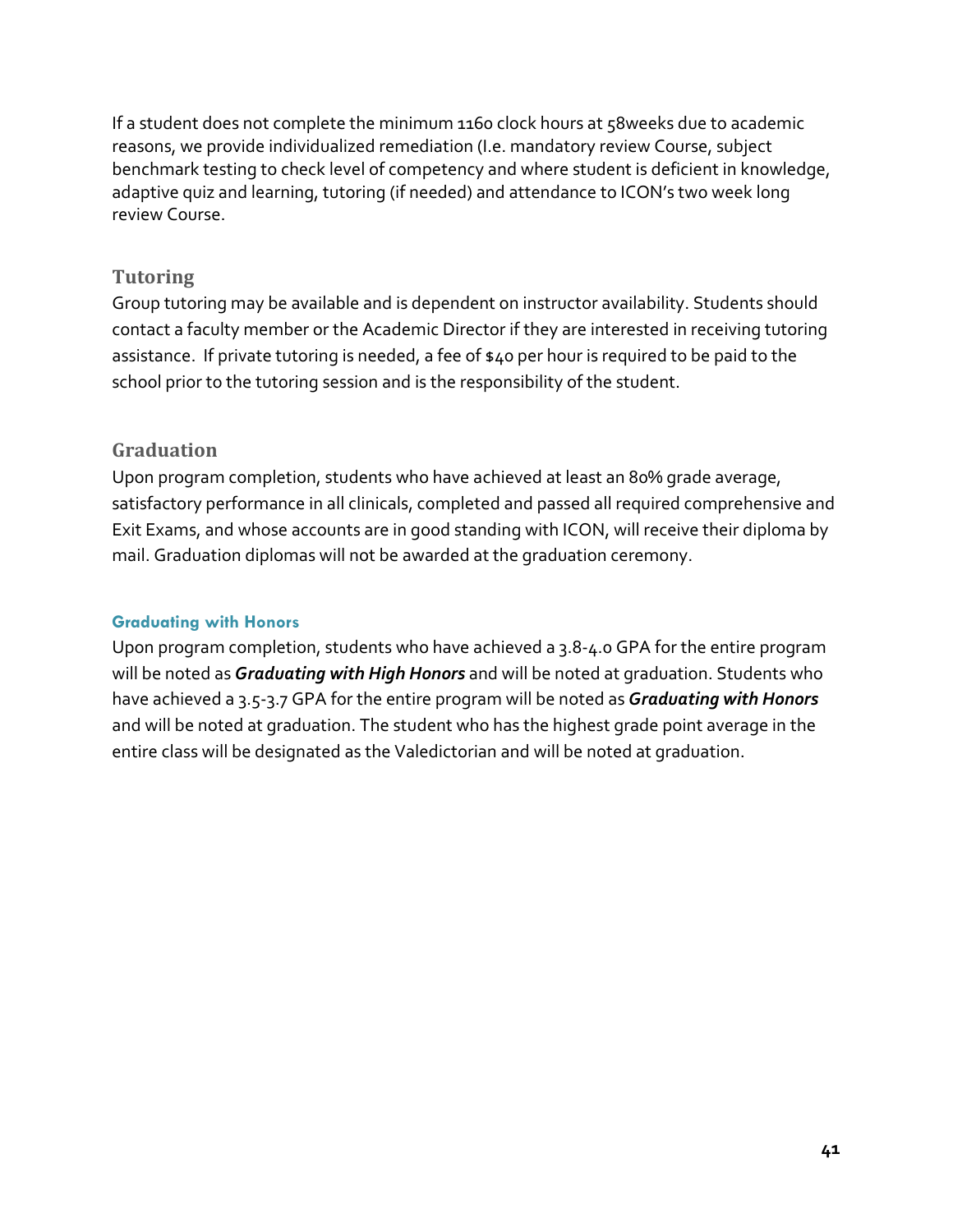### <span id="page-46-0"></span>**ACADEMIC POLICIES**

#### <span id="page-46-1"></span>**Attendance**

It is each student's responsibility to come to every class, clinical and laboratory session, on time, prepared and ready to learn. Each student is expected to arrive 15 minutes prior to the start of class, lab and clinical and stay for the entire scheduled time until dismissal by the instructor.

Absences for each nursing course cannot exceed 2 scheduled academic days of either theory, lab and/or clinical. Any missed theory, lab or clinical hours within a course must be made up and will be accommodated on an individual basis.

Students exceeding the maximum allowed absences will be dropped from the program, regardless of the reason. The student must then reapply for admission, with approval being granted on a case-by-case basis.

If a student is more than 5 minutes late he/she will not be permitted to enter the classroom or laboratory until first break. Students in clinical who are more than 10 minutes late are sent home for the day and will need to make arrangements for a make-up session. Two unexcused tardies or early departures will be counted as one absence. A "no-call, no-show" is not considered professional behavior and will result in a one-day suspension. The 1-day suspension will also be counted as an unexcused absence. Two "no-call, no-shows" will result in immediate dismissal from the program.

In the event a student will be unable to attend class, the student must notify the instructor and/or administration at least one day prior to absence. A verified letter must be supplied within 48 hours of the absence for any "emergency" reason, when a 24 hour notice was not provided. NOTE: Leaving a voicemail, text message, e-mail or requesting another student to inform the instructor is not an appropriate method of communication regarding absences as these forums may not always be accessible to the instructor.

Students missing classes or clinical due to a health reason must submit a verified letter from a healthcare provider or medical institution but will still be held to the above attendance policy. ICON will make reasonable accommodations for the student on a case-by-case basis.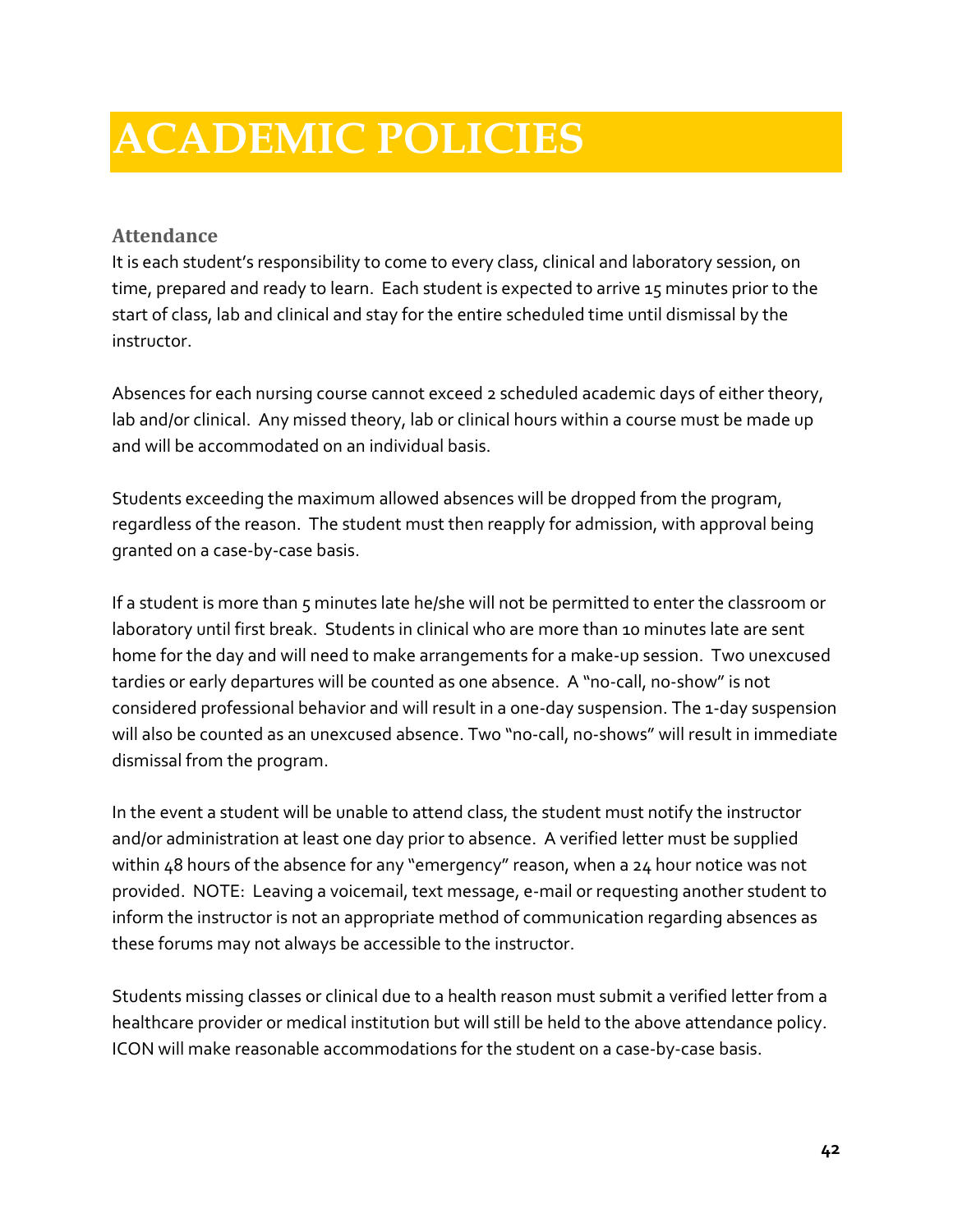#### <span id="page-47-0"></span>**Make-Up Hours**

#### <span id="page-47-1"></span>**Theory**

Students who need to make up theory classes will meet with faculty for assignments. All makeup hours are to be completed on campus and must be completed by the end of the course in order to meet clock hour requirements.

#### <span id="page-47-2"></span>**Clinical**

Student must fill out and submit a form of "clinical intent" with a fee of \$40.00 per hour prior to scheduling the make-up for clinical and/or lab. This fee will apply regardless of whether the clinical will be made up during the instructors regularly scheduled clinical or lab hours, or offclock hours. Credit for the make-up session will only be granted after successful completion is evidenced. All make-up hours must be completed by the end of the course in order to meet clock hour requirements.

Any hours, theory or clinical, missed in Nursing 104: *Maternal & Women's Health Nursing* or Nursing 105: *Pediatric Nursing* will need to be made up by the end of Nursing 105: *Pediatric Nursing*. Students who fail to complete make-up hours cannot move forward to the next course.

#### <span id="page-47-3"></span>**Readmission Policy**

Students who leave ICON in good standing and are not in attendance for one or more terms must reapply for admission (See Admission policy).

Students, who leave in poor academic standing and are not in attendance for one or more terms, will be considered for readmission on a case-by-case basis.

#### <span id="page-47-4"></span>**Examination Policy**

For theory courses: Students are expected to arrive on time and come prepared with writing materials. Any student who arrives late for an exam will have 15% deducted from their score. Cell phones are not permitted in the classroom and must be left in the student's locker or at home**.** 

Students who will be absent the day of the exam must notify the instructor at least  $\mu$  days in advance and set up a time for a make-up exam. If a student is absent on the day of the exam without notifying the instructor, the student will fail the exam.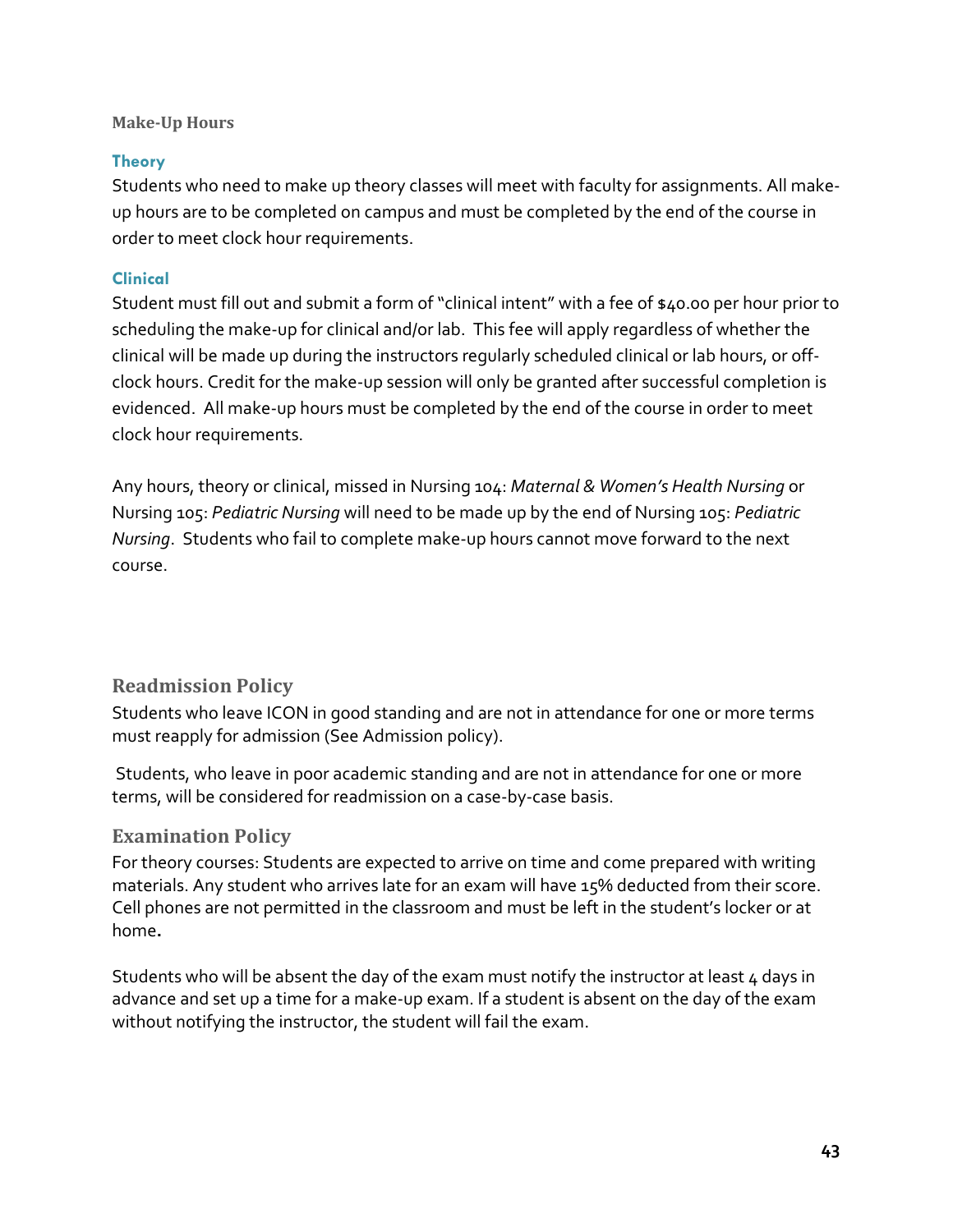#### <span id="page-48-0"></span>**Exit exam Policy**

Testing date will be scheduled upon the completion of Nursing 107 by ICON administration. Students are expected to attend the testing session they are scheduled for and arrive 15 minutes prior to the testing time. If a student does not arrive at the time the examination starts, they will need to reschedule the exam and this occurrence will still be counted as an attempt at the exam. A one-time cancellation and rescheduling allowance will only be considered for extraneous circumstances, on a case-by-case basis, for which a physician's note will be required. Student will be responsible for any retesting fees.

#### <span id="page-48-1"></span>**Academic Appeal**

Students who have a concern regarding a grade should first discuss the issue with their instructor. If the student feels the issue is not resolved, they can proceed with the appeal process.

Students, who wish to appeal a grade decision, may then write a statement disputing the decision to the Administrator within five calendar days.

The letter should include the student's reason for disagreement along with documentation to back up their position or claims. The student should also include information regarding any mitigating circumstances that may have existed at the time.

The administrator or someone from administrative staff will get back to the student within 15 business days. Any student who wishes to meet with the Administrator, will be seen by appointment only.

#### **Student Responsibility**

It is the responsibility of the student to know, understand, and comply with ICON's standards for academic progress.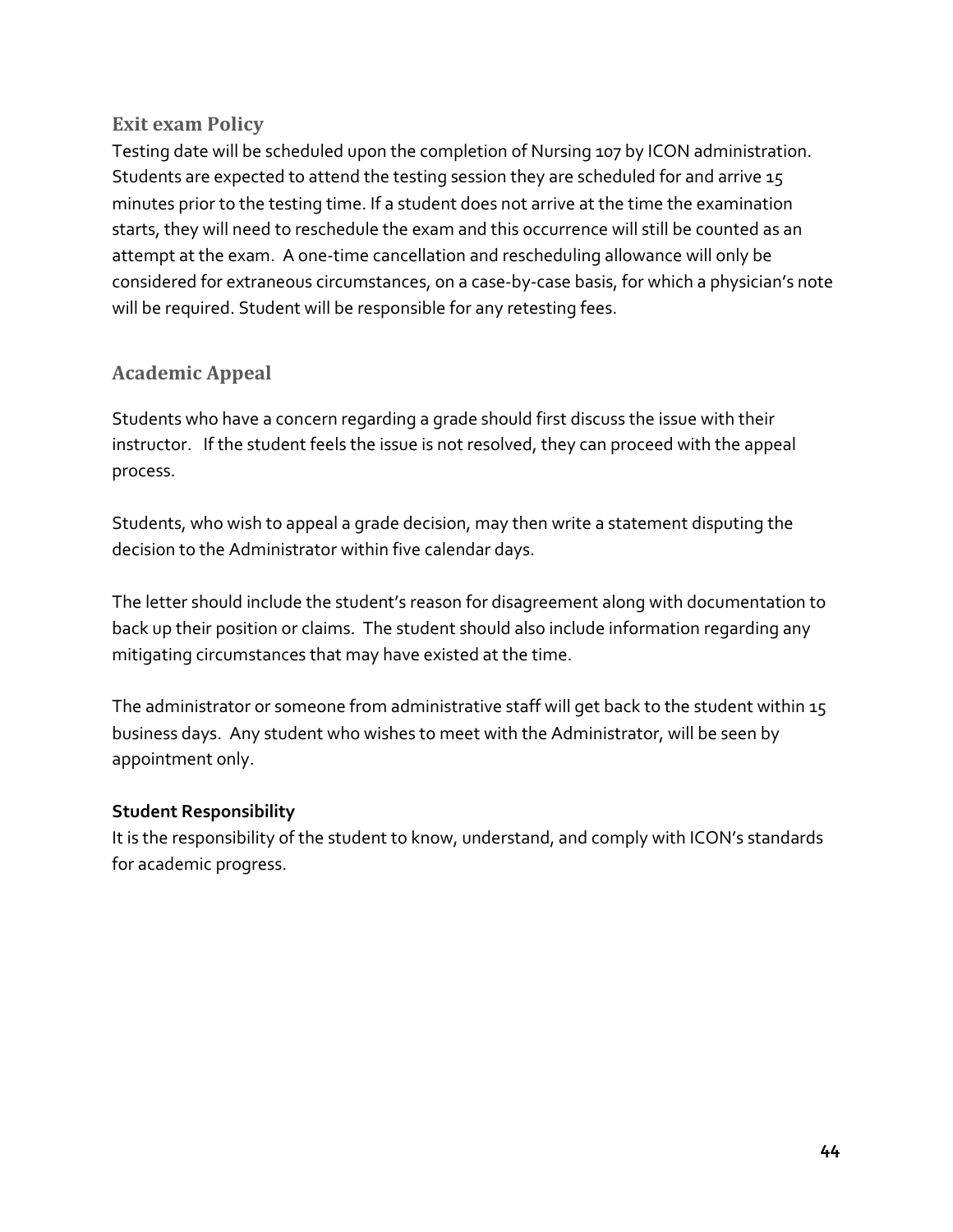## <span id="page-49-0"></span>**GENERAL POLICIES AND PROCEDURES**

#### <span id="page-49-1"></span>**Transcripts**

Student transcripts are available for a \$10.00 fee for the initial transcript and \$5.00 for each additional transcript when multiple transcripts are ordered at the same time. Transcripts will be released in a sealed envelope and cannot be faxed. Students must submit a written request to the Administrative Office. Requests can take 3-4 days to process after payment is received.

#### <span id="page-49-2"></span>**Student Information Change**

In order to change student information (name, address, phone number, e-mail, financial information, etc.) students must submit an 'Information Change Form' which can be obtained from and submitted to the Admissions Office with appropriate supporting documentation.

#### <span id="page-49-3"></span>**Non-discrimination Policy**

It is the policy of Illinois College of Nursing to not discriminate on the basis of race, sex, color, age, religion, ancestry, marital status, or disability. This institution fully complies with all state and federal laws to prohibit any discriminatory behavior in their educational programs, enrollment of students and hiring of faculty and staff. Announcement of this policy is in accordance with State law and Federal law, including Title VI of the Civil Rights Act of 1964, Title IX of the Education Amendments of 1972, Section 504 of the Rehabilitation Act of 1973, the Age Discrimination in Employment Act of 1967, and the Americans with Disabilities Act of 1990.

#### <span id="page-49-4"></span>**Expectant Mothers**

Any student who is pregnant or becomes pregnant during a course in which they are enrolled must provide proof of medical clearance from their physician in writing, (information must be disclosed due to the nature of the training programs and internship requirements).

The ability to perform strenuous activities during labs and clinical is required. The doctor's clearance should be given at the earliest possible point. The student bears responsibility for the welfare of themselves and their child and cannot hold the school, clinical site, or other affiliates to any liability. The school, clinical sites and other affiliates will not be held liable due to the student non-disclosure regarding pregnancy and/0r the state of health.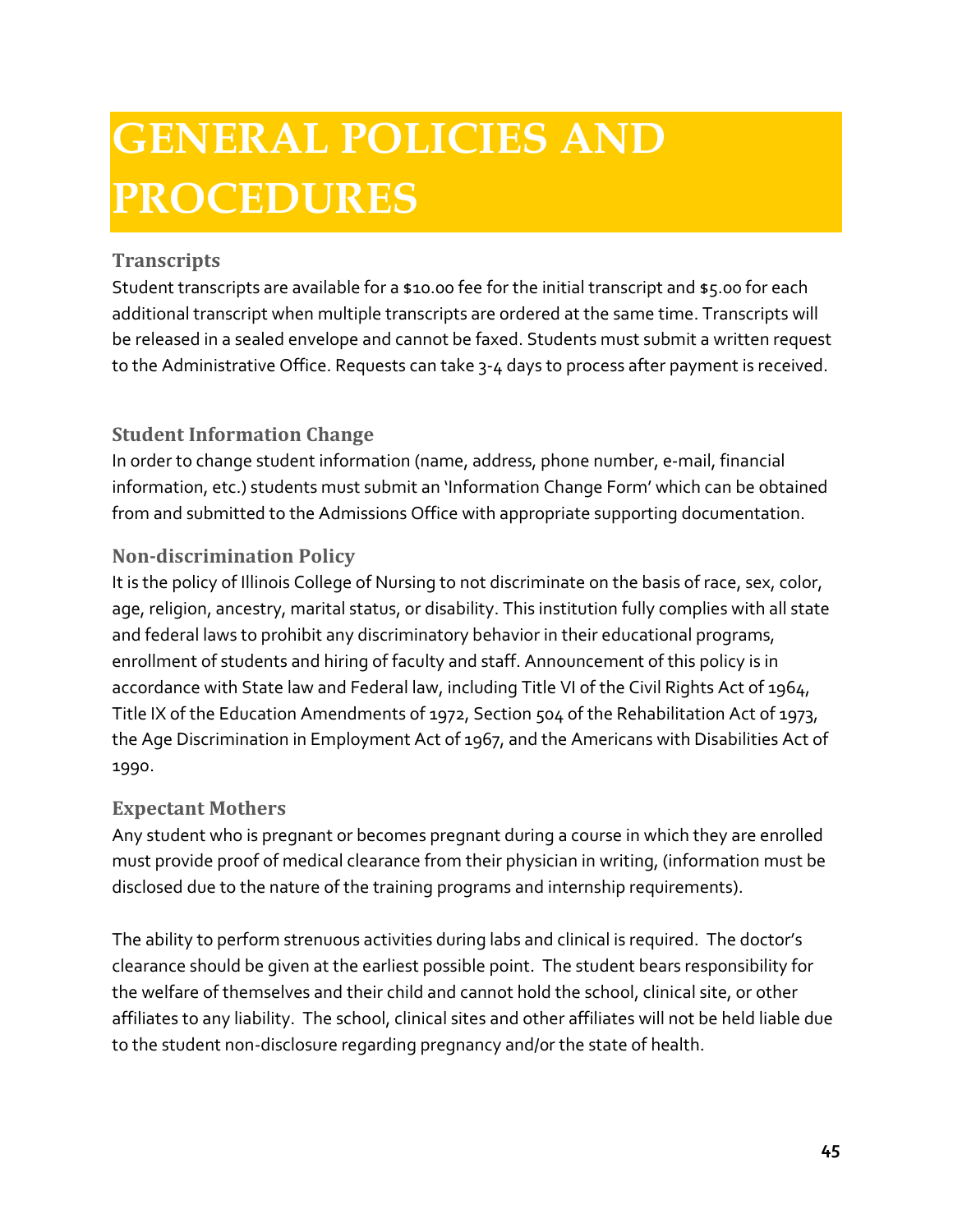#### <span id="page-50-0"></span>**Special Accommodations**

Students with mental, physical, or sensory impairments or in need of other special accommodations must contact the Academic Director. ICON will accommodate the student to the best of its ability, however, the College does not provide any mental health counseling. Pertinent information will be shared with faculty and staff to facilitate optimal arrangement and ensure the best experience for the student.

#### <span id="page-50-1"></span>**Accessibility for disabled students**

The Building in which the school is located is wheelchair accessible with a ramp and elevator.

#### <span id="page-50-2"></span>**Employment Disclaimer**

<span id="page-50-3"></span>Illinois College of Nursing is a Practical Nursing program with the major goal of educating the future generation of nurses. The program does not guarantee employment.

### **STUDENT CONDUCT POLICIES**

#### <span id="page-50-4"></span>**Academic Honesty**

Illinois College of Nursing upholds a high level of academic integrity and standards. All persons associated with ICON will avoid acts of academic dishonesty to promote the high academic principles ICON strives to maintain. Any evidence of performed behaviors listed below but not limited to, will be subjected to disciplinary action.

- **EXP** Cheating: Unauthorized use or attempted use of materials, notes, study aids, communication devices or help from another person for any academic work
- **Fabrication: Falsely constructing information or citations in academic work**
- Facilitating Academic Dishonesty: Aiding in any behaviors that will help promote others in performing fraudulent academic acts
- **Plagiarism: Presenting the work, ideas, writing or research of another person as one's** own without acknowledging the source
- **Unauthorized Examination Behavior: Any illicit communication with other persons, by** conversing, note/material passing or use of electronic device or temporarily leaving an examination site to visit an unauthorized site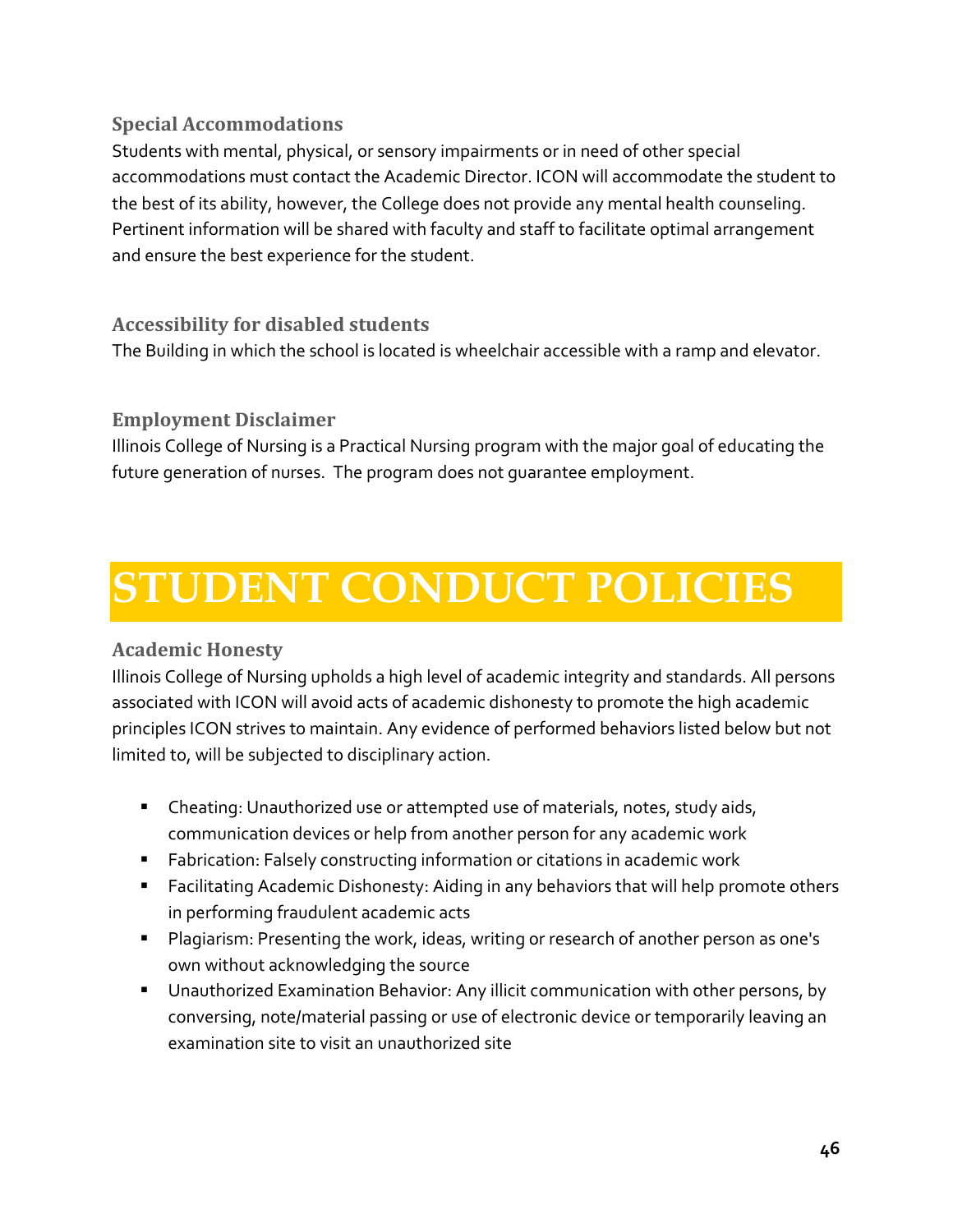- **Internet Plagiarism: Submitting downloaded term papers or parts of term papers as** one owns work, and/or paraphrasing or copying information from the internet without citing the source
- **Falsification of Records and Official Documents: Any fictitious alterations to records,** certificates or documents

#### <span id="page-51-0"></span>**Professional Honesty**

Students are expected to act in a safe, honest, and professional manner during clinical. Dishonest behaviors and unethical behavior in a clinical setting include but are not limited to the following:

- 1. Falsifying documents
- 2. Lying regarding performance
- 3. Failing to follow proper procedures
- 4. Failing to report mistakes regarding patient care
- 5. Lying regarding unsafe behavior
- 6. Practicing as a nursing student while under the influence of drugs or alcohol
- **7. Violating the Health Insurance Portability and Accountability Act (HIPAA), including the following but not limited to:** 
	- a. collecting written information that identifies the patient by name
	- b. obtaining records from the patient care unit without authorization
	- c. discussing patients for purposes other than patient care or educational requirements
	- d. discussing patients outside of the clinical or educational setting
	- e. violating the Patient's Bill of Rights
	- f. violating the Code of Ethics for the Licensed Practical or Registered Nurse

#### <span id="page-51-1"></span>**Student Conduct Code**

ICON expects all students and faculty to conduct themselves with the highest level of integrity. All students and faculty must possess and demonstrate values of respect for self and others, honesty and compassion on and off the campus. In the interest of maintaining a positive image for ICON and promoting the welfare of the students, faculty and college community, any behaviors that are considered dishonest or may be harmful to self, others or property will not be tolerated and will result in disciplinary action. It is the responsibility of the students to know the policies, rules, and regulations of ICON.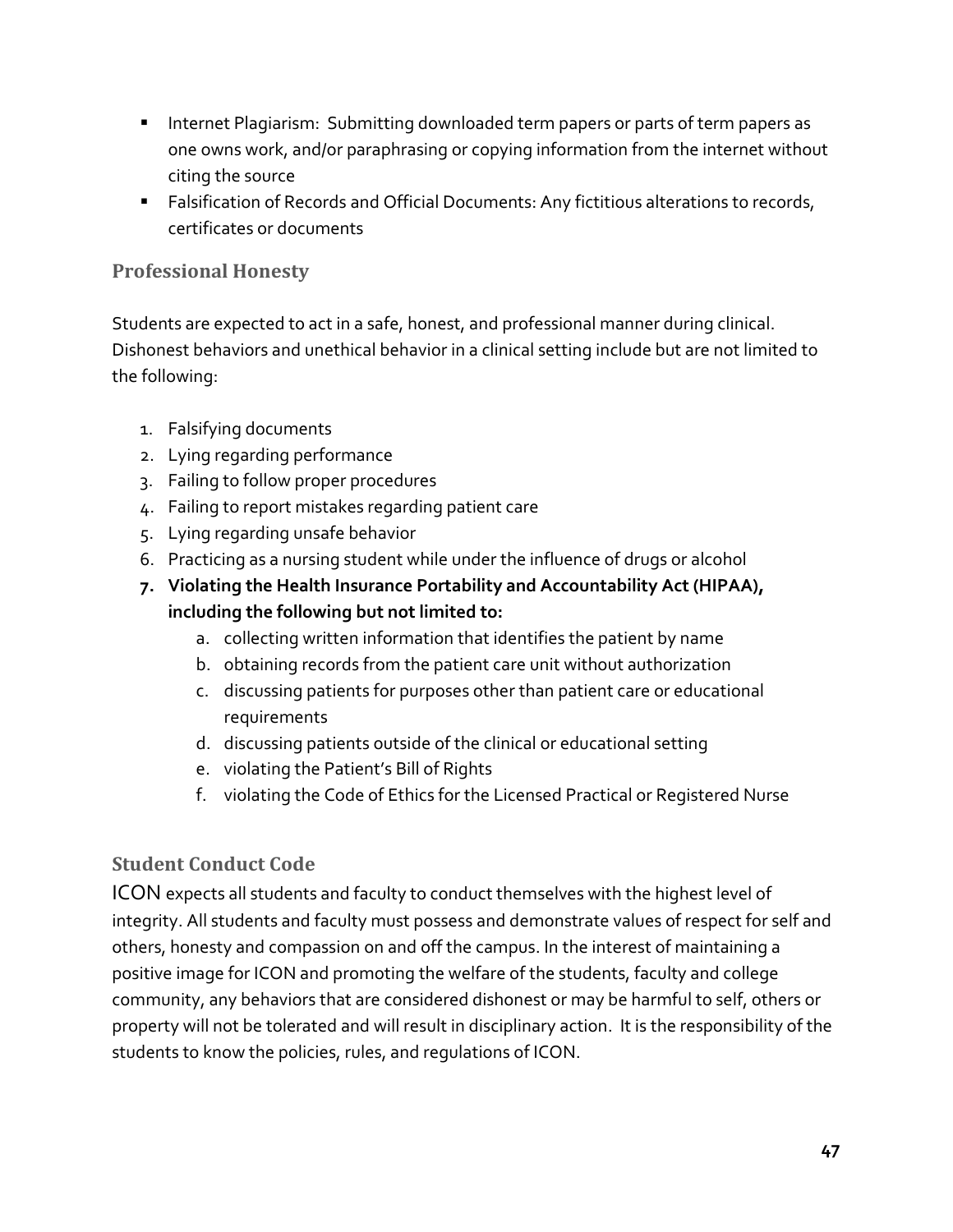#### **Prohibited behaviors include but are not limited to the following:**

- theft, vandalism, or intentional damage to students, staff, faculty, or ICON property
- unauthorized entry or use of college facilities, equipment, or property
- failure to follow rules regarding proper computer and lab use
- failure to follow rules regarding personal cell-phone and electronics use
- **E** intentionally disrupting classes, labs, or clinical
- unintentionally disrupting classes, labs or clinical to the extent the learning atmosphere was negatively affected
- **EXT** intentionally providing false information to any staff or faculty member (including fraudulent checks)
- forging or altering ICON documents, records, or equipment with intent to furnish false information
- **failure to meet financial obligations**
- **any form of abuse or harassment**
- **qambling of any kind**
- **E** cheating, lying, stealing, or plagiarizing
- **discriminatory behavior**
- **use of tobacco on ICON premises**
- purchase, possession, use, or distribution of alcoholic beverages
- purchase, possession, use, or distribution of illegal or controlled substances
- purchase, possession, use, or distribution of fireworks, explosives, or dangerous chemicals
- on-campus possession or use of any weapons, firearms, and knives exceeding state legal specifications
- malicious use of fire, misuse of firefighting equipment, or intentional false reporting of a fire or bomb
- violation of civil or criminal law

Any student engaging in the above or similar acts, or in violation of this policy, will be subject to disciplinary action and potentially terminated from the program and the school indefinitely.

Any concerns regarding student academic or behavioral performance will only be discussed with the student and pertinent College Administrator. The College will not discuss an adult student's academic and/or behavioral performance with the student's parents, spouse, family member or other designated representative. If someone other than the student is listed as the primary guarantor of the student's financial account and is responsible for the student's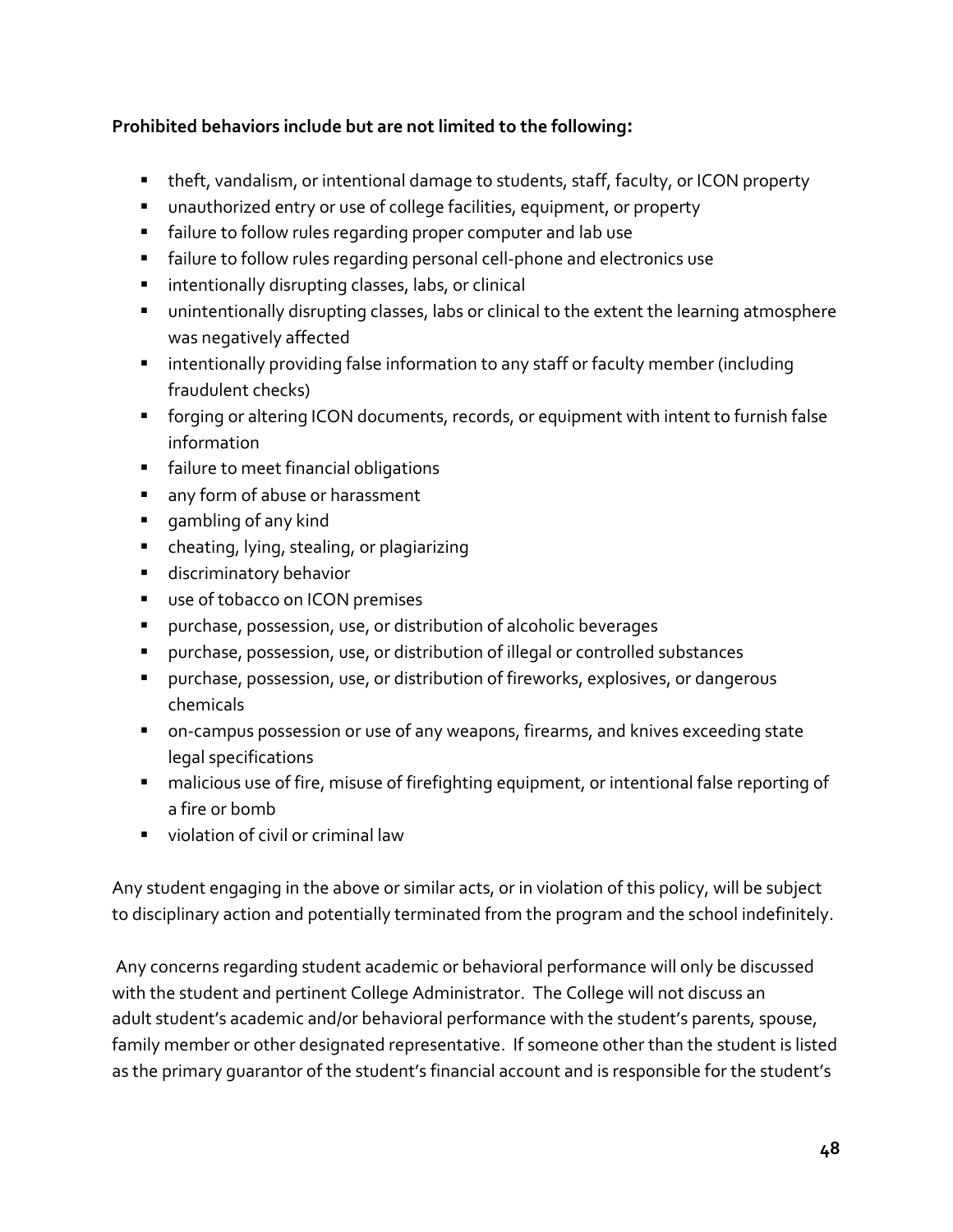payments, the College will discuss matters pertaining to the student's financial accounts, but no further information will be discussed regardless of student permission.

#### <span id="page-53-0"></span>**Honor Code**

The Honor Code holds each individual at the Illinois College of Nursing accountable for academic dishonesty, including cheating, lying, stealing and plagiarism.

Cheating on an exam may be defined as: using books, notes, cell phones, or other materials not explicitly permitted by the instructor; copying other students' work in taking an exam; using copies of former examination materials; assisting a student in cheating in any of the aforementioned ways.

Cheating on an assignment may be defined as: using materials or sources explicitly forbidden by the instructor in completing the assignment (such as students collaborating together on an assignment that was instructed to be completed individually); submitting an assignment that was written by anyone other than the student; assisting students in cheating as defined above.

Plagiarizing may be defined as: reproducing language and ideas of another author and representing them as one's own original work without acknowledgment, or proper citation of the author.

#### <span id="page-53-1"></span>**Student Dress Code**

All students are expected to dress appropriately and professionally. Student must wear the designated uniforms (identification badge, white scrub top, teal scrub pants, school patch and white shoes) at each clinical for identification, safety, and sanitary purposes. Students will be responsible for coming to clinical prepared and bring any required equipment/supplies needed to perform patient care. Students *should* wear:

- $\checkmark$  Student uniform
- $\checkmark$  Student photo ID
- $\checkmark$  Watch, stethoscope, and penlight
- $\checkmark$  Necessary ear and eye protection
- $\checkmark$  Long hair pulled back and secured
- **Clothing and shoes that are clean and neat**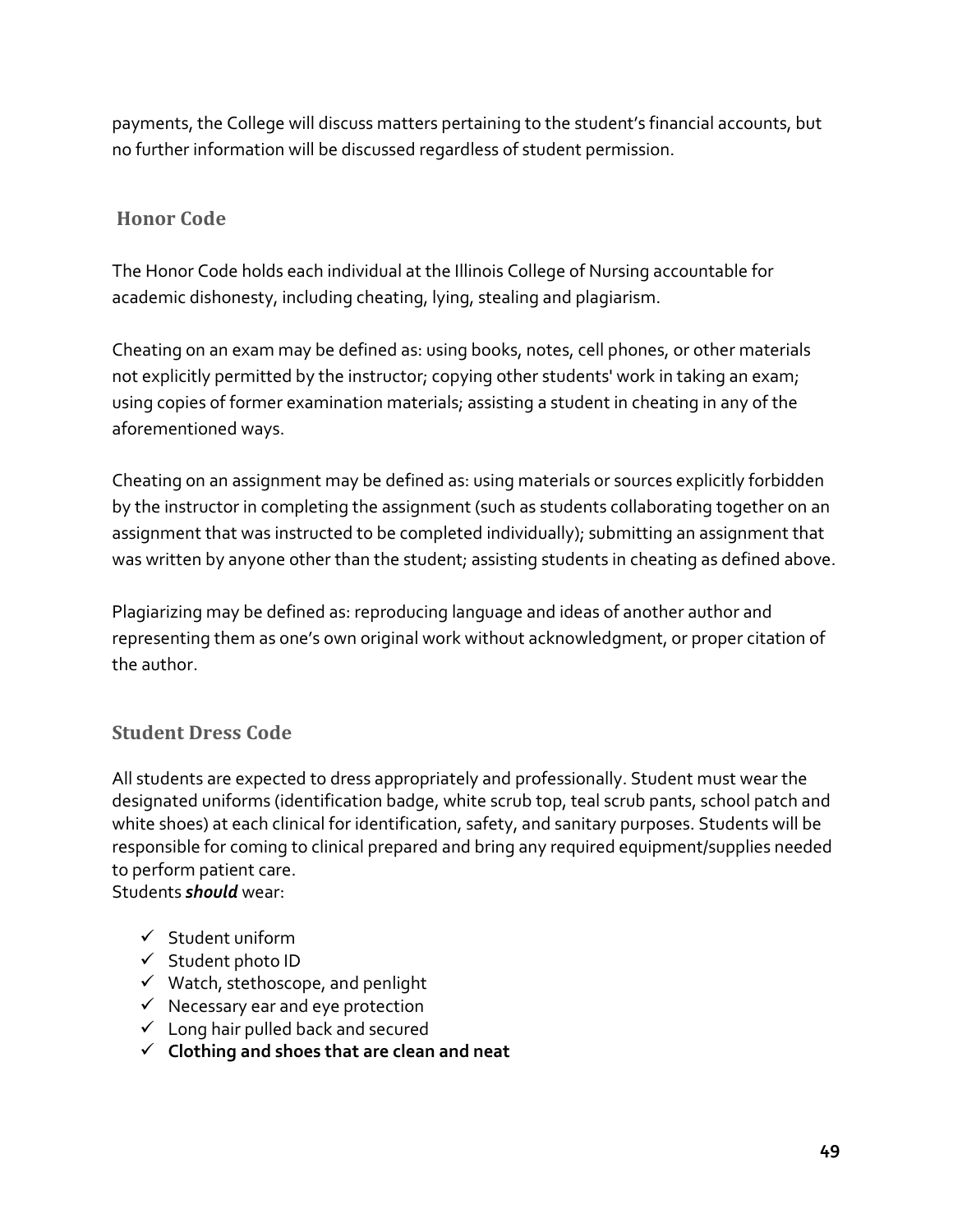#### *Students should NOT wear:*

- Φ Jeans or sweatpants
- Φ Sandals, flip-flops, slippers, open-heel, or open-toe shoes
- Φ Any visible undergarments
- Φ Dangling jewelry (earrings, necklaces, bracelets, etc.)
- Φ Body piercings other than one set of stud earrings in the ear lobes
- Φ Acrylic, chipped or long nails
- Φ Visible tattoos
- Φ Dyed or colored hair (Hair dyed natural color tones is permissible)
- Φ Perfume or cologne

**Note**: backpacks, hoodies, purses, or other extraneous items are not allowed on the clinical floor and should be stored in designated areas of clinical site.

**Any student who fails to act professionally, dress appropriately, and follow safety precautions will be removed from the clinical for that day, resulting in an unexcused absence or expulsion from the program.**

#### <span id="page-54-0"></span>**Clinical Safety**

Students are required to practice standard precautions to protect themselves and their patients from exposure to any infectious conditions. In the event that students are exposed to blood or other potentially infectious bodily fluids, they should notify their instructor of the incident and receive medical evaluation immediately. ICON will maintain a record of exposure incidents.

#### <span id="page-54-1"></span>**Unsafe/Unprofessional Clinical Behavior**

Incidents of unsafe nursing practice, (i.e., falsification of documentation, failure to report abnormal vital signs, leaving the nursing floor without reporting off to instructor/nursing staff, sleeping during clinical time, etc.), may lead to immediate dismissal from the program.

#### <span id="page-54-2"></span>**Computer Lab Policy**

The computer lab is intended to serve as a resource for students to conduct research, complete homework assignments, and/or study for exams. If there is evidence of improper computer usage, ICON reserves the right to access all current and archival files of user accounts.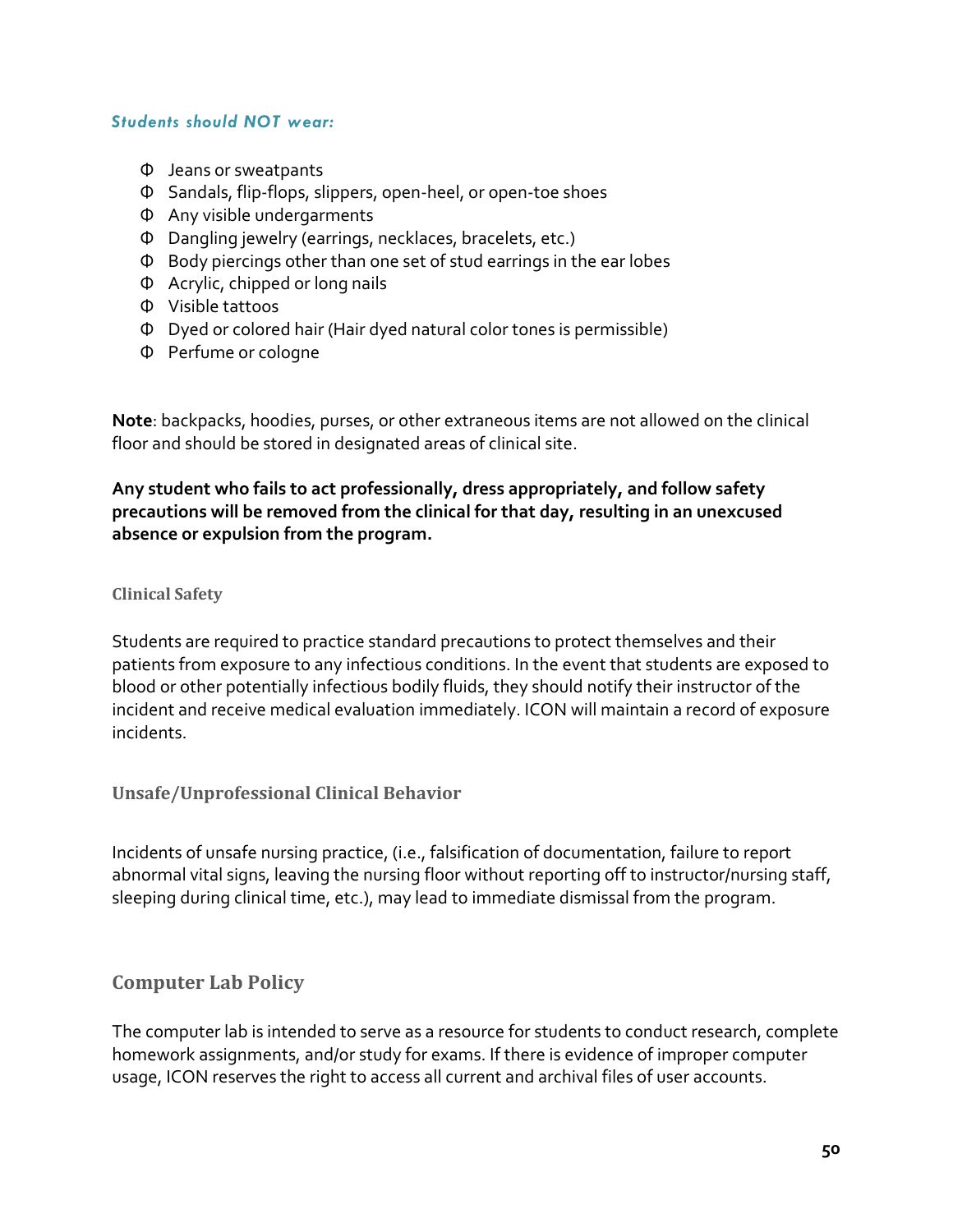The following are prohibited items and actions regarding use of the computer lab:

- **Any food or drink**
- Unauthorized entry into a file
- **Unauthorized use of another student's account**
- **Intercepting electronic communications**
- **Creating or sending inappropriate, abusive, or offensive images or messages**
- **Downloading or copying inappropriate, abusive, offensive, obscene, or** copyrighted materials
- **Visiting inappropriate websites**

Students utilizing the computer lab to take proctored exams must follow the Student Conduct Code, Honor Code, Academic Honesty and Attendance policies.

#### <span id="page-55-0"></span>**Health Insurance Portability and Accountability Act (HIPAA) Policy**

#### **Right to Privacy**

The Health Insurance Portability and Accountability Act (HIPAA) provides federal protections for personal health information held by covered entities and gives patients an array of rights with respect to that information. However, the Privacy Rule is balanced so that it permits the disclosure of personal health information needed for patient care and other important purposes. Title I protects health insurance coverage for workers and their families when they change or lose their jobs. Title II requires the establishment of national standards for electronic health care transactions and national identifiers for providers, health insurance plans, and employers.

#### **Protected Health Information**

Protected Health Information (PHI) is any information held by a covered entity which concerns health status, provision of health care, or payment for health care that can be linked to an individual.

#### **Examples of PHI include the following:**

- **Names**
- All geographical identifiers smaller than a state
- Dates (other than year) directly related to an individual
- Phone numbers
- $F$ ax numbers
- **Email addresses**
- **Social Security numbers**
- **Medical record numbers**
- **Health insurance beneficiary numbers**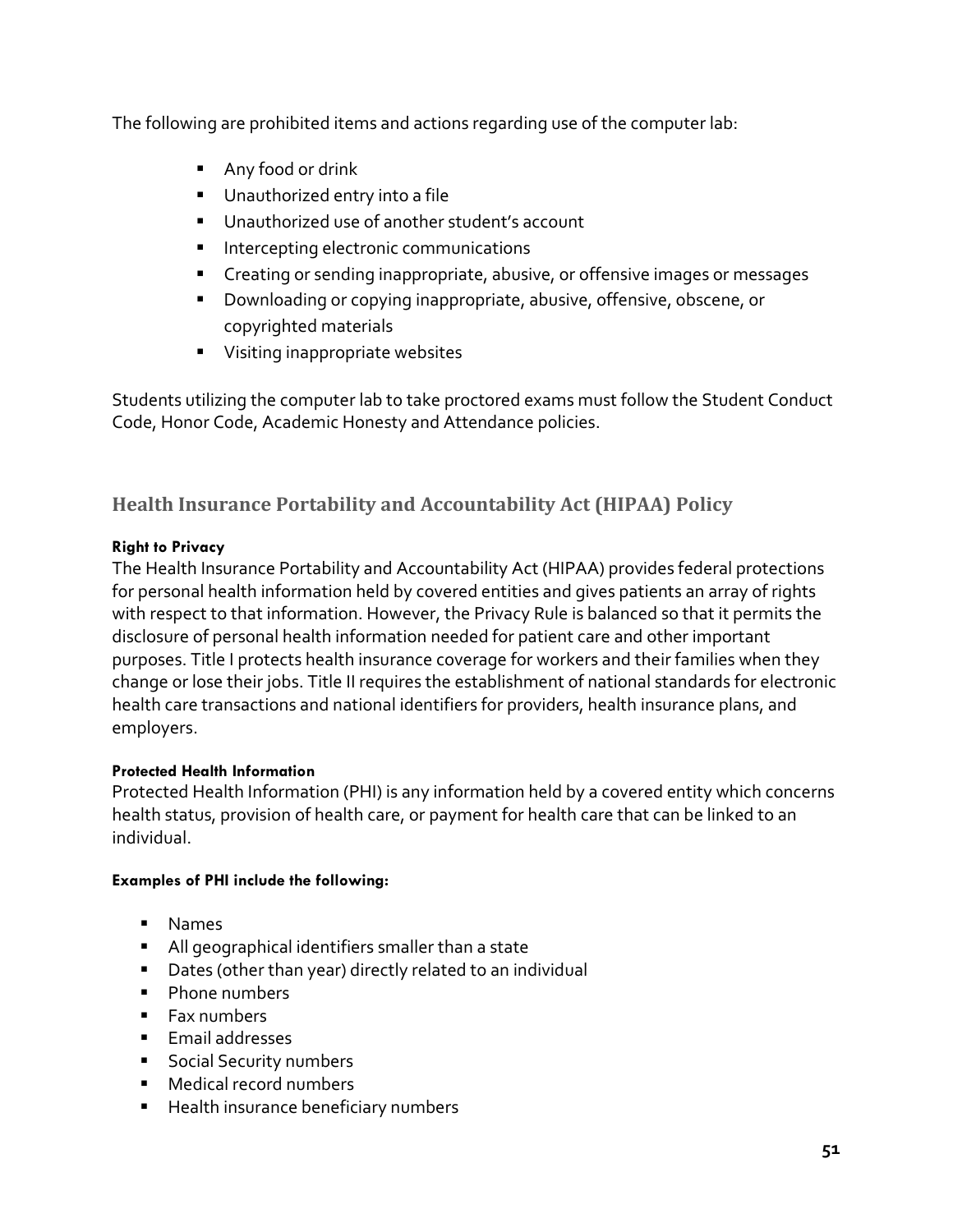- **Account numbers**
- **Certificate/license numbers**
- Vehicle identifiers and serial numbers, including license plate numbers
- **•** Device identifiers and serial numbers
- **Web Uniform Resource Locators (URLs)**
- **Internet Protocol (IP) address numbers**
- **Biometric identifiers, including finger, retinal and voice prints**
- Full face photographic images and any comparable images
- Any other unique identifying number, characteristic, or code except the unique code assigned by the investigator to code the data

#### **Student's Responsibilities**

ICON students will be expected to adhere to HIPAA's guidelines during their clinical externships. Students have a legal and ethical responsibility to maintain patients' privacy, to not disclose any written, verbal, or electronic protected health information, and to identify themselves as nursing students to their patients.

#### **Penalties**

Any student acting in violation of HIPAA policy will be subject to disciplinary action from both ICON and law enforcement.

Students should be aware of the legal consequences for violating HIPAA that can be applied by federal law enforcement agencies such as:

- $\checkmark$  Deliberate release of PHI can result in up to a 1-year jail sentence & \$50,000 fine
- $\checkmark$  Accessing PHI under false pretenses can result in up to a 5-year jail sentence & \$100,000 fine
- $\checkmark$  Releasing PHI with intent to sell or use for commercial advantage can result in up to a 10-year jail sentence & \$250,000 fine

#### <span id="page-56-0"></span>**Harassment**

ICON prohibits harassment for any discriminatory reason, including but not limited to race, color, religion, ancestry, national origin, age, gender, marital status, sexual orientation, physical or mental disability, or military/veteran status. ICON will not tolerate derogatory remarks of any kind. Harassment may be defined as oral, written, graphic, or physical conduct relating to one of the aforementioned characteristics that is sufficiently severe, pervasive, or persistent so as to interfere with or limit the ability of an individual to participate or benefit from the college's programs or creates an intimidating, threatening, abusive, or hostile educational environment.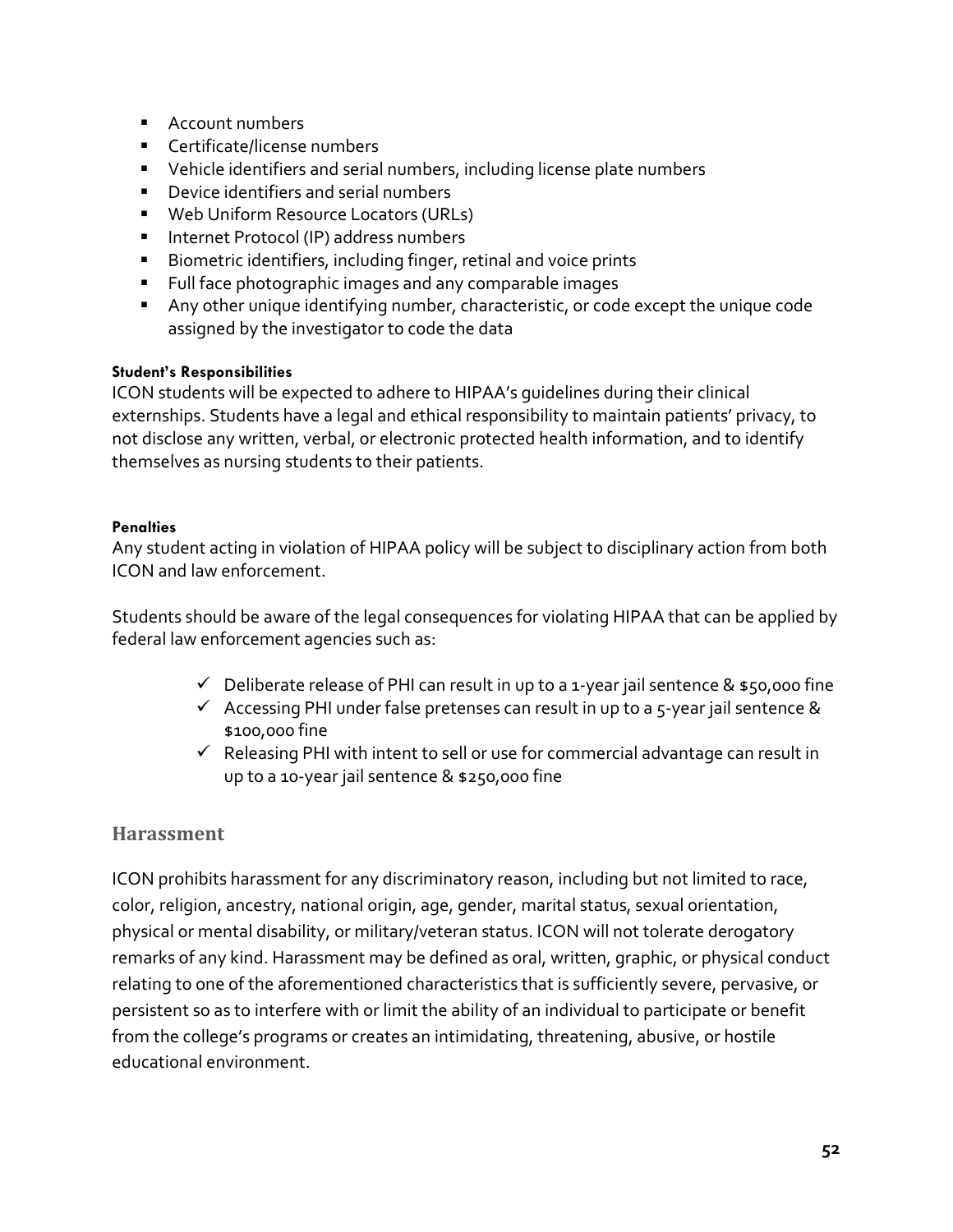Illinois Law defines sexual harassment as any unwelcome sexual advances or requests for sexual favors made by a higher education representative to a student, or any conduct of a sexual nature exhibited by a higher education representative toward a student, when such conduct has the purpose of substantially interfering with the student's education performance or creating an intimidating, hostile, or offensive educational environment, OR submission to, or rejection of, the conduct is used to determine the student's academic status. ICON will not tolerate sexual harassment of any kind.

Any student who believes he/she is the victim of harassment should immediately report the instance to a faculty member, Academic Director or Administrator. ICON will investigate every complaint and will take necessary action. Retaliation of any student bringing a complaint to a faculty member, Academic Director or Administrator is illegal and strictly prohibited. If necessary, ICON will cooperate with local, state, and federal law enforcement in cases regarding harassment. Any student in violation of this policy will be subject to disciplinary action and potentially terminated from the program and the school indefinitely.

#### <span id="page-57-0"></span>**Electronic Devices**

Cell phones and other electronic devices are not allowed in the classroom, laboratory or clinical setting. In the case of emergency, students can be reached by calling the ICON office, (630) 495-7968. Electronic recording of classes, labs, clinical, will not be permitted.

#### <span id="page-57-1"></span>**Violation of Conduct Code**

A preliminary investigation will be conducted for all allegations followed by disciplinary action including warning, suspension or expulsion, depending on the seriousness of the offense, for any of the following, but not limited to, offenses: 1) academic dishonesty; 2) theft occurring on school premises; 3) verbal or physical assault; 4) physical or sexual harassment; 5) insubordination and unprofessional conduct including use of profanity, excessive tardiness and/or absences; 6) damage or misuse of school property or equipment; 7) possession , use or furnishing of illegal substances or alcoholic beverages while on campus or during school related activities; 8) use possession or supplying of weapons while on campus or during school related activities; 9) intentionally or unintentionally disrupting classes, labs or clinical to the extent the learning atmosphere was negatively affected , or 10), any other offense that the school administrator, faculty or law enforcement authorities may be viewed as unlawful and/or dangerous to the wellbeing of the college community.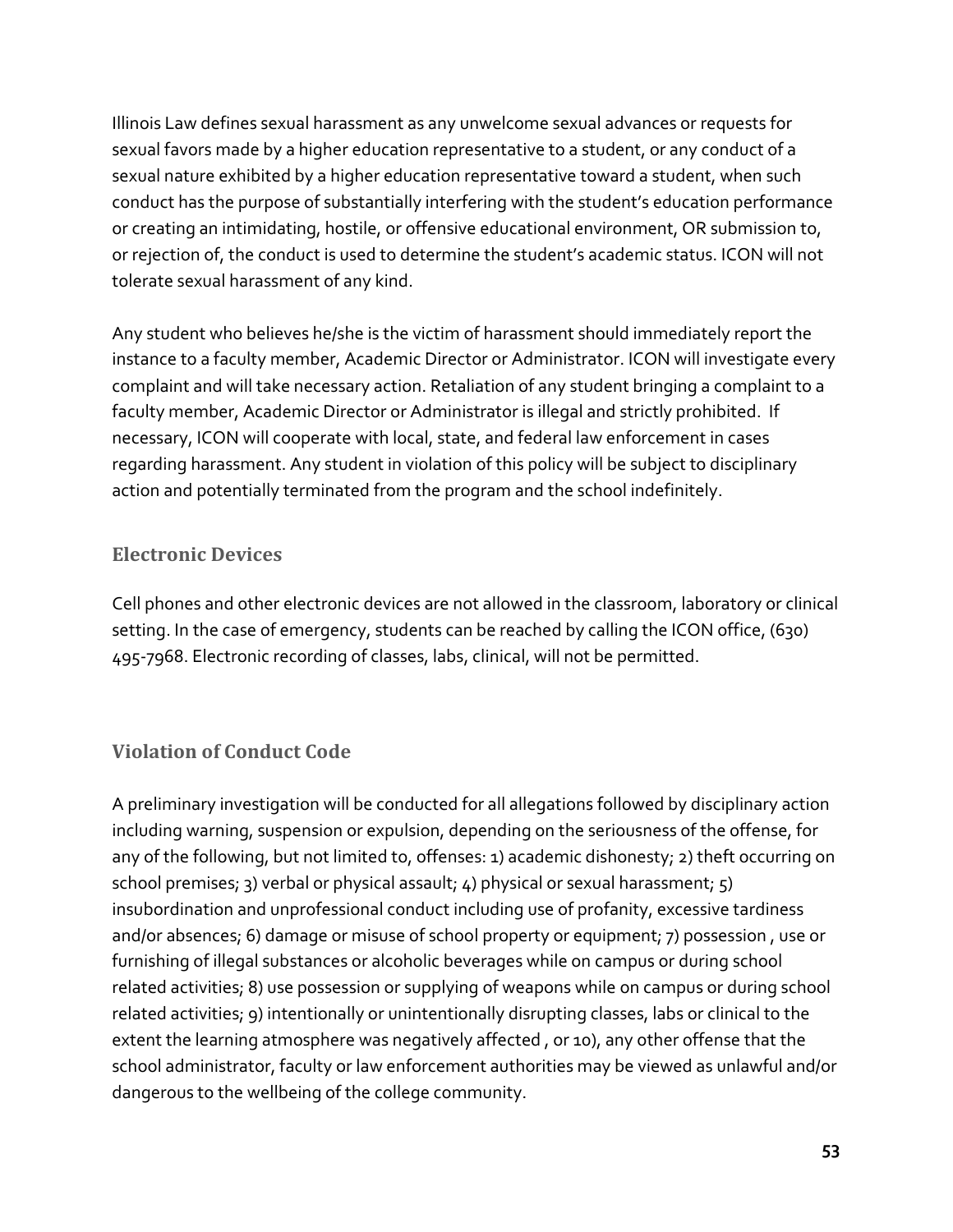After the investigation, the College administrator will make the decision as to the seriousness of the offense and type of disciplinary action warranted. For students engaging in dishonest, unethical, or a prohibited behavior, the following actions will occur:

First Offense: The student will be suspended from a course or from the program for a specific period of time and an incident report will be sent to the Administrator.

Second Offense: The student will receive a **failing grade (F)** for the current course.

Third Offense: The student will be dismissed from the program at the Illinois College of Nursing.

A warning will generally be issued prior to a student dismissal unless the offense was serious enough of which then may result in an automatic dismissal without warning. In certain cases, ICON will cooperate with local, state, and federal law enforcement if the incident goes beyond prohibited classroom behavior. All appeals of decisions made must follow the ICON grievance procedure.

#### <span id="page-58-0"></span>**Grievance Policy for Matters Relating to Conduct**

To maintain the integrity and high standards of ICON, all students and faculty are to follow the institutions code of conduct and guidelines for academic honesty. However, in the event, grievances may be initiated for any situations involving acts of physical or emotional assault/trauma, bullying, harassment, discrimination, pressure or intimidation or any unlawful acts, the following procedures for receiving and processing grievances will be followed:

- a. The student should first attempt to resolve the situation by contacting the instructor.
- b. If no resolution is reached, the student may then file a written grievance which states the problem and proposed possible solutions. In the event the grievance is made by more than one student, the group will appoint one representative to speak for the group.
- c. A hearing committee, consisting of one faculty member and one administrator or director, will address the situation. Student(s) involved will be invited to attend the hearing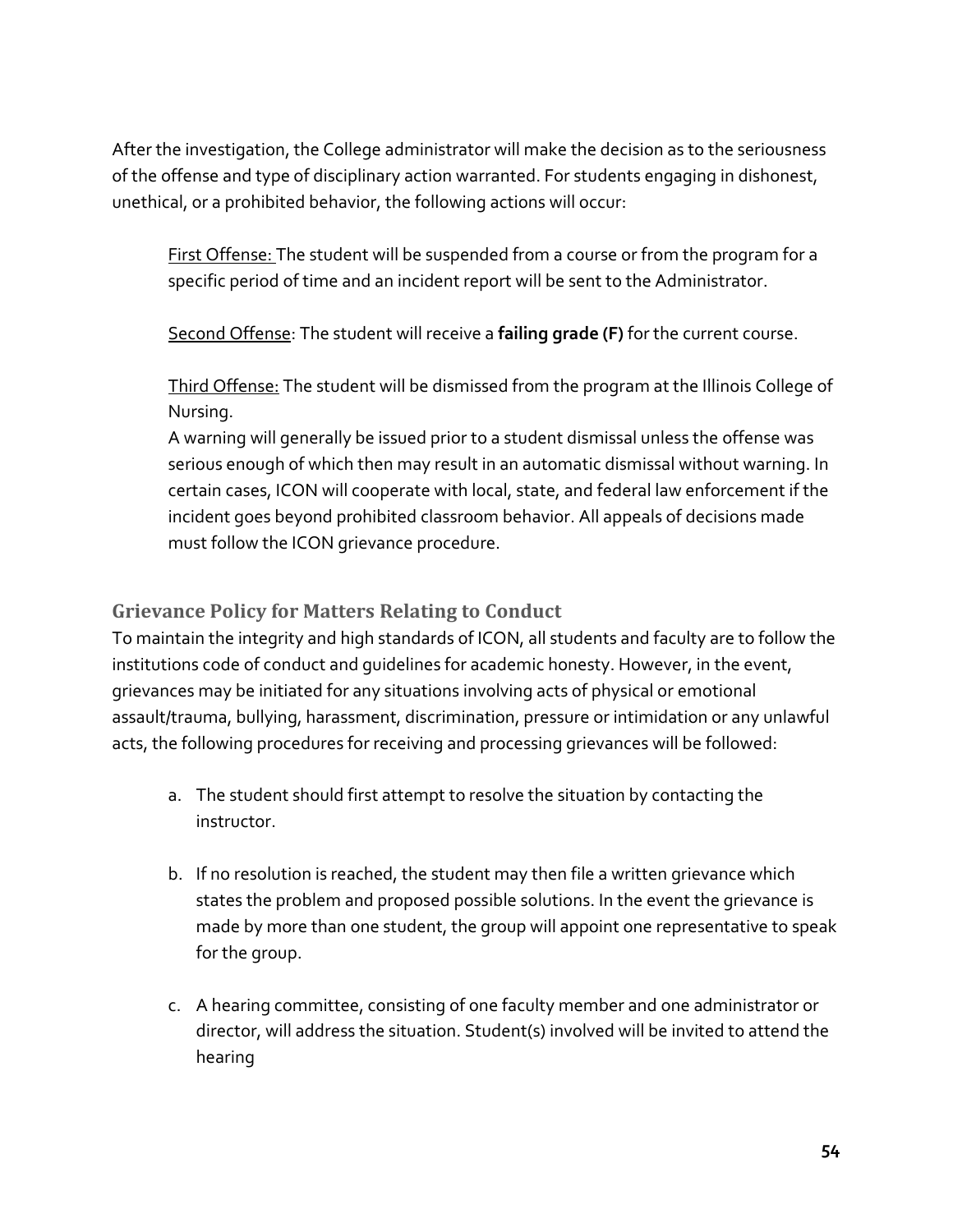- d. Depending on the seriousness of the offense, the hearing committee will propose and agree upon a resolution
- e. Judgment will be enforced up to and including suspension or expulsion of student(s)
- f. If the student(s) do not present for the hearing with the hearing committee, then the grievance will be null and void.
- g. If the grievance or complaint is unable to be resolved by the hearing committee, the complaint may be filed with IBHE at the following address:

**Illinois Board of Higher Education 1 N. Old State Capitol Plaza, Suite 333 Springfield, IL 62701-1377**

Phone: (217) 782-2551 Fax: (217) 782-8548 TTY: (888) 261-2881 [www.complaints.ibhe.org](http://www.complaints.ibhe.org/)

## <span id="page-59-0"></span>**GENERAL FINANCIAL INFORMATION**

<span id="page-59-1"></span>**Tuition and Fees**

The tuition and fees for the practical nursing program is as follows:

- **Application fee: \$75 (may be waived)**
- **Transcript evaluation: \$50 (may be waived)**
- Drug Screen:  $$40$  & Background Check:  $$37$  $$37$  $$37$   $$3$
- **Seat Reservation deposit: \$1,000[4](#page-59-3)**

<span id="page-59-2"></span><sup>3</sup>The Drug screen and Background check will be performed independently by students through [www.castlebranch.com\(](http://www.castlebranch.com/)1-888-723-4263 x7142) during the application process. As this is a third-party vendor, prices are subject to change. Student should contact Castle branch to get latest prices.

<span id="page-59-3"></span><sup>4</sup>The seat reservation deposit will be collected after admission into the program is granted (but no later than 2 weeks prior to the start of the school year) and will be deducted from the total tuition cost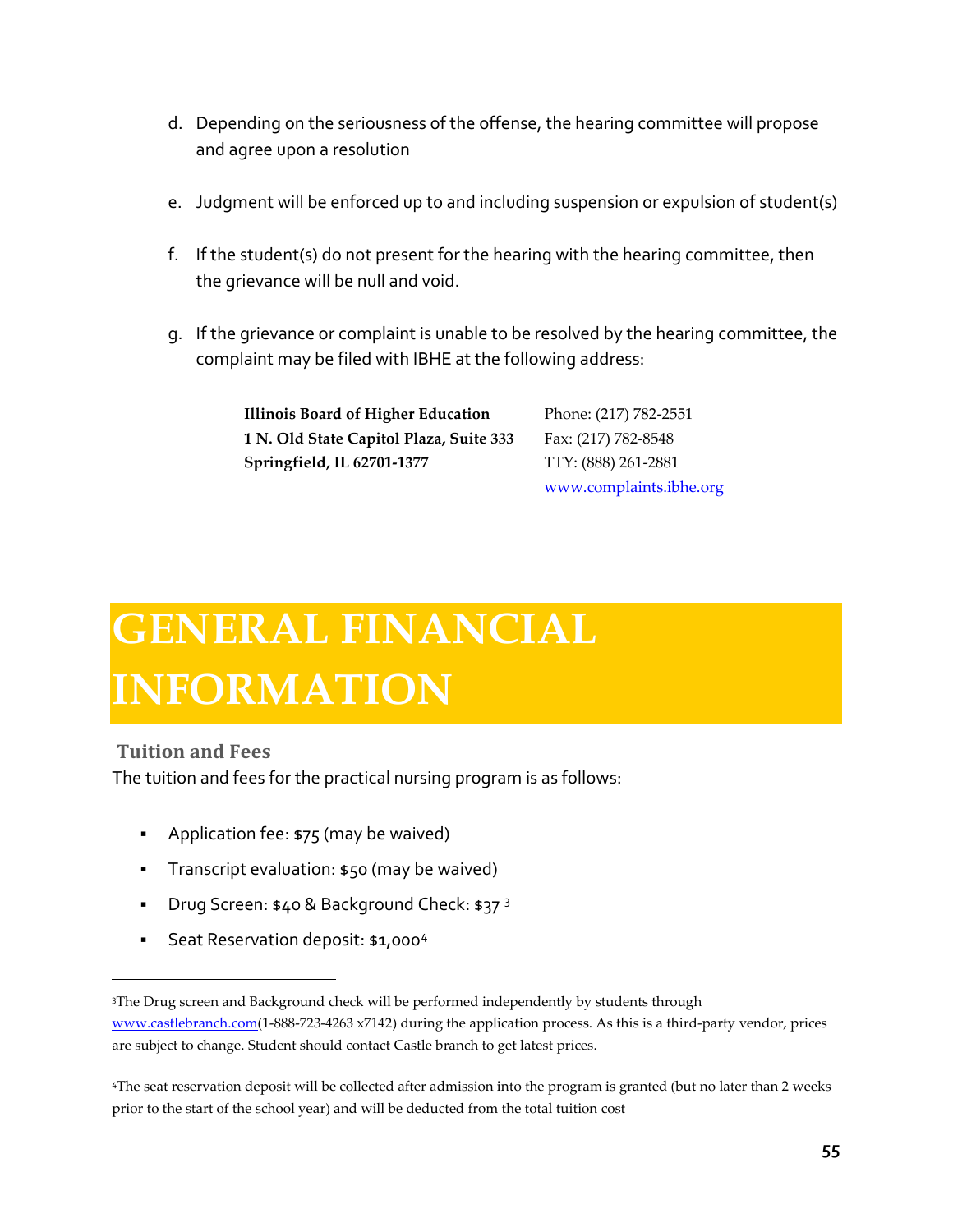- Practical Nursing Program tuition: \$18,000<sup>[5](#page-60-1)</sup> (Includes \$250 registration fee, \$1,000 lab fee, \$300 book, uniform & supplies fee, \$200 course materials fee, and a \$1,250.00 tuition fee. All fees are per course).
- State Licensure fee: (\$300) Student will be responsible for this payment to the state after graduation.
- A \$200 administration fee will apply for students wishing to change their schedule. Schedule changes will only be granted with instructor approval and if space is available.
- One attempt for each of the following: end of course examinations and comprehensive end of program examination is paid for by the school. Students will be responsible for any additional retesting fees for end of course exam (\$35, HESI exit exam (\$60).
- Graduation fees: If attending ceremony \$143. If not attending ceremony, \$57 for diploma.

All graduation fees and any additional test preparation courses or programs the student chooses to complete as adjunct to courses provided by ICON, will be the responsibility of the student.

#### <span id="page-60-0"></span>**Types of Payments**

Payment of fees and tuition can be made by cash, money order, cashier's check, personal check (with valid Driver's License), VISA, Master Card, American Express or Discover. All payments should be made payable to Illinois College of Nursing. Payments made by check will apply on the date the check is received. ICON also accepts payments through various grants and loans.

<span id="page-60-1"></span><sup>5</sup>After seat reservation is paid, remaining tuition balance will be due unless other monies are to be deducted for grants, scholarships etc. if applicable.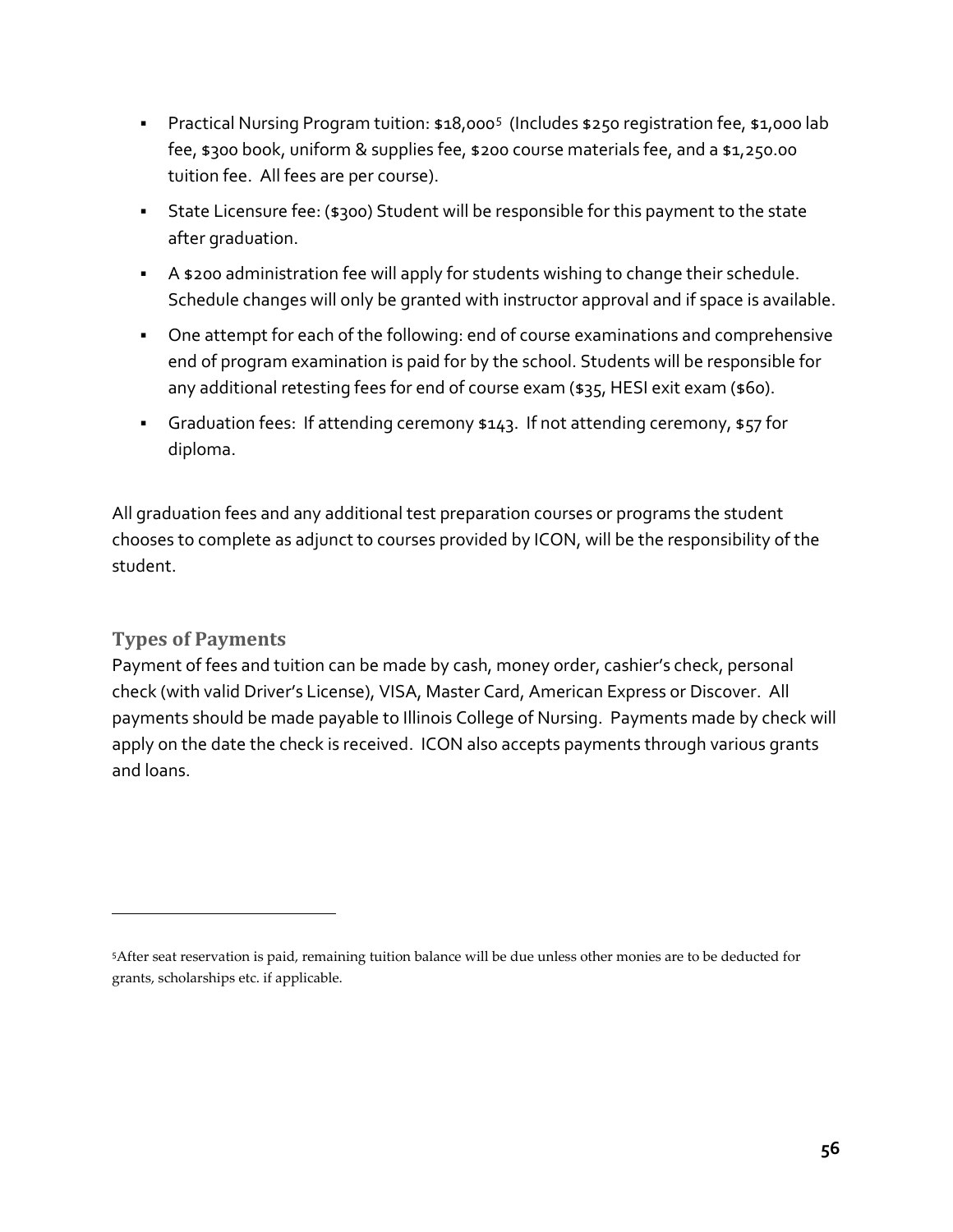The following payment options are also accepted:

- Private loans arranged by the student through their personal bank or Sallie Mae
- Grants offered through the Workforce Innovation and Opportunity Act (WIOA) and Illinois Department of Employment Security (IES)
- Scholarships through Illinois Department of Public Health as well as other public and private organizations
- Tuition reimbursement programs offered by student's employer
- ICON Payment Plan<sup>[6](#page-61-2)</sup>

#### <span id="page-61-0"></span>**Payment Policy**

The seat reservation policy will be applied after admission into the program is granted but no later than 2 weeks prior to the start of the school year. A student's seat will not be reserved until seat reservation deposit is received by the school regardless of admissions decision. The remainder of tuition due (minus grants and scholarships if applicable) should be received by the school by the end of the first week of class (five business days) unless the student has agreed and made arrangements for a Payment Plan.

Payment plans may be available; however it is the responsibility of the student to consult with an Academic advisor at the Illinois College of Nursing prior to the beginning of the program to see what, if any, options may be available. Payments will first apply towards outstanding fees, then towards tuition balance. **If student is on a payment plan, the final deadline for payments will be one week prior to that courses final exam. All balances for each course must be paid in full by the end of that course; otherwise the student will not be allowed to enroll in the next course.** Students will be subjected to late fees if payment is not received by the due date.

#### <span id="page-61-1"></span>**Delinquent Tuition Collection Policy**

All tuition payments per student's individual payment plan agreement must be submitted by the date for which the payment is due. If payments are not made as scheduled, the student will

<span id="page-61-2"></span> $6$  If a student seeks a payment plan option through ICON, the amount to be considered for the payment plan will be the remaining balance of tuition and fees due *after* all financial aid, scholarships, grants, loans, or other financial assistance has been applied.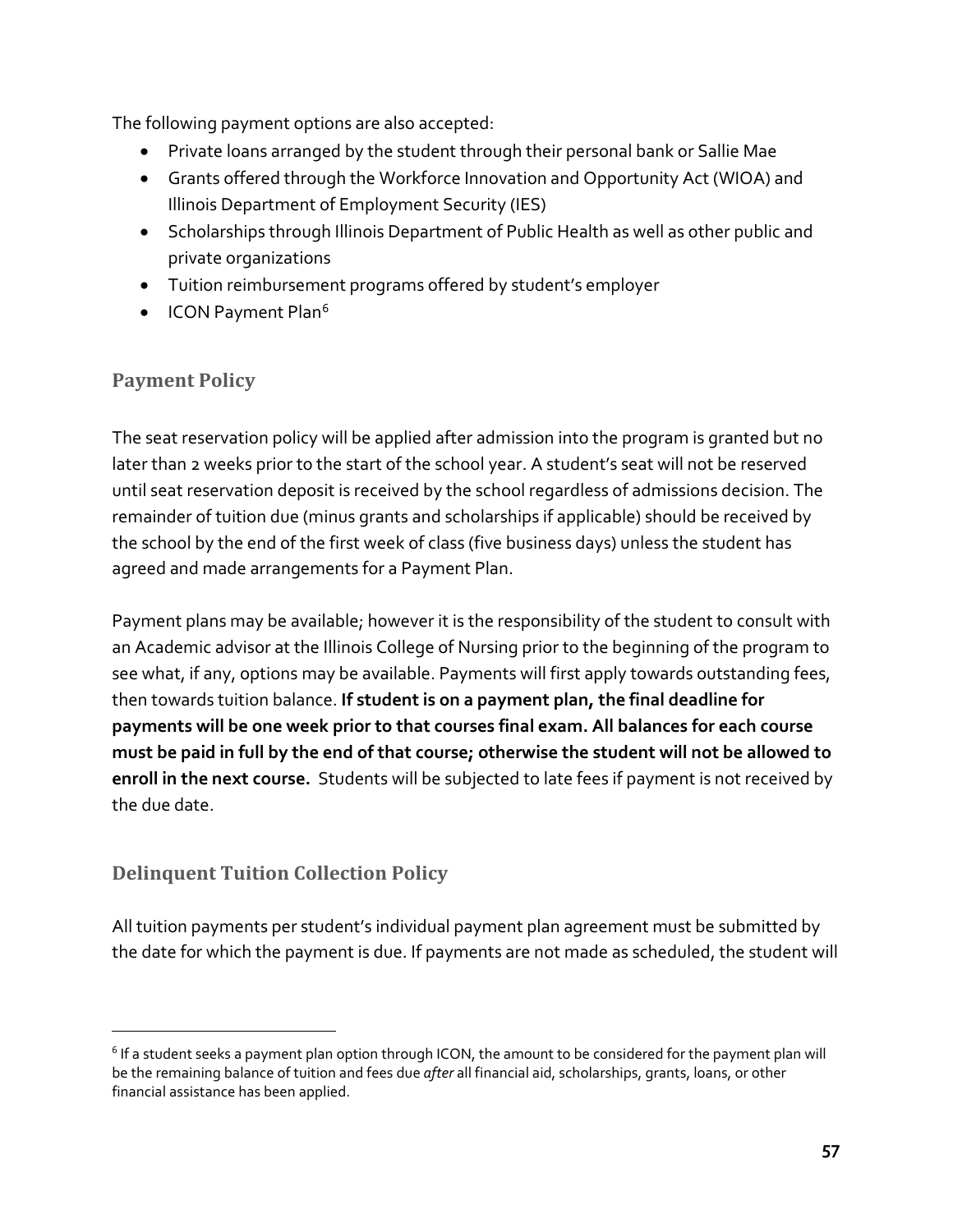not be allowed to attend or participate in classroom, laboratory or clinical instruction until their account becomes current.

Accounts must be current prior to a student enrolling in the next course.

All tuition must be paid in full in order to receive transcripts and diplomas.

If any student is to incur absences due to late payments, the attendance policy will still apply and the student will be responsible for all make-up classes, lab and/or clinical including any applicable fees. It is the responsibility of the student to contact faculty and/or administration regarding any make-up sessions. All make-up classes and clinicals must be completed by the end of the course in order to advance to the next course.

#### <span id="page-62-0"></span>**Tuition Refunds**

Applicants not accepted by the school shall receive a refund of all tuition and fees paid within 30 calendar days after the determination of non-acceptance is made.

After acceptance into a program at ICON, if a student wishes to cancel enrollment, it will be the student's responsibility to notify the school in writing. The unexplained absence of a student from school for more than 15 days shall also constitute constructive notice of cancellation to the school. For purposes of cancellation the date shall be the last day of attendance.

In accordance with Illinois Law[7](#page-62-1) if tuition was paid by the student prior to cancellation of enrollment, the Illinois College of Nursing will, provide a refund in the amount of at least the following:

a. When notice of cancellation is given before midnight of the fifth business day after the date of enrollment but prior to the first day of class, all application fees, tuition, and any other charges shall be refunded to the student.

<span id="page-62-1"></span><sup>7</sup> Illinois State Board of Education PVBS Act requirements for refund policies, (105ILCS425/15.1.a) (from Ch.144, par.150.1a). Sec 15.1a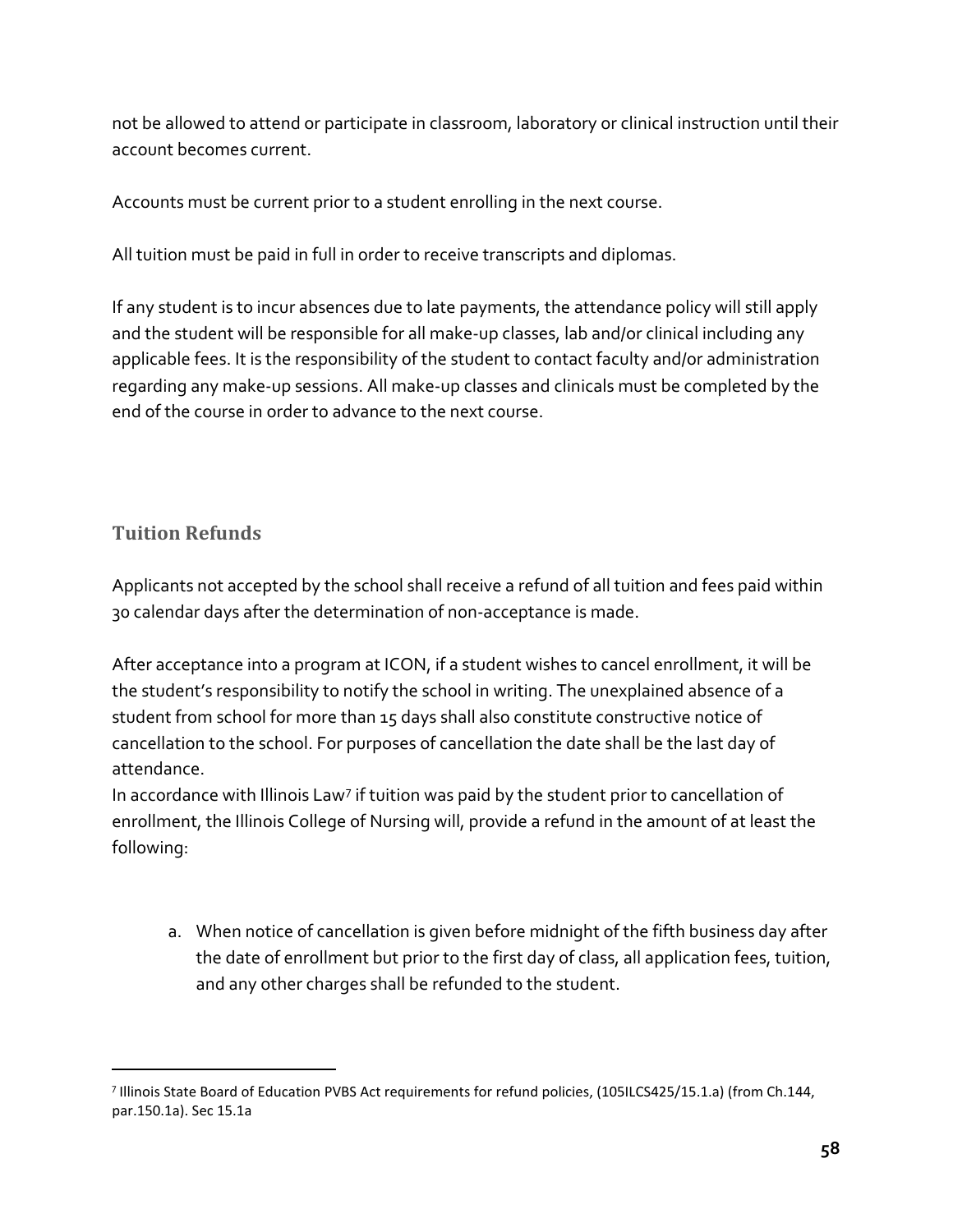- b. When notice of cancellation is given after midnight of the fifth business day following acceptance but prior to the close of business on the students first day of class attendance, the school may retain no more than the application fee, which may not exceed \$150 or 50% of the cost of tuition, whichever is less.
- c. When notice of cancellation is given after the student's completion of the first day of class attendance, but prior to the student's completion of 5% of the course of instruction, the student will be refunded tuition paid, minus application fee, 10% of the tuition and other instructional charges or \$300, whichever is less, and the cost of any books or materials which have been provided by the school, if they were returned to the school.
- d. When a student has completed in excess of 5% of the course of instruction, the school may retain the application fee and the amount computed, prorated by days in class, plus 10% of tuition and other instructional charges up to completion of 60% of the course of instruction.
- e. When the student has completed in excess of 60% of the course of instruction, the school may retain the application fee and the entire tuition and other charges.

A student who, on personal initiative and without solicitation enrolls, starts and completes a course of instruction before midnight of the fifth business day after the enrollment agreement is signed, is not subject to the cancellation provisions of this section.

Application fees shall be chargeable at initial enrollment and shall not exceed \$150 or 50% of the cost of tuition, whichever is less.

ICON will mail a written acknowledgement of a student's cancellation or written withdrawal to the student within 15 calendar days of the date of notification. Such written acknowledgement will not be sent if a refund has been mailed to the student within the 15 calendar days. All student refunds will be issued by ICON within 30 calendar days from the date of receipt of the student's cancellation.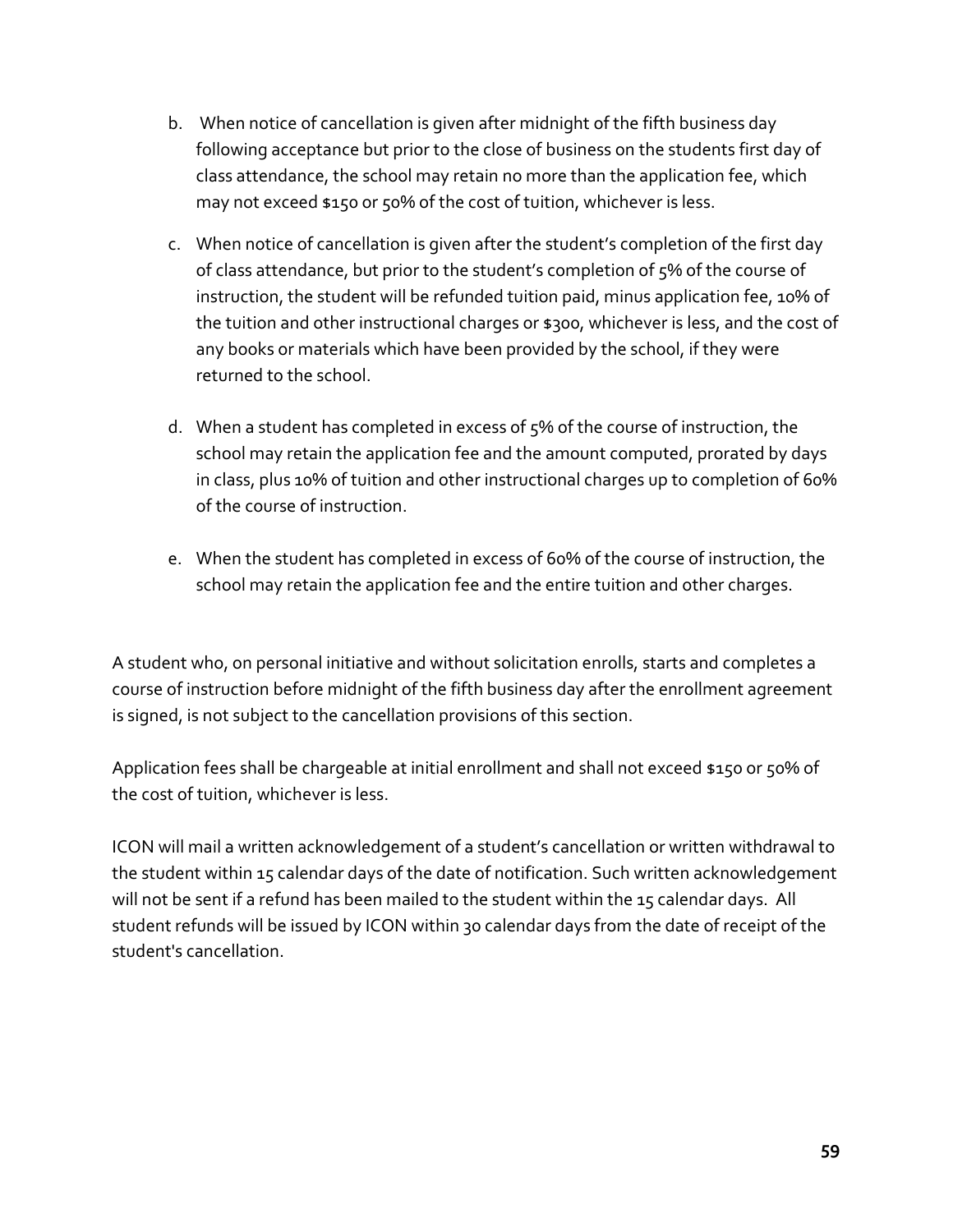ICON will refund all monies paid in any of the following circumstances:

- a. the school did not provide the prospective student with a copy of the student's valid enrollment agreement and a current catalog or bulletin;
- b. the school cancels or discontinues the course of instruction in which the student has enrolled;
- c. the school fails to conduct classes on days or times scheduled, detrimentally affecting the student.

<span id="page-64-0"></span>**Books and Materials Refund Policy**

ICON will refund any book and materials fees when:

\_\_\_\_\_\_\_\_\_\_\_\_\_\_\_\_\_\_\_\_\_\_\_\_\_\_\_\_\_

- a. The book and materials are returned to the school unmarked.
- b. The student has provided the school with a notice of cancellation.

At midterm of Nursing 101, the faculty will review each student's progress in clinical and theory. At this point, students wishing to withdraw due to medical/personal reasons may do so. Any student whose theory grade average falls below 80% or has an unsatisfactory standing in clinical will be given the option to withdraw from the program and be eligible for a partial refund consistent with the refund policy. Any refund due prior to midterm of Nursing 101 will be issued based on the refund policy.

#### <span id="page-64-1"></span>**Financial Assistance**

At ICON we know that a quality education is the best investment and gift a person can receive. We are also aware that financing an education may be challenging. To ease the burden of funding your education, ICON has considerately priced its educational programs to be affordable as possible to comparable institutions. ICON also offers the following options to finance your academic goals: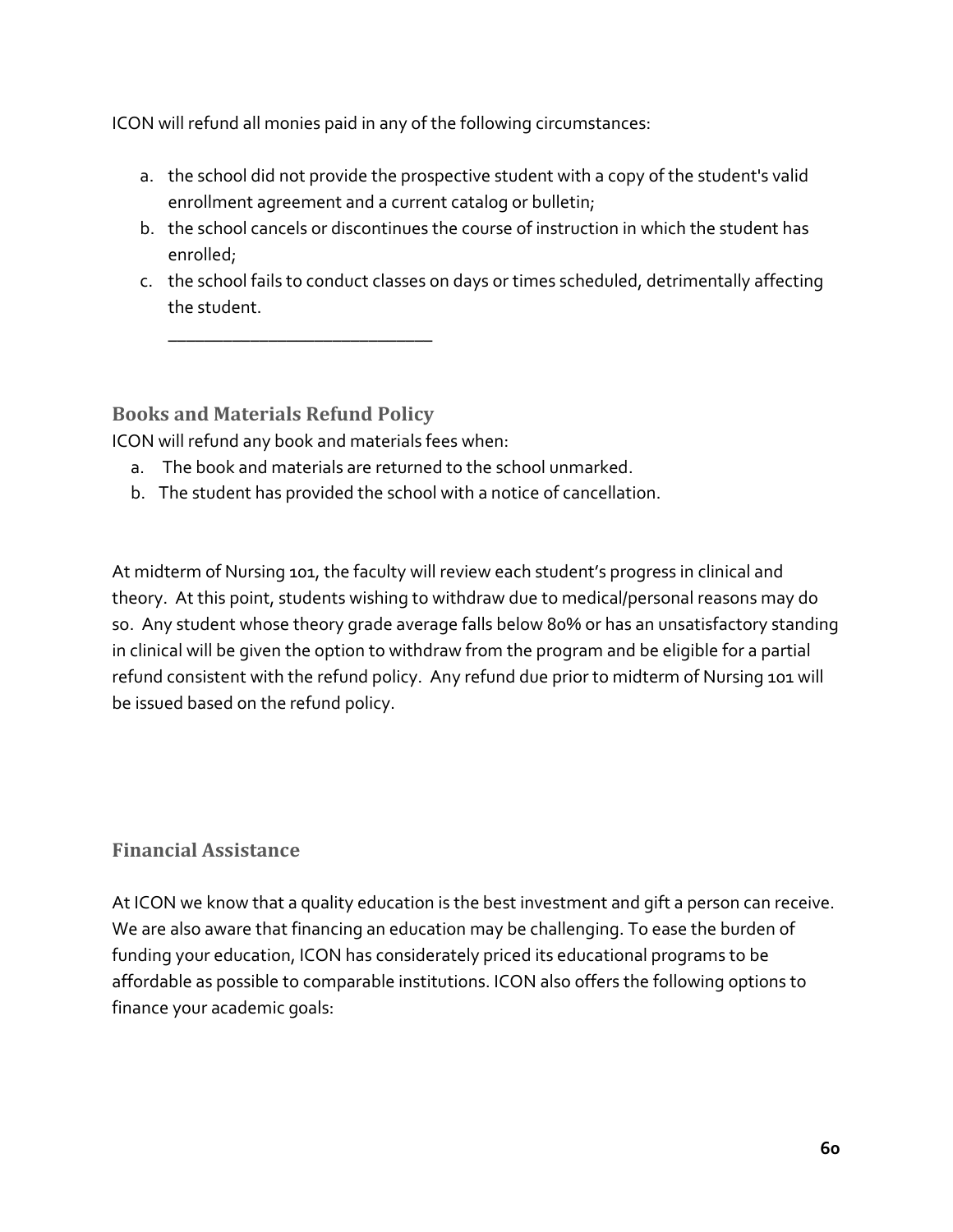#### **1. Workforce Financial Grants**

Students may also apply for additional financial funding through the Workforce Innovation and Opportunity Act (WIOA). More information can be found at [www.illinoisworknet.com/wioa](http://www.illinoisworknet.com/wioa) or ask the College Administration for contact information for the WIOA office closest to you.

#### **2. Payment Plans**

ICON offers flexible, interest-free payment plans. A student must notify the College prior to the beginning of the program to see what payment plan options may be available to them.

#### **3. Illinois Department of Public Health (IDPH) Scholarship**

The IDPH offers scholarships for nursing students through their Nursing Education Scholarship Program. Applications are accepted March 1 through May 31. For more information, visit [www.app.idph.state.il.us/ruralhealth/nesp/](http://www.app.idph.state.il.us/ruralhealth/nesp/) 

#### **4. ICON Scholarships**

To recognize and support our future nurses, ICON offers several scholarships. All students are encouraged to apply by contacting the College for scholarship information.

#### **5. Private loans**

Each student has the option and is encouraged to research private lending institutions for a loan that would best fit their financial needs.

#### <span id="page-65-0"></span>**Scholarships**

ICON is an institution that strives for academic excellence and is built on the values of integrity and compassion. To promote these values, ICON believes in acknowledging individuals who exemplify a commitment to nursing excellence by offering several scholarships. All students are encouraged to apply by contacting the College for scholarship information.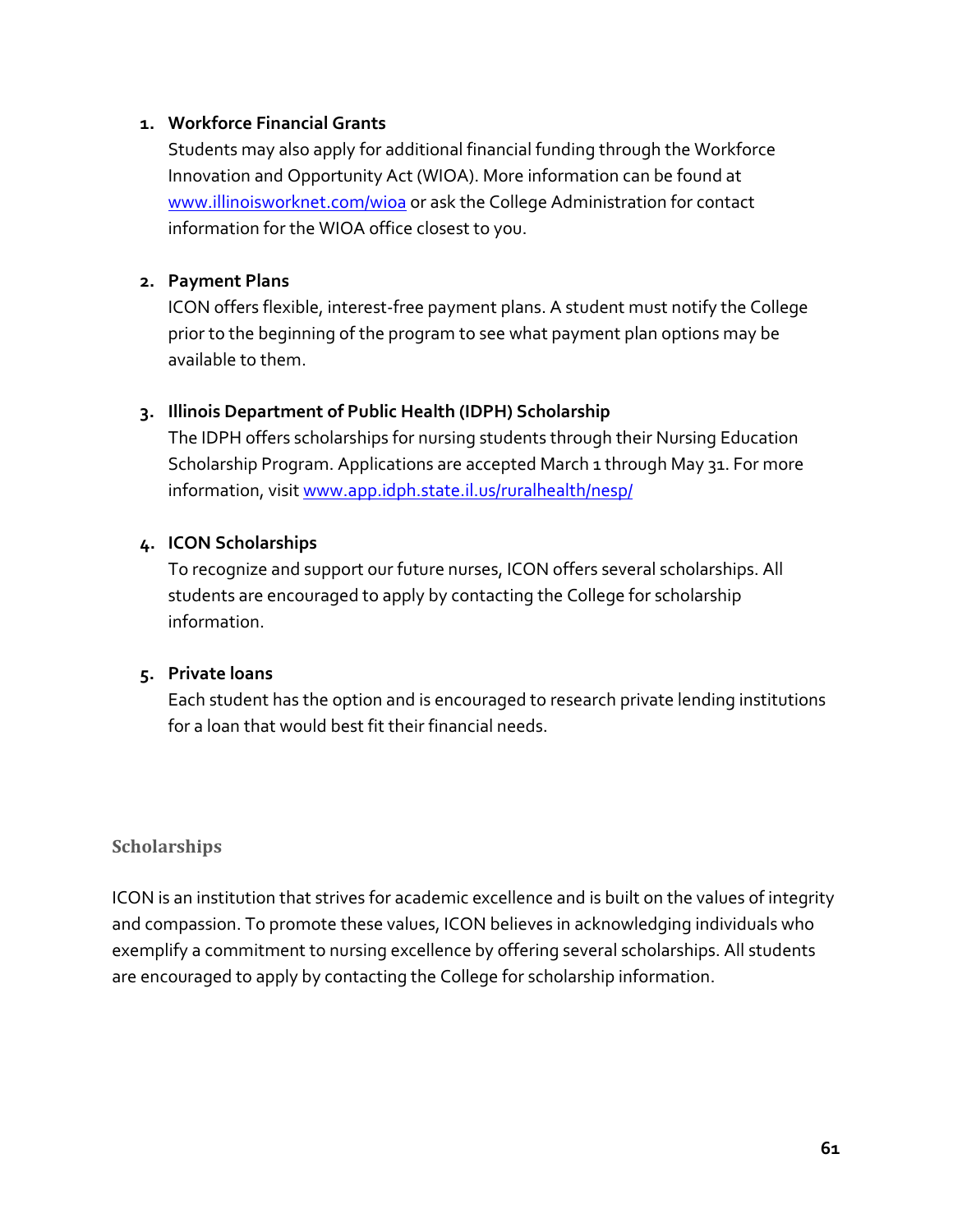### <span id="page-66-0"></span>**REGULATING BODIES**

#### **Illinois Department of Financial and Professional Regulation (IDFPR)**

#### **Springfield, IL Office**

320 W. Washington Street Springfield, IL 62786 Phone numbers: 217-785-0820

**Chicago, IL office** 100 W. Randolph Street Chicago, IL 60601 312-814-4500

#### **Illinois Board or Higher Education (IBHE)**

1N. Old State Capitol Plaza, Suite 333 Springfield, IL 62701-1377 Phone number: 217-782-2551